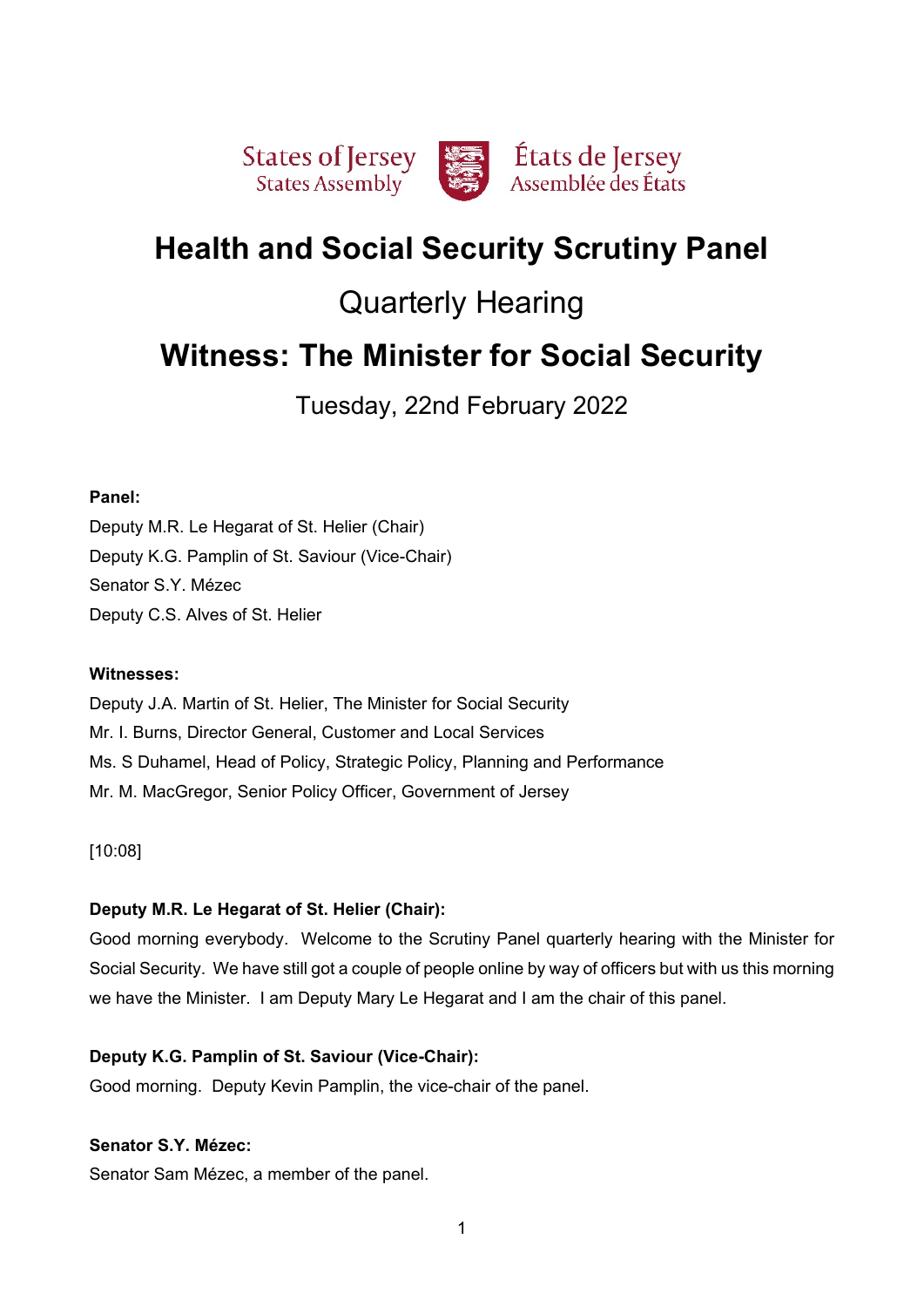# **Deputy C.S. Alves of St. Helier**

I am Deputy Carina Alves, and I am a member of the panel.

#### **The Minister for Social Security:**

Judy Martin, Deputy for St. Helier No. 1 and Minister for Social Security. I would just like to give apologies for my Assistant Minister who already had this week as a holiday booked.

#### **Director General, Customer and Local Services:**

Good morning. Ian Burns, director general for Customer and Local Services.

## **Head of Policy, Strategic Policy, Planning and Performance:**

Good morning. I am Sue Duhamel. I am head of policy at Strategic Policy, Planning and Performance Department.

## **Senior Policy Officer, Government of Jersey:**

I am Mark MacGregor, senior policy officer, Government of Jersey as well.

#### **Deputy M.R. Le Hegarat:**

If that is everybody, we will start. It is nice today, we have most of us within the States building, which is nice to get to some sort of going back to normal business. A reminder that this public hearing abides by the same rules as within the States Assembly. I am going to start this morning and I will ask, as we have already discussed, people to put their cameras on if they are going to be speaking or asking questions. First of all, we would like to start with the follow-up in relation to the Government Plan review. For the public record, please could you confirm which public funds under your remit will be receiving actuarial reviews in 2022 and advise when these will start and when the findings reports will be published?

## **The Minister for Social Security:**

It is all of the funds, which is the Social Security Fund, the Health Insurance Fund and Long-Term Care Fund. They will definitely start this year and hoping the results will be in this year to inform the next Government; late this year or very early next year.

## **Deputy M.R. Le Hegarat:**

Just to clarify, will they be all done at the same time? Is there a plan for when they are going to be done? Whether it is going to be March/April or is there any sort of timescales that you have got when they are going to be starting and whether or not their findings will be reported sort of as we go along through the year or are we going to have to wait for the end of the year for all of them?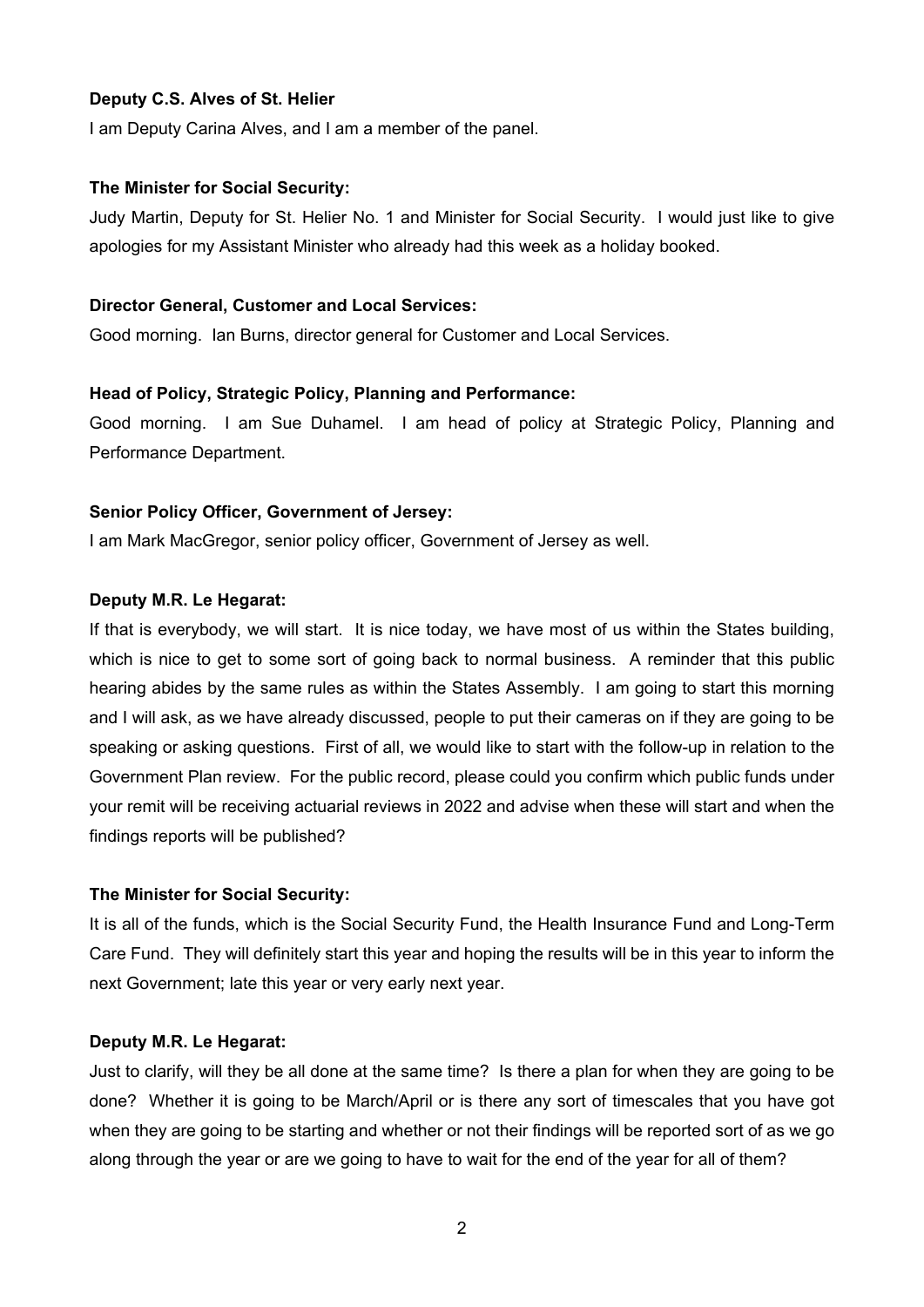## **The Minister for Social Security:**

Mark can answer that, he is doing the work on the actuaries and things.

# **Senior Policy Officer, Government of Jersey:**

We are obviously in the planning stage at the moment but the intention is to carry out the work during the year and for all 3 reviews to be based on the year end 2021; so that snapshot. All to be published at the end of this year or very early going into next year. The aim is for all 3 to be published at the same time going into the new year or the end of the year, that sort of time period, so that the actuaries can carry out their work and their calculations, et cetera, during the year.

# **Deputy M.R. Le Hegarat:**

What population assumptions will be provided to the actuaries that you are going to undertake during the 2022 review?

# **The Minister for Social Security:**

From memory - Mark might want to correct me, or Sue - actuaries work on what has happened in the last and they project it forward. Then they can go up and down. They will go below. They will do actually the import. I think there is 750 we are based on. Then they can do more or less. So we do not make up a figure. They look back and the figure that has been the immigration ... the people have come in or what the population is, because that is what they based their last one on 4 years ago.

# **Senior Policy Officer, Government of Jersey:**

That is right. They base their work on what has happened in the past experience. For example, they will use a scenario of net plus 700 inward migration, which is the experience we have seen in recent years. They will also do higher and lower scenarios to help inform the Island and Government, et cetera, on what the impact of that would be on the funds going forward and on the breakeven contribution rates. Finally, historically they also provided a net nil scenario as well in kind of older reviews. Not the last review but reviews prior to that. So basically they will do a range of population scenarios using up-to-date data and if there are any other particular scenarios that Ministers or the Island wants to see then they are able to kind of report separately on those once the actuarial reviews are completed.

## **Deputy M.R. Le Hegarat:**

Will that be on the 2021 census data then?

# **Senior Policy Officer, Government of Jersey:**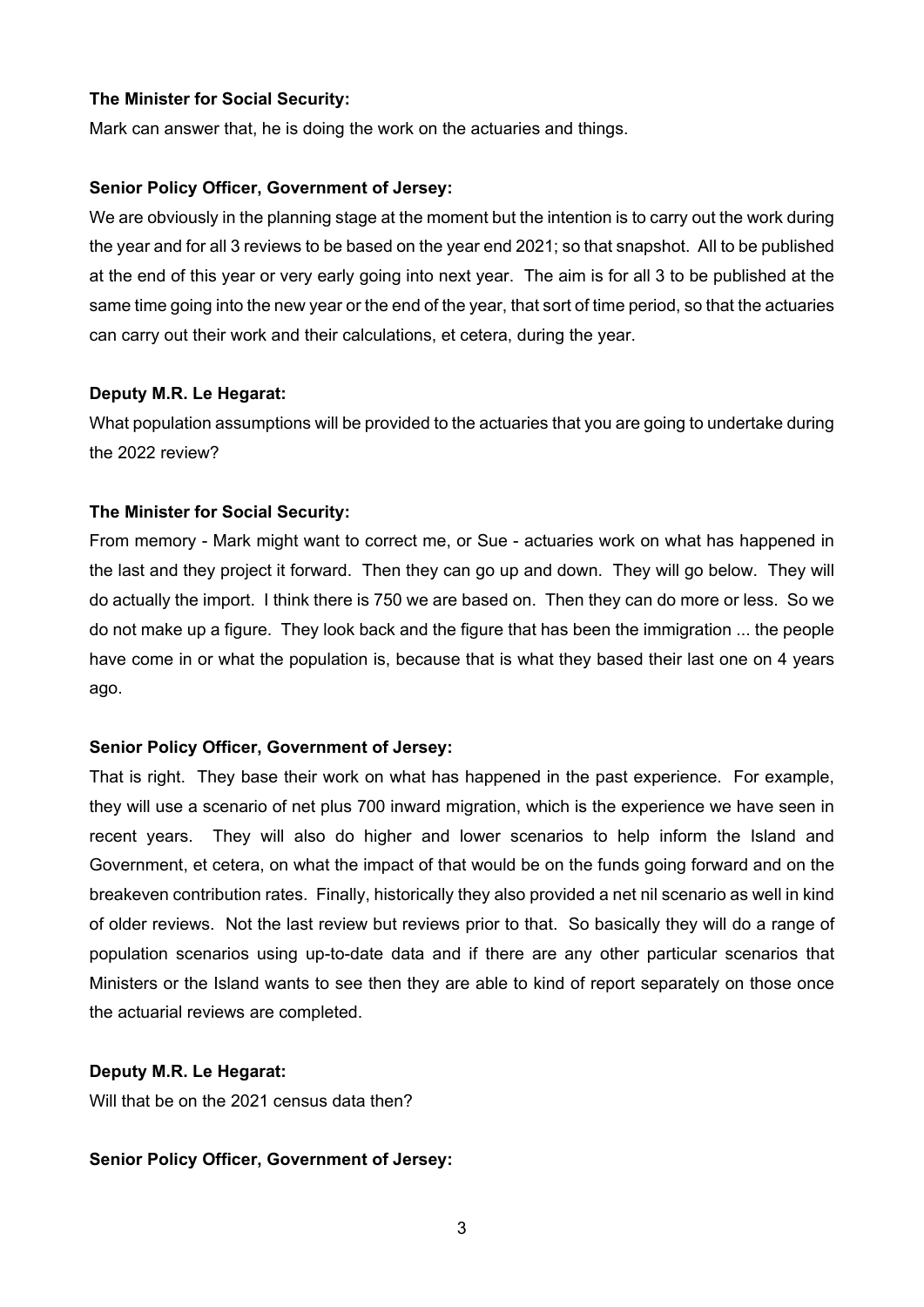That will build in that data as and when it becomes available and updated population projections as well.

# **Deputy M.R. Le Hegarat:**

What work is being done to assess how the common population policy will affect the Social Security Fund in the future?

# **The Minister for Social Security:**

I think it was the one of first States Members' briefings I had. It was in that room there. The actuaries came over and showed us all the charts projected into the 4 years and they have done different figures for us. They used the figure of 750. We know on that figure, which probably is not sustainable population-wise, but we know on that figure the funds work through to 2070, or something, as being a very good state.

# [10:15]

But we know the Island cannot sustain that sort of population 750 net inward migration a year. So obviously this time, as I say, they have done it all before, I think we need to ask what nil looks like. Then they will tell us. They will just tell us: "That is your population. If you want to carry on with that that is what you have to charge." It is no rocket science.

# **Deputy M.R. Le Hegarat:**

We will move on to the Health Insurance Fund. Are you able to confirm when the transfer of funds out of the Health Insurance Fund for the purposes of funding the Jersey Care Model will happen?

# **The Minister for Social Security:**

We are not ready yet. They have not happened yet. We are still waiting for a few. We will not transfer the funds until we are 100 per cent that everything fits and we know exactly where it is being spent, and they have not gone yet. I cannot say when. We are working with them closely but I have not transferred the money yet.

# **Deputy M.R. Le Hegarat:**

Is this likely to happen within the first quarter this year?

# **The Minister for Social Security:**

Possibly. Near the end of February. So you are talking end of April, first quarter. Should be done.

# **Deputy K.G. Pamplin:**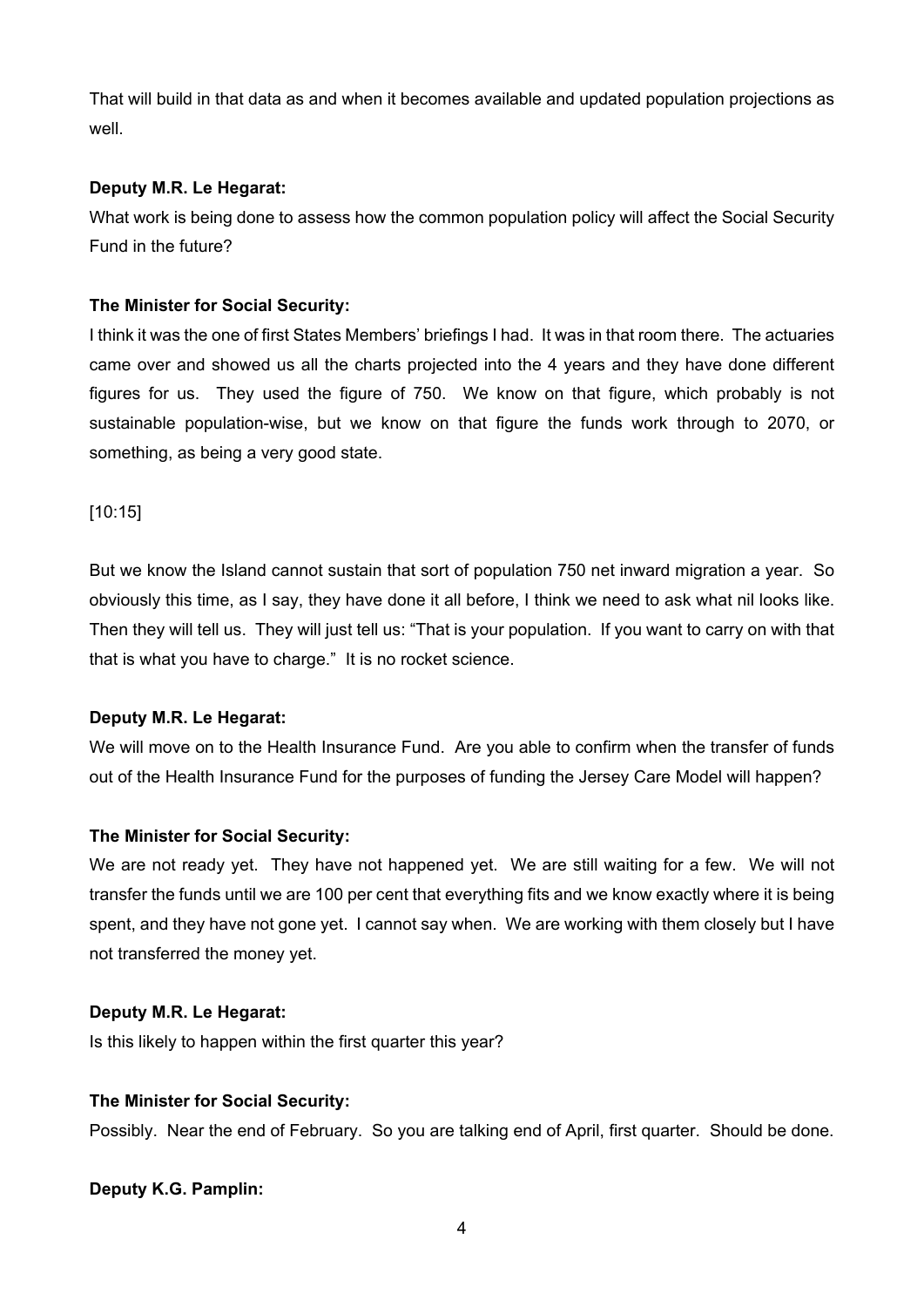Can I just jump in? Another part of the H.I.F. (Health Insurance Fund) was the actuarial review for the H.I.F. That process has developed I would imagine Can you just break down the process for those to understand how it works and when that will be reported by?

## **Senior Policy Officer, Government of Jersey:**

I covered it generally for all the reviews so it will be similar for the Health Insurance Fund review as well. As we go into quarter 2 and quarter 3 this year they will have the admin data that they can use to update their projections. As we go through the year there is more data available in terms of the census and other data that they need to do their work. We will discuss and agree any kind of assumptions that they want to make to come up with their projections and then they will carry out their work and they will write a draft report, final report, and that is how it flows through then to a published document.

#### **Deputy K.G. Pamplin:**

I guess you would not in the past estimated when it would be reported and made available to the public and States Members.

#### **Head of Policy, Strategic Policy, Planning and Performance:**

If you look back 15 years or so you will see they took years for the actuaries to come through and we had tried ... Mark and other people have worked really hard to get that process much slicker. So we should now be trying to do it within a year. There are special issues this year around the census data because we do not have the census data and we do not yet have any date from the census people as to when that date will be. That is a real unknown from our point of view. Obviously the Statistics Unit has to be completely independent of Government so there is no way we can ask: "Can you hurry up a bit because we are trying to get this stuff out at the other end?" That will happen when it happens. The census data is one thing, that will give you the point in time figures for March 2021, but what the actuaries also need is a population model. That is another piece of work after the main census is finished. That has to be done as well. This year, I think it will take a bit longer than, for example, it took last time because of the extra publications. There is a discussion to be had: do you plan ahead for the old numbers to be quicker or do you wait for the new numbers to be more accurate? There is a bit of a balance there to be had. I think our current thinking is that we should try to be more accurate because that would be better really, and for the sake of a few months it will be sensible to do it properly. The actuarial review is not something that you do all the time. You are using experts to do it. It is quite complicated so you do want to use the best data. That is kind of where we are at the minute. I think this Minister has not made a final decision yet. But I think it is probably more likely to be the beginning of next year. But the big picture stuff, these are long-term funds. They are not going to suddenly get much better or much worse than they are today. We always have figures that ... the figures from last time are not going to be that different going

5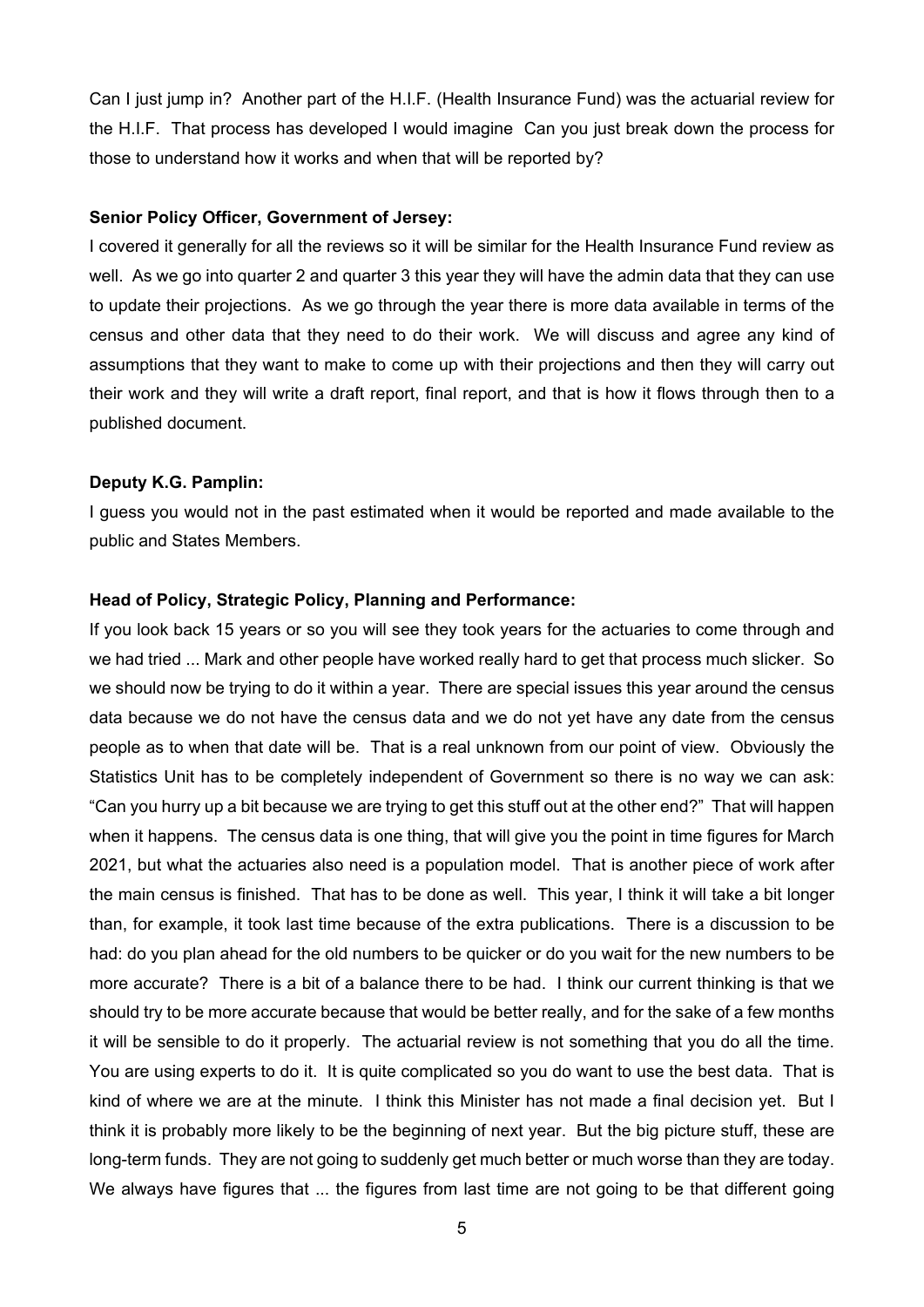forward. It is important to do it but it is also important to use the best possible data. So the census timing is perhaps not ideal from our point of view but we are looking at it.

# **Deputy K.G. Pamplin:**

From a political sense a lot was talked about last year at the beginning of the Care Model about how the H.I.F. fund would be used and there were promises made about that there is money available to this. There is still an argument around the money coming out of the H.I.F. fund, so a big part of some of the ... especially the work that we did on the Care Model was the accuracy of the data, the numbers. So if that political decision was to be challenged by the next States Assembly to go forward, keep taking money out of the H.I.F. fund, to finally have the data of the actuary reviews. It is going to be really important to the continual funding of the triages of the Care Model. Am I right in saying the triage one payment still has not gone through?

# **Head of Policy, Strategic Policy, Planning and Performance:**

We have not made the 2021 payments yet.

**Deputy K.G. Pamplin:**

Why is that?

# **Head of Policy, Strategic Policy, Planning and Performance:**

Because, as per the Government Plan commitments and the Scrutiny amendment, the Minister is making sure that she has full data as to how the money was spent. We know the numbers are kind of there but it is just getting all that detail into the report so that it is accurate.

# **Deputy K.G. Pamplin:**

Sorry, just not to quibble on this, but what is still outstanding considering a lot of the work has been done because we scrutinised that Care Model to an inch of its life last year, so I am just curious? What do you not have yet to convince you to pay the money?

# **Head of Policy, Strategic Policy, Planning and Performance:**

It is literally just getting the wording in the report right so that it makes sense to everybody, for nontechnical people as well as the technical people. It is that kind of work. It is not kind of like: "Oh my goodness, what is this £1 million for?" We are far beyond that. I think we know the numbers are contained ...

# **Deputy K.G. Pamplin:**

Just cross the Ts and dotting the Is.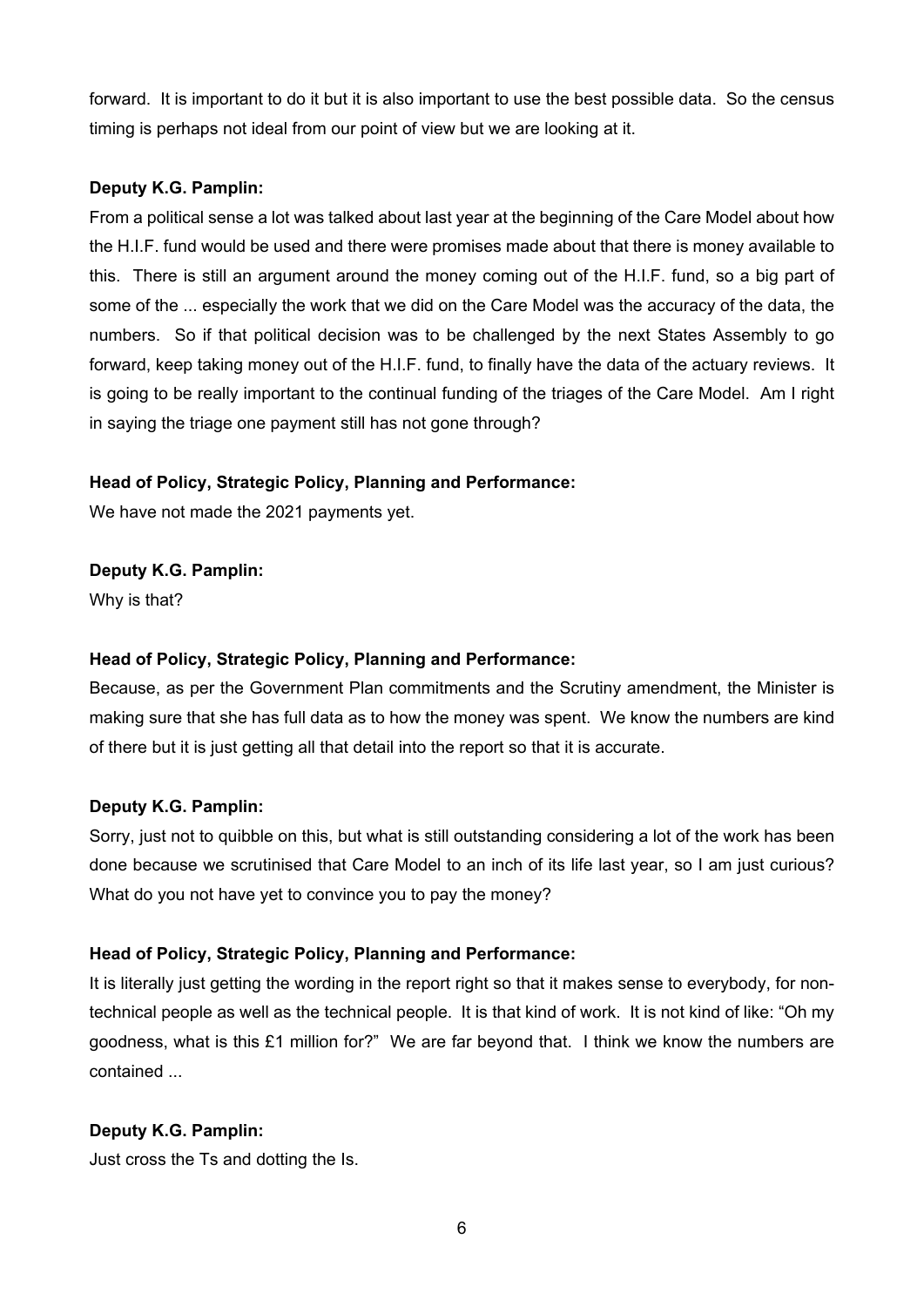# **Head of Policy, Strategic Policy, Planning and Performance:**

Absolutely, to get it right. Can I just make one more broader point about the Health Insurance Fund? Another thing, not the Minister for Social Security but the Minister for Health and Social Services, is a thorough review of health funding. So that is really important part of it. It is when you talk about the H.I.F. and the transfers out of the H.I.F. those are important but at the end of the day there is a new project going on now, which is a big important project which is the Health Department and the Minister for Health and Social Services are just going to be looking at the way in which the cost of health overall in the future. That is again another Government Plan commitment for 2022. That work is underway at the minute and that will all feed into ... so by the beginning of next year the new Council of Ministers, the new Government, new States Assembly, will have the results of that review, the results of the Health Insurance Fund, actuarial review, so they will be in a much better position then to see the big picture.

# **Deputy K.G. Pamplin:**

That is really important because obviously there is an election coming and this is the time period when things are bandied about, so the sooner we get our percent ... is there any chance of a prereview of the state of play because there is going to be a lot of misinformation flying around, passionate speeches, electioneering going on, and that is quite dangerous when these reports are not going to be, as you say, ready and in the public domain until next year. Is there any way any time you can put forward something into the public and say: "Here are the facts" as opposed to what we are hearing already with people saying: "Oh, they are throwing way money. There is no money in the H.I.F. fund" all that sort of stuff?

# **The Minister for Social Security:**

We know what is in the H.I.F. fund and we know what the last actuary report, they are all out there. What the people do not like, and you can understand why, it is based on the 750 population increase a year. I will check, but I think that we did ask them to do some extra work on the 325, did we not, and is that maybe any different? The H.I.F. again is making sure Health are doing their overall funding, who is in it, who gets what and then what role will the H.I.F. play in that? Will it be changed, et cetera? But we would not be bringing ... I think you are asking would I bring an actuarial review.

**Deputy K.G. Pamplin:** 

No.

**The Minister for Social Security:** 

No you are not.

**Deputy K.G. Pamplin:**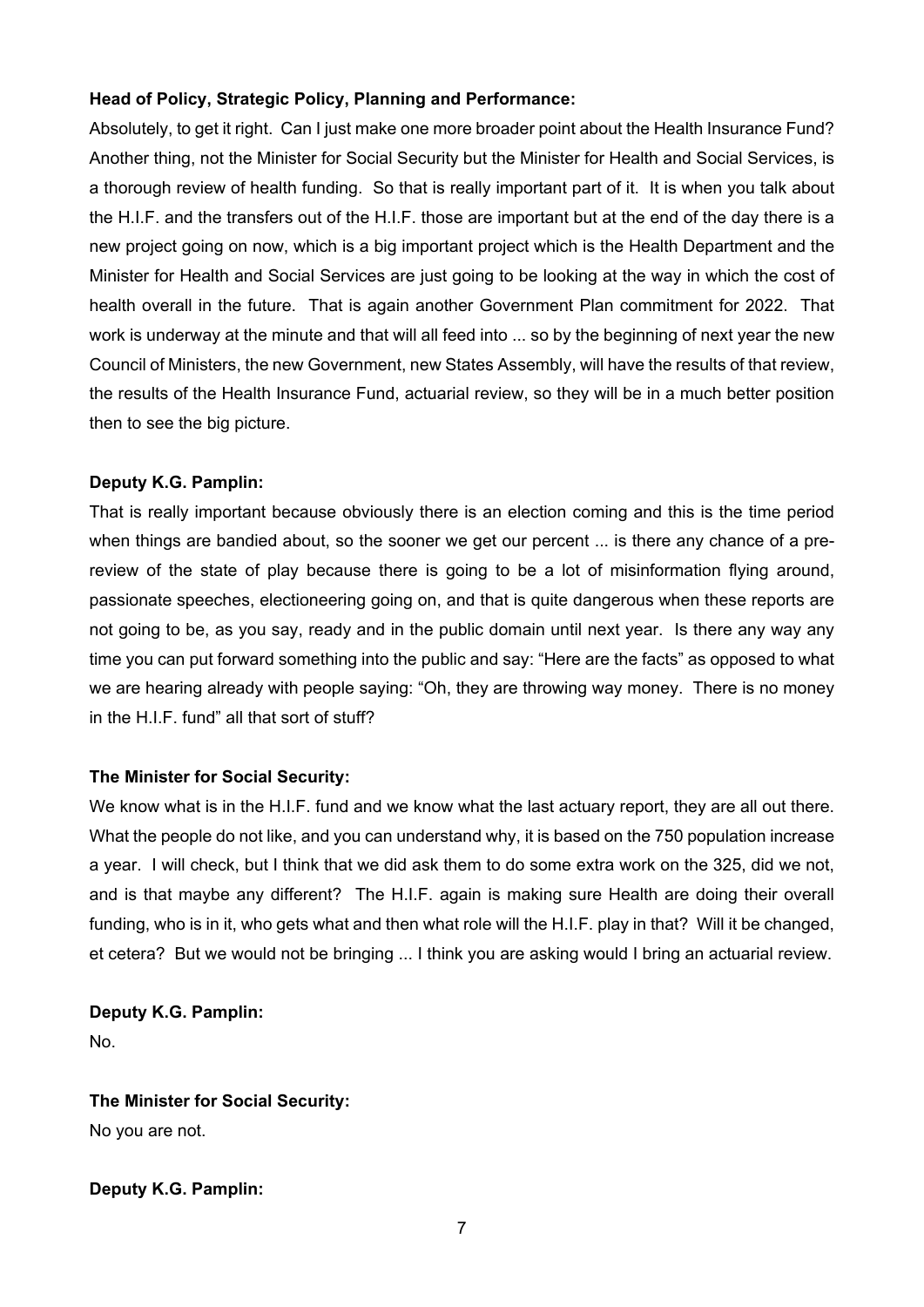Just indicators in some ways when people go on a website and say: "Here is a snapshot and the actual is coming. We cannot give you the full picture because we do not have it until next year" I think would be helpful to everybody.

# **Senior Policy Officer, Government of Jersey**

The last Government Plan has some tables in there which show the expectations around income and expenditure and the funds, the balances for the Health Insurance Fund for the next few years. So that, together with the last actuarial review, will ... basically short-term numbers and long-term numbers, which you will be able to look at.

# **Deputy K.G. Pamplin:**

Very quickly from me. Census: is this the longest it has been delayed? It feels like it is taking a bit longer than normal. I am just going by your experience, Sue, as somebody who has been here longer than me.

# **Head of Policy, Strategic Policy, Planning and Performance:**

Census was March 2021. I cannot comment, I really do not know.

# **The Minister for Social Security:**

I cannot really remember and I have been through 2, I think.

# **Deputy K.G. Pamplin:**

Just curious because there is a big Island Plan debate coming up. There have been some figures that are coming up. There is a lot of population policy that we do not have this critical component.

# **Senator S.Y. Mézec:**

There are more returns to count.

# **Deputy K.G. Pamplin:**

Yes, let us hope so. I just thought I would throw it out there because I am curious as always.

# **The Minister for Social Security:**

I think there was a written question, was it to be out by the end of March? Or maybe I made that ... it is for the Chief Minister.

# **Deputy M.R. Le Hegarat:**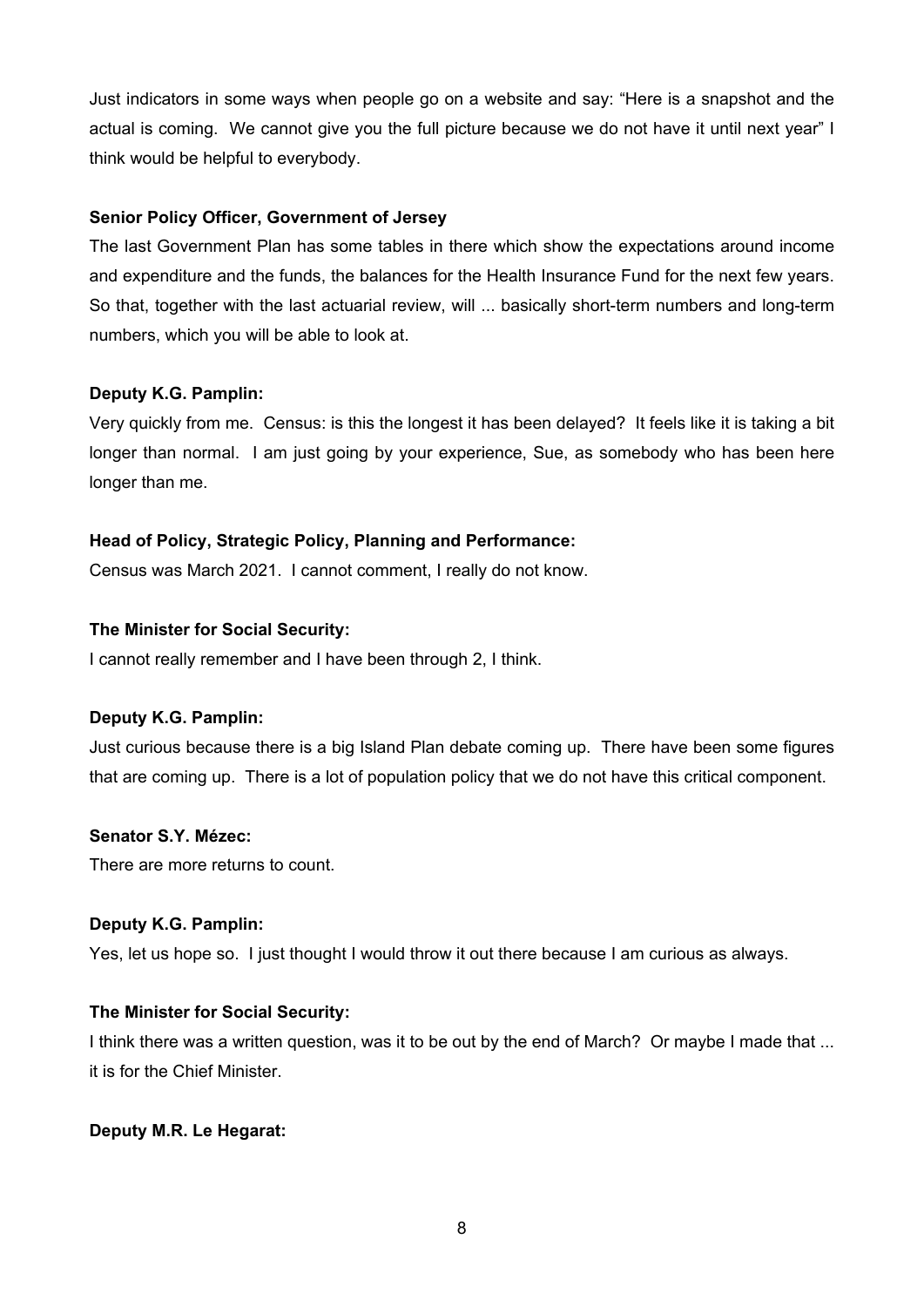Long-term care. Minister, what work has been done since the last actuary review of the Long-Term Care Fund as at 31st December 2017 to collect data and review the long-term sustainability of the fund?

#### **The Minister for Social Security:**

We have ongoing work. Obviously the Long-Term Care Fund will be going in an actuarial report. It is a very young fund. It did not start until 2014, so we are 2022. It is working. We went for 1 per cent and got 0.5 per cent. But that gave us about 10 years so far to make sure that it will still be sustainable. I cannot really say much other than that.

## **Deputy M.R. Le Hegarat:**

Regarding the long-term sustainability, the last actuary review specifically noted that the fund would be unsustainable beyond the immediate future without changes to its operation; for example, it stated that delaying action until crisis point in time could disadvantage the current younger population to the benefit of older age groups. Is there any work that is being done in relation to be able to address this point?

#### **Head of Policy, Strategic Policy, Planning and Performance:**

I think the Minister has just noted that the Minister sought to put the contribution rate up to 2 per cent from 1 per cent. So that does address the sustainability of the fund. That proposition was defeated and an amendment to put it up 1.5 per cent was put instead. So that is what the actuaries are saying, they are saying the more money you collect now the better it is for everybody. If you do it bit by bit it will take longer. There will be less money in the funds and you will have to put the rate up again in future, which is probably going to happen anyway. So the Minister has tried her best to put the rate up to 2 per cent. It has gone up to 1.5 per cent. The fund is very sustainable at the minute. It is collecting some extra money from it but the contributions we make will need to go up again to maintain the sustainability going forwards. Obviously that means that younger people will be paying a bit more proportionately. That is what the actuaries were referring to.

#### **Deputy M.R. Le Hegarat:**

Okay, I just wanted to clarify that. Regarding the data in relation to the long-term care, the Long-Term Care Fund stated: "We recommend collecting more detailed data on homeownership property type and property value for individuals entering care so that this assumption can be defined for future actuary reviews." Has this data been collected ahead of the 2022 actuary review?

# **Head of Policy, Strategic Policy, Planning and Performance:**

Yes, there is better data now. So that will feed into the next actuary review.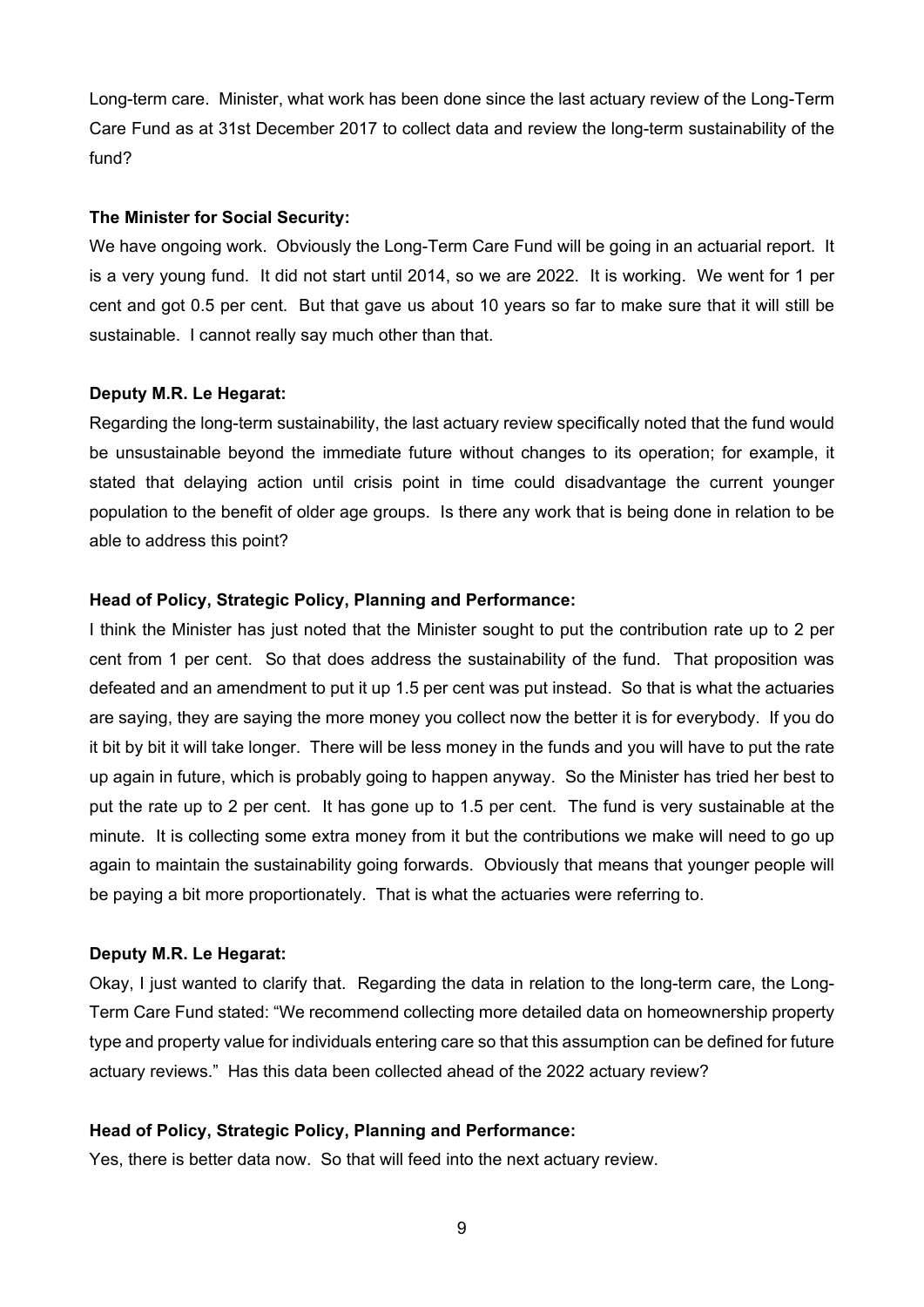# **Deputy M.R. Le Hegarat:**

But the data in relation to homeownership and property types, et cetera, has all been collected so when the next review is done that data is all available.

# **Head of Policy, Strategic Policy, Planning and Performance:**

It has passed the calibre of the system.

# **Deputy M.R. Le Hegarat:**

Okay, thank you. How many properties does Social Security hold a hypothec over?

# **The Minister for Social Security:**

Sue will have to explain to you what a hypothec is, so she will have to explain it to you and how it actually works.

# **Head of Policy, Strategic Policy, Planning and Performance:**

It is a Jersey name. It is just another name for a mortgage, it is called an hypothec and there are 40 currently that are outstanding. So there are 40 properties allied against them.

# [10:30]

A hypothec is just another word for a charge or a bond, so if you borrow against your house to put your kids through uni or to build a conservatory or something you can take a loan against your house and you can pay it back. So it is just one of those. It has a couple of special characteristics which is unique to Jersey. One is that, unlike all other Jersey property loans, it can change value. So the whole idea is that you do not have to say: "Oh, I think my care costs are going to be £10,000." The value of the loan builds up over time so it only equals the amount of money that you have spent on your care. The loan just sits against your house and it attracts a very low rate of interest. I think it is 0.5 per cent above base rate, which is very, very good from a commercial point of view. It is much cheaper than trying to get a commercial loan. Then it only becomes repayable when the person who was having the care dies or sells the house and their spouse or if there was a carer living in the house, perhaps a son or daughter who was living with you, if that person is in the house which you have the charge against, that person would also have to want to move out or whatever. So when there is nobody left in the house or the house has been sold then the loan becomes repayable. So that typically would be inherited by children or whatever. They would inherit the house, they have full ownership of the house, there is no ... dependent on the house, as it were, it is their house to sell or whatever. If they want to keep the house then they will have what is probably a relatively small loan to make it mortgage against with a bank. It allows houses to be passed down with very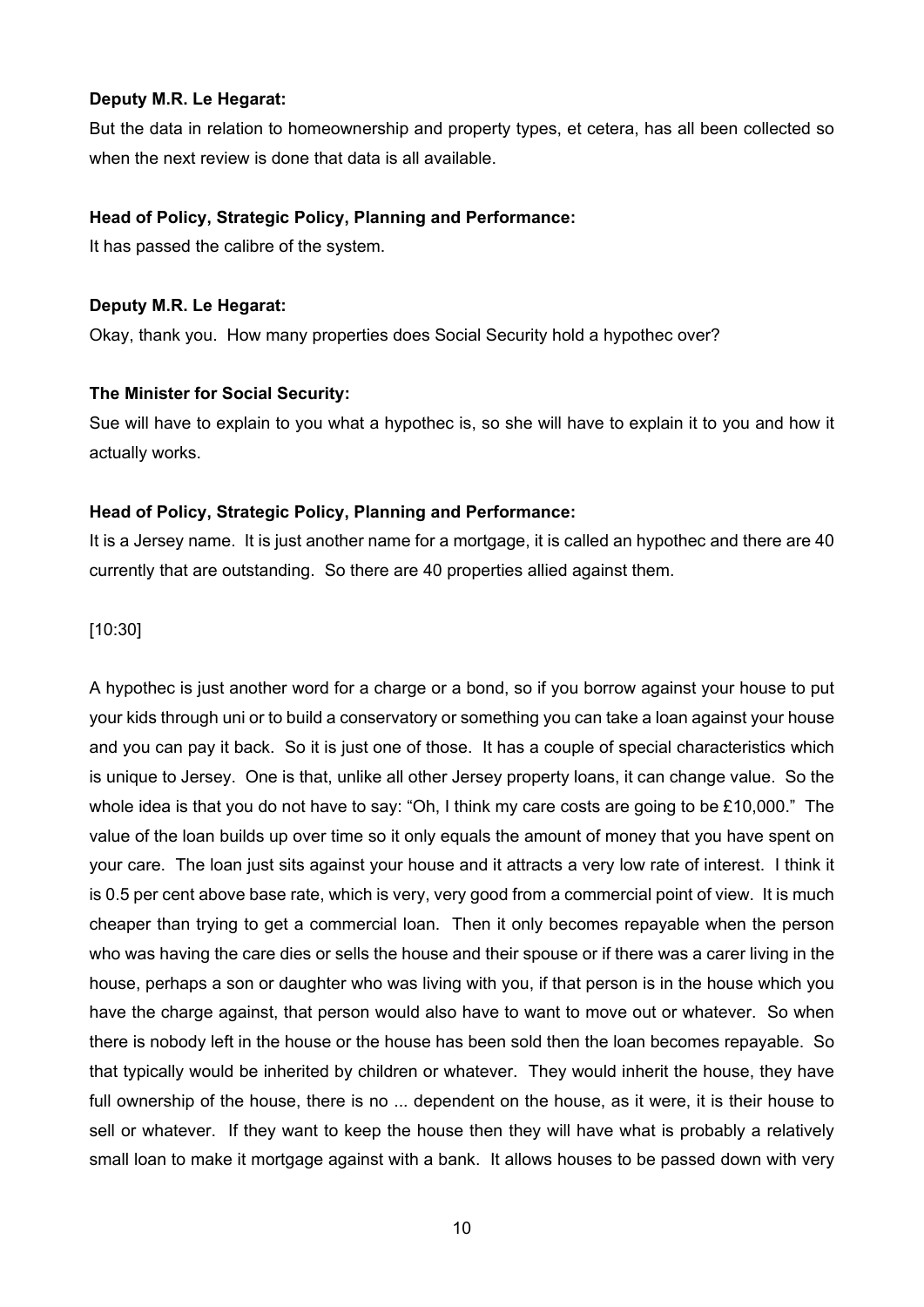little impact on the family as a whole. It never requires a house to be sold. It is quite a generous way of supporting homeowners with positive care.

# **Deputy M.R. Le Hegarat:**

Thank you. I am now going to hand over to Senator ...

# **Deputy C.S. Alves:**

Sorry, can I just ask on that? Let us say in the past couple of years, how many times has it been that these houses have had to be sold and the department has gained that money from those house sales? Is that something that happens commonly or is it normally that families take over that debt?

# **Head of Policy, Strategic Policy, Planning and Performance:**

No, because if you think about it ... so far as the scheme is concerned there is a debt owing on the house and the debt materialises following something else happening, the death of someone, and then all the department needs to know is that the money gets repaid. Now the department will not know whether money has been repaid by the family kind of like making their own mortgage or by them selling the property. We would not know that. I can probably try and work out backwards through the Royal Court records but there is no particular reason why we would need to track that either way. But I mean I think we can say that the loans are not an area where people have lots of issues or queries that prevents that. We know it is an area that works quite nicely. I am personally not aware of any issues with loans.

## **Deputy M.R. Le Hegarat:**

I will now hand over to Senator Mézec, who is going to start questions in relation to COVID.

## **Senator S.Y. Mézec:**

To start off, could you let us know what sort of demand you are currently getting for the COVID helpline?

## **The Minister for Social Security:**

Ian has those figures.

## **Director General, Customer and Local Services:**

At the moment we are getting about 500 to 700 calls broadly split between concerns about contact tracing or isolation guidance and recovery letters. About one in 4 of those sort of calls. Then vaccinations being the next biggest group. Then finally sort of travel queries at about 15 per cent. It has changed significantly since we last met, along with the change in the landscape around COVID on the Island, and that has meant that our resources have been able to provide a very good service,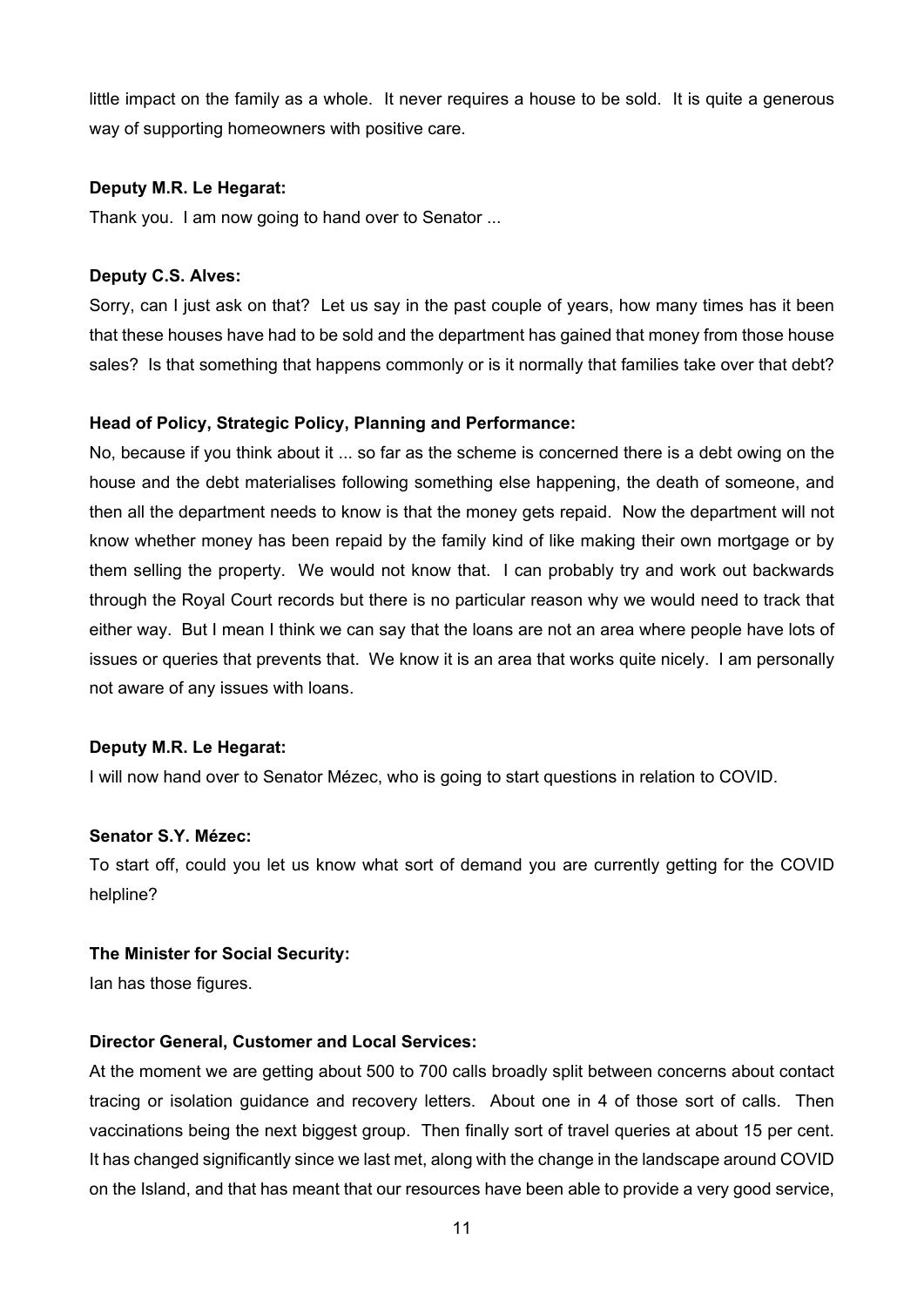calls get answered very quickly. It has also meant that the contact tracing activity that has now fallen away, we are handling more of those sorts of calls that perhaps would have gone to contract tracing. That is allowing them to change the way they operate as well. Overall we are operating a service that is more relevant to the current climate and we are obviously expecting that the requirement for having a helpline to reduce gradually in the months ahead, and that is line with the Government Plan funding arrangements where we have approximately £500,000 for the year but only as we need it. At the moment, I would expect that we will not need all of it.

#### **Senator S.Y. Mézec:**

Just on that point about the months ahead, when do you anticipate getting to a point that service is stepped down?

#### **Director General, Customer and Local Services:**

We will be looking to see how we can absorb the calls into business as usual. At the moment we are 500 to 700 calls per day. Sorry, I think earlier on I said per week but 500 to 700 calls per day. That is, if I give the comparison, probably the C.L.S. (Community and Local Services) calls on 444 444 are about 900 calls a day. So it is quite a significant volume, so it is not quite yet at the stage where we can take it in. We will just look and see over the rest of the year, I think. Obviously at the moment we have a team of 23 advisers; they are covering at the moment throughout the day and weekends. We might look to change some of those opening hours as a general gradual reduction, depending on customer volumes Obviously also reduce the number of people and we would do that, and hopefully absorbing some of those individuals who want to work for Government, moving them from the helpline to other parts of Government as vacancies come up. There is no timeline at the moment, Senator. We are playing it sensibly, trying to make sure that we are not surprised suddenly if there was an uptick and we then become overwhelmed.

#### **Senator S.Y. Mézec:**

Just on what happens to those staff as this is downscaled over time. How many of those working for C.L.S. or another branch of government before coming into that role and what proportion came to this as their first job with government and what is likely to happen to them as the service is stepped down?

#### **Director General, Customer and Local Services:**

In the beginning, back in March 2020, the COVID helpline was staffed up entirely from people who already worked for government and we pulled people from C.L.S., Back to Work, support centres and so on. As things progressed, we were then able to bring in and train up people who had not previously worked for Government, so that people can go back to their other roles and provide those services as the pandemic allowed. At the moment, apart from perhaps the leadership team, almost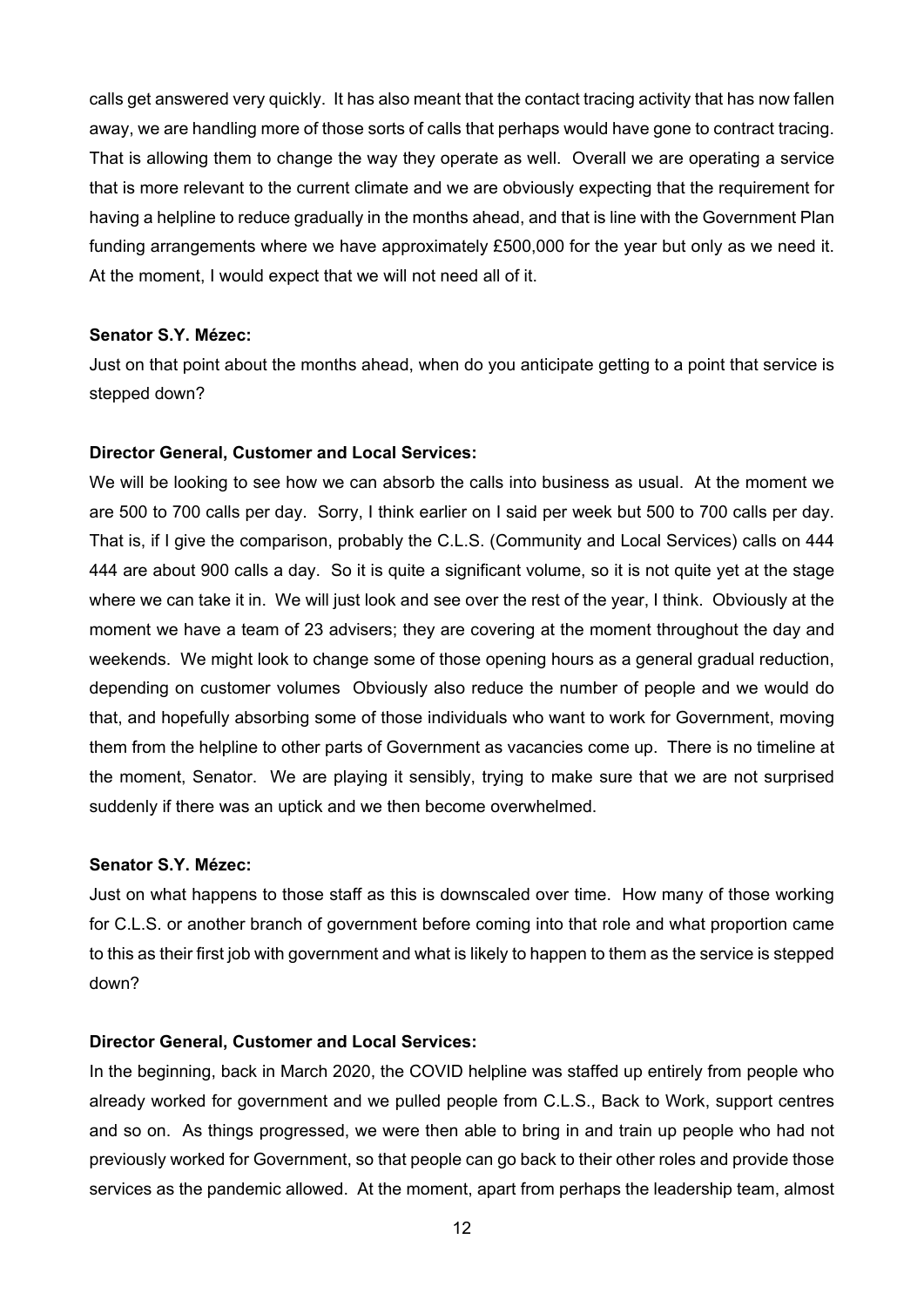everybody in that team are new to government and therefore are working flexibly, but of course some of them will be happy with that and some of them will want to secure roles in government. They of course have the option to apply for roles, and many of them have done. I am pleased that we have actually recruited quite a few into Customer and Local Services as well. That will continue, I am sure, in the months ahead as we seek to wind down the service and make it part of business as usual. We have made some good decisions recently, so previously if you were positive, if you had a lateral flow test positive, you would have to get a phone call from contact tracing, go through your direct contacts, get a P.C.R. (polymerase chain reaction) test booked. Now you can book the P.C.R. test yourself and that is reducing the number of steps that members of the public have to take to make sure they get the appropriate testing regime. The indication from public health is that will change hopefully before the end of March. People will not have to isolate in the same way they have done previously. That will also change the volumes of activity coming through the Healthline.

#### **Senator S.Y. Mézec:**

Those who need to go and get a P.C.R. test with a change in the locations of testing centres, I am getting calls from people who are concerned about transport. I did not want the Island not to have a way of getting to the airport but are concerned if they take some sort of public transport, they might inadvertently be spreading COVID-19 as they do it.

## **Director General, Customer and Local Services:**

I am not responsible for the testing centres. I know we had the airport testing centre originally, so that is nothing new in that sense, so these issues would have been around before and I think Islanders have managed to find a way to get to the airport testing centre, made a switch to the airport and the harbour, then the harbour and now it is back to the airport testing centre. I am not saying that is right but that would be a question for the COVID-19 safe contact tracing team who look after the testing regime.

## **Senator S.Y. Mézec:**

Before you briefly mentioned about flexible working for those running the Healthline. Do you mean zero hours?

# **Director General, Customer and Local Services:**

We have mainly been able to resource the helpline through agency recruitment and therefore people are working for an employment agency and we have had all sorts of different people coming into work; students, university returners, and we are grateful for their flexibility. That team has also needed to flex with the peaks and troughs.

## **Senator S.Y. Mézec:**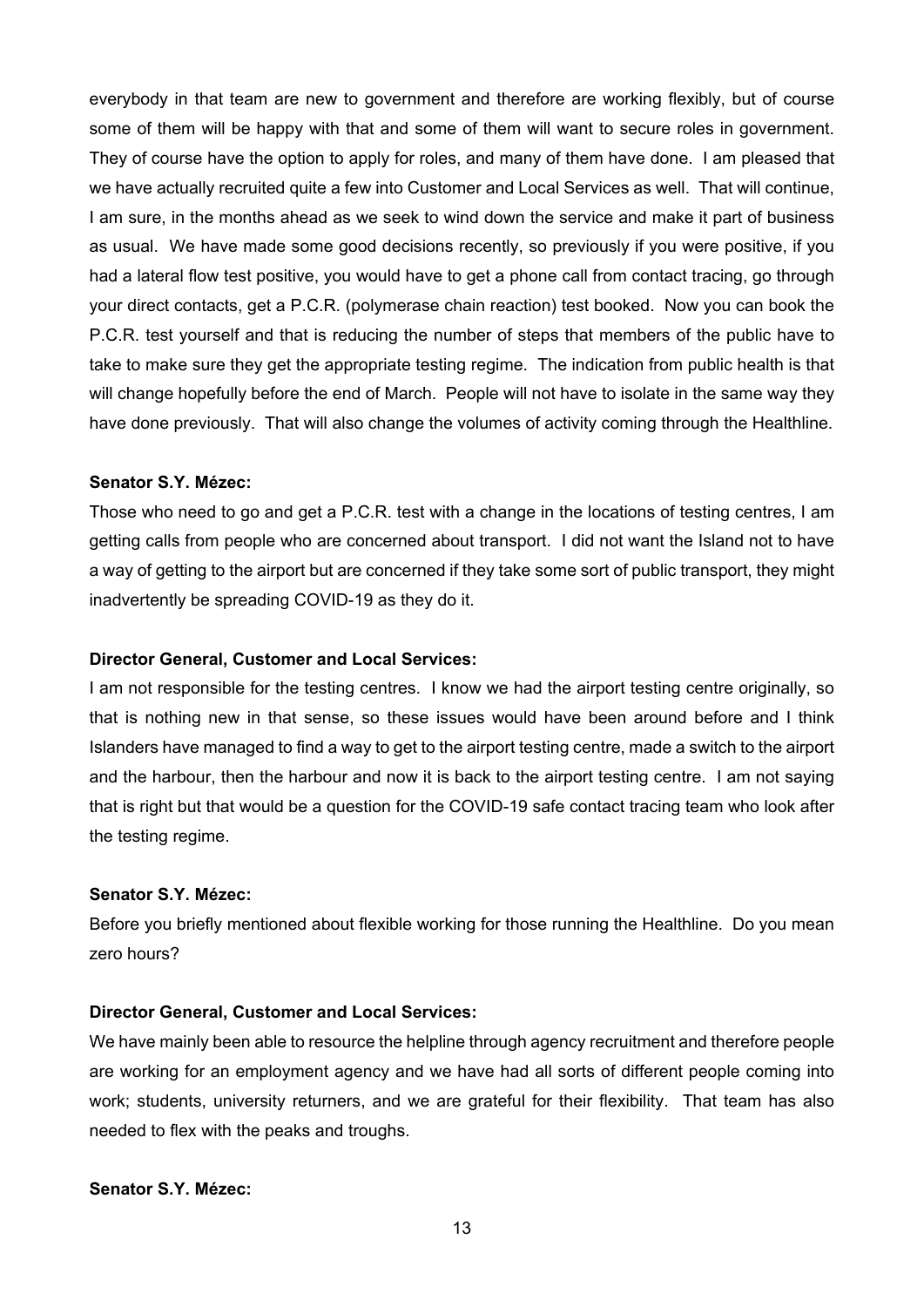My question was quite specific: are these zero hours contracts jobs?

#### **Director General, Customer and Local Services:**

They are employed by the agency and we have them placed through a temporary agency so their employment contract is with the agency.

## **Senator S.Y. Mézec:**

Okay, thank you. Is the Connect Me service still receiving inquiries and requests for assistance? If so, what numbers are coming through and what types of requests?

## **Director General, Customer and Local Services:**

The Connect Me service has tailed off significantly. We get very few requests now for support through that service. In the beginning there were lots of calls. Overall, we supported nearly 800 calls through that service over the length of the pandemic. Most of those happened at the beginning. Many more services can be delivered now through deliveries, so a lot of the Island businesses and other community services have all responded to the pandemic, so Connect Me has become less important. One of the biggest queries we have always had throughout this has been around dog walking and we have done our best to help support people make connections there to ensure their pets. But Government also changed the policy to allow people to be out for 2 hours a day, even if they were isolating, so that also helps solve that issue that was an issue in the first few months. The service is not staffed up particularly. It goes through to colleagues who work on it in the library so from that perspective it is already part of business as usual and there is no need to unwind that with resources.

#### **Senator S.Y. Mézec:**

Thank you. This is for the Minister specifically. With the Government's move to a de-escalation strategy, how have you specifically been involved in framing that and making sure the provision of these kinds of services, the Healthline and Connect Me, are being thought of as you plan for that de-escalation to make sure there is no shortfall anywhere and it is accounted for?

## **The Minister for Social Security:**

It is more of a 2-way street. Ian had told me that this is not being used as much or this is it. I have a 2-hour Social Security meeting every Friday and then the medical teams are ... I am not on that competent authorities per se. I do go in sometimes when there is an issue that might affect all the staff working at C.L.S. but I am not really on it. They will decide this is where we need to go medically, et cetera, and then it goes down if you need to consider this. Is it being used much, et cetera? That is where the conversations are had.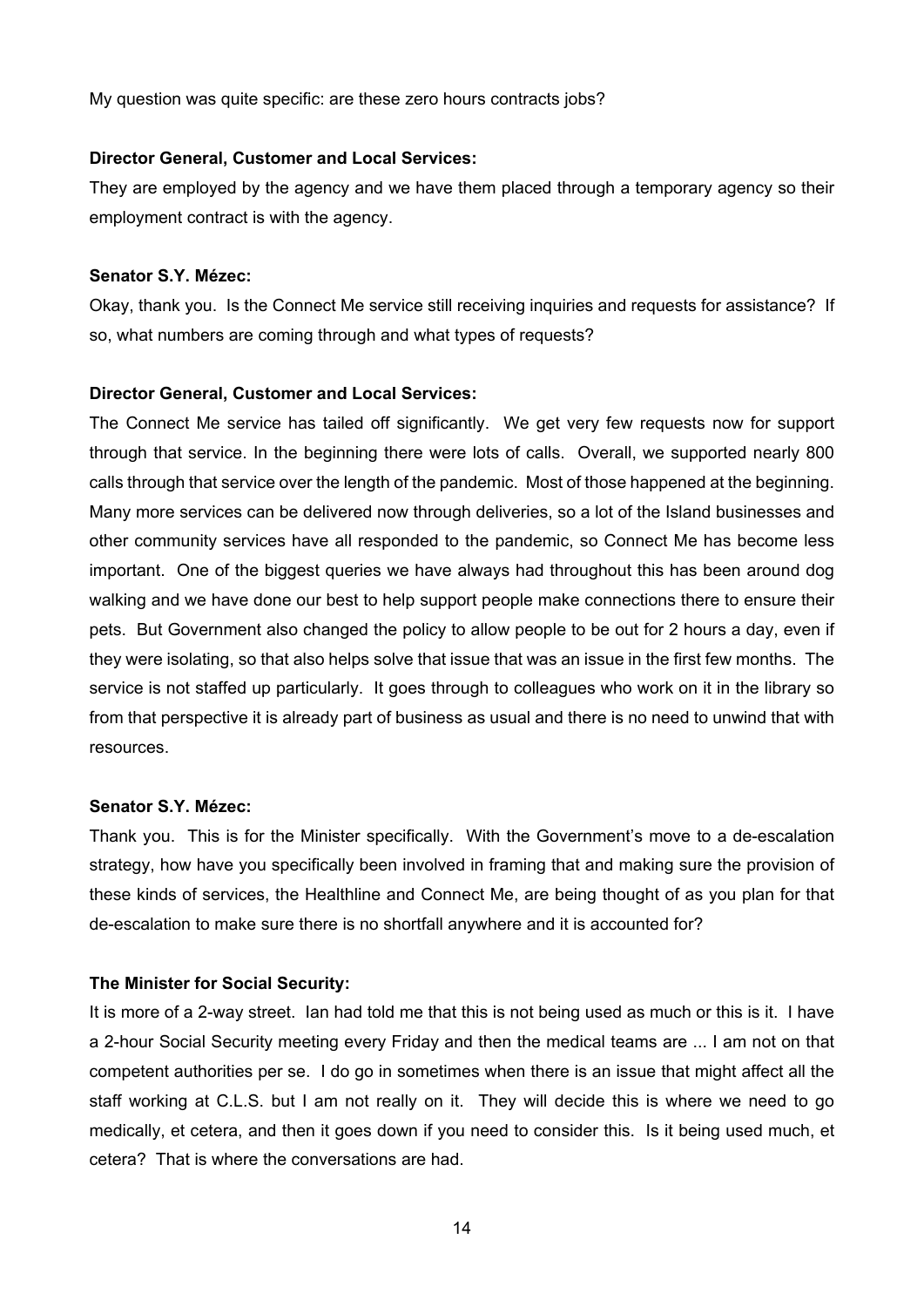## **Senator S.Y. Mézec:**

Have you ever had occasion to proactively approach them to say: "I would request this specific area to be considered" in how you time the de-escalation, because of pressure there may be?

# **The Minister for Social Security:**

No, because the 2 things, the helpline is needed, but the helpline is that anyone wants to do with COVID-19, it could be co-funded. That is not, it is the other line. But they may ring there first of all. When it is not being used, I cannot think of anything that has not been thought of under my remit that we are going back to what the word is normal, if you like. Some people think that is political. Some people might think it is going to be too quick or not quick enough. No, there is thought being given all the way along. There are extra services we have put on and what is being provided, where. We will get there.

[10:45]

# **Senator S.Y. Mézec:**

Thank you. Is there anyone else on that particular point?

# **Deputy K.G. Pamplin:**

Just quickly, I know it is not published yet but as Scrutiny we have looked at some areas. There were some elements that were not as tight as I thought there would be around mental health provision and the knock-on effect to people in isolation and people claiming their isolation benefit and not needing support. As part of the de-escalation we were looking also for what could be switched back on quickly if, let us hope, touch wood, we do not find ourselves dealing with another dangerous variant. From your point of view, are you satisfied that in the de-escalation, if needed to, things could be quickly brought back into play again?

# **The Minister for Social Security:**

Absolutely. I was the chair of the community taskforce and we have some lessons learned, and we know where to turn them on and we would be able to turn anything on quickly; the isolation benefit who, how. It was very early on. It was February last year, when I said there were 4 countries that were coming back, I think it was Hong Kong ... just phone up, do not use a doctor, you will get an isolation benefit, it was called a sickness benefit still then. It was thinking ahead because we could see the rest of the world, and that went on that quickly and it could go on again. Now we know how to do it, we do not want to have to use it again but, yes, absolutely.

# **Deputy K.G. Pamplin:**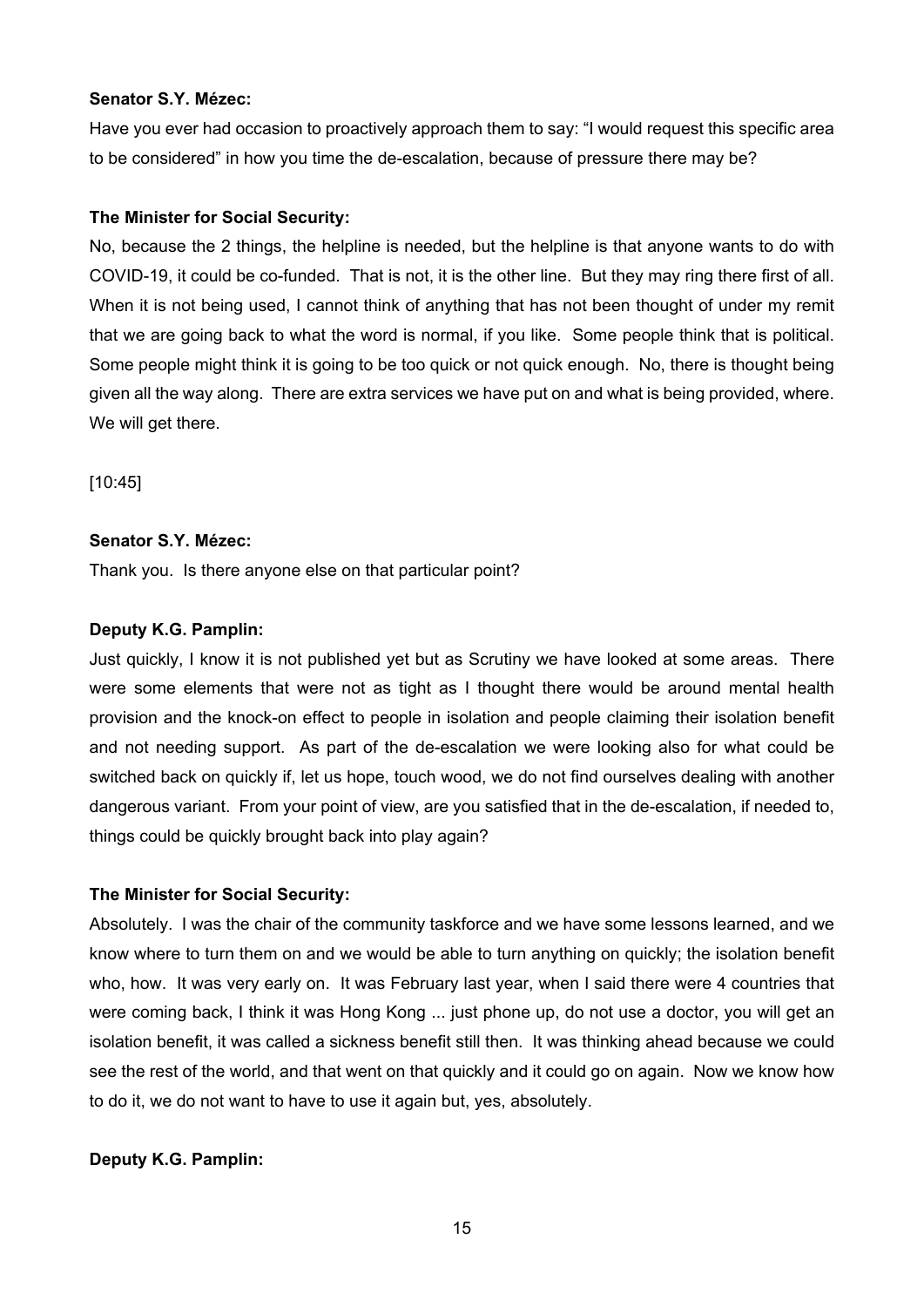Also, interesting hearing there from Ian the figures about the Connect Me service. I thought one big positive that came out of the whole situation, the way services came together. That has been a problem and I will get to the business plan later, the pathway of the journey, the customer or the patient. I am curious about the things that did work out with Connect Me service, you and the Deputy of Grouville and others were involved..

# **The Minister for Social Security:**

Constable, yes. We co-opted Malcolm Ferey.

# **Deputy K.G. Pamplin:**

It would be a shame to lose that. Is there any way you could make sure that does not disappear just because it has gone back to normal; that there is something there to be done?

# **The Minister for Social Security:**

Overnight we had 2,000 volunteers and that was done for a different stream. Obviously again, working together. We could not find work for them. It was so quick. Also on board, Government was bringing post office to deliver and taxi drivers to deliver medicines and it worked brilliantly but we were in a state of emergency, if you think about it. People could not go out of their homes. Somebody has to bring ... somebody has to walk the dog. It is a worry, if you have a dog, when you want to go out, you cannot, the dog has to be walked. It is there. It can be. People are not ringing it. They do not need it and there is other now, most supermarkets are delivering, you get deliveries here, there and whatever, so it is not needed.

# **Deputy K.G. Pamplin:**

It is interesting because a big part of Customer and Local Services, when I think about that, is having, and that is the aim of this, is it not? One shop where people come in, get help with all sorts of things and through the pandemic that happened naturally. We will have other events, bad winters and all sorts of things.

## **The Minister for Social Security:**

I think they were getting more things, were they not, that they could normally source themselves? Then obviously, because they could not go out, or they were ill, even worse, they needed the community to come together and it came together very quickly. It worked really well. We were doing this and other people stepping up. Talking to Jersey Post, they were doing brilliant delivering. I think they were going to get the prescriptions.

# **Deputy K.G. Pamplin:**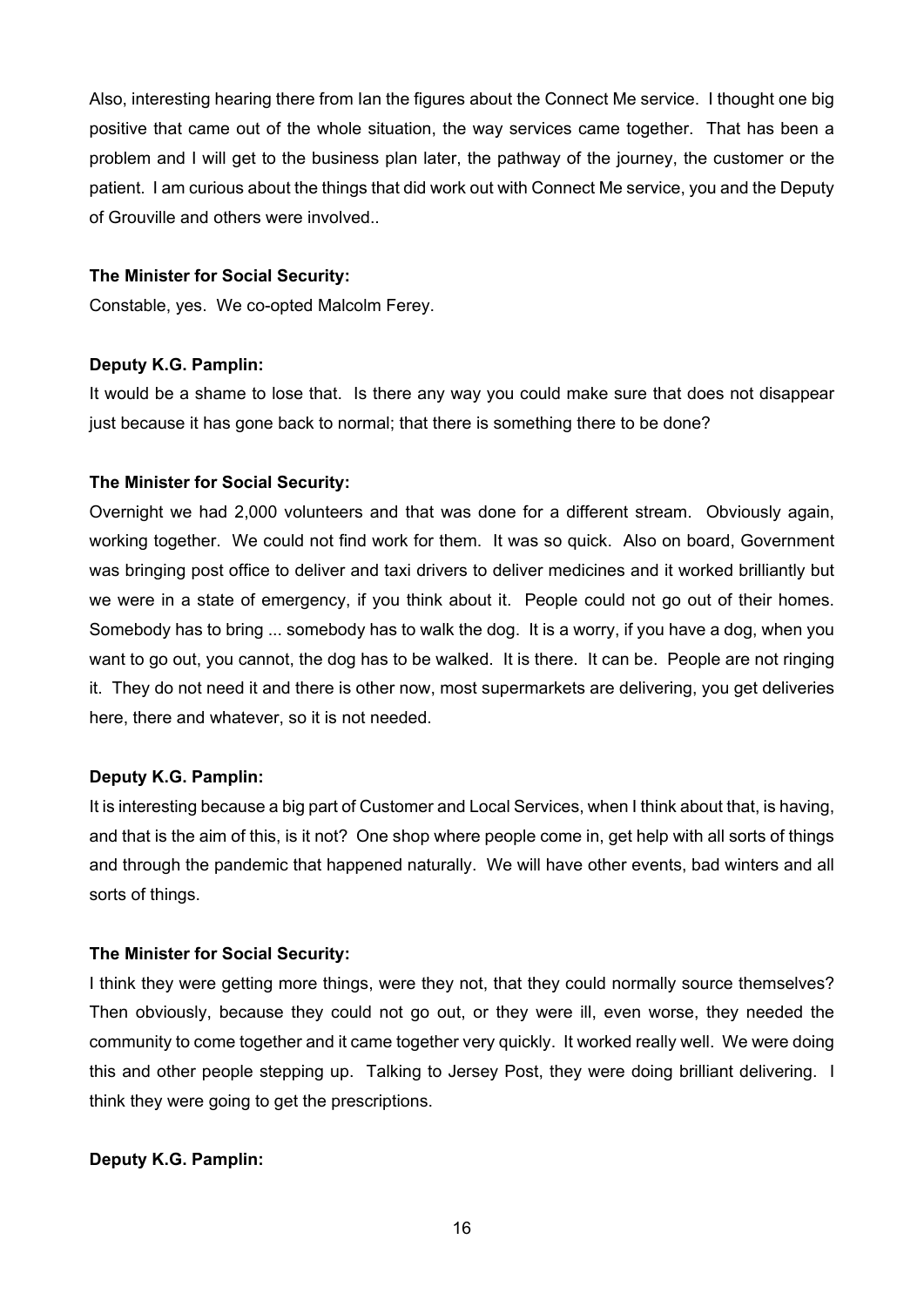That involved lateral flow testing, which is a great system that is in place. I am thinking specifically again about mental health in terms of when people are in a crisis, they just want to phone one number and it will be signposted the right way. Is there anything we can salvage out of the Connect Me service that might be able to work there to put in the department?

# **The Minister for Social Security:**

I see your point now. I think they would have to talk to, they would have to see if that pathway would help and if it could it would, but obviously you would have to talk to the people running the service, but yes. Most people want one phone call. If it is directed in that area but they would make that initial one phone call and they are talking to people all the time. It might be a different person in 10 minutes' time but they are the person they need to reach. Yes, that is a good point. We can look at that.

# **Deputy K.G. Pamplin:**

I am creating my question based on his plan but I just wanted to ...

# **The Minister for Social Security:**

No, that is fine, Deputy.

# **Senator S.Y. Mézec:**

The actively seeking work figures, what is your assessment of where we are at the moment?

# **The Minister for Social Security:**

It is brilliant news. We are at the lowest actively seeking work people since income support started keeping figures in the way we keep figures, which I do not think was when it started in 2008; it was probably a few years later. It says we have 810 active seeking work but 290 of those are actually doing work and it is the school start so a lot of the children went back to school in September and then their parents would have been asked to work a few more hours. So, they are working but we call them actively seeking work. If you have to do 20 hours, you are only doing 15, or 25 and you are only doing 15, you are not doing an extra 10, so they still come under that figure, which I do not particularly like but it is the way it has always been presented. So it is around 500 people who are doing nothing.

# **Senator S.Y. Mézec:**

What is the proportion of those who have been registered as seeking work for more than a year?

# **Director General, Customer and Local Services:**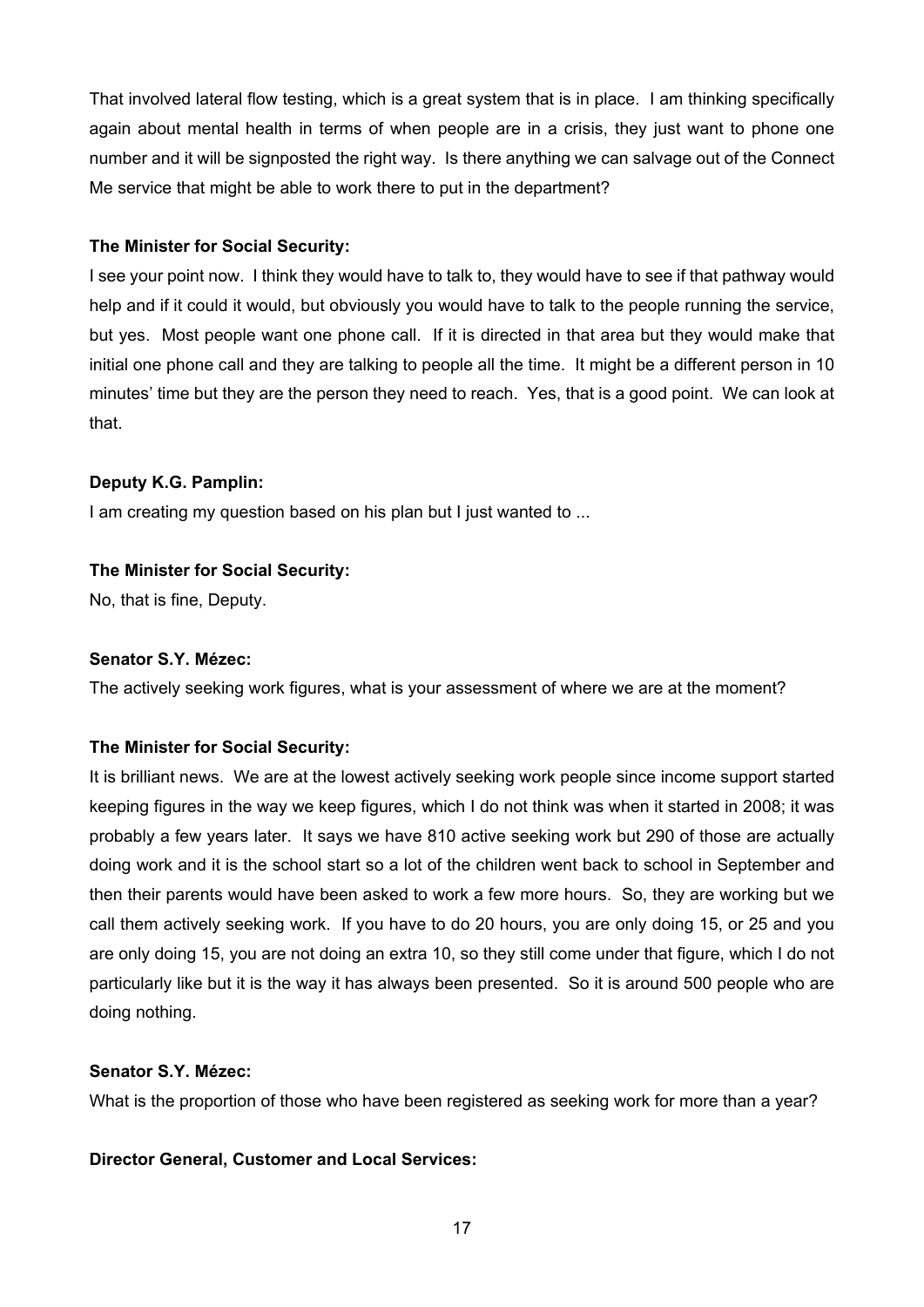It is about 300. Out of the 800 it is about 300 roughly who are long-term unemployed. Many of those will have some part-time work so the actual question is: how many of the long-term unemployed have no work? I can get that figure for you, Senator. I think it is about 170. Of the 300 people who are long-term unemployed, about 130 have some part-time work or are looking for more hours, which leaves us with 170 individuals who currently are long-term unemployed. They do not have any work and they are our priority for back-to-work. We are pleased that the number has come right down from 450 at one point, all the way down to 300 and I hope it continues to go lower. They are our focus for our back-to-work employment advisers to help support them and help set realistic job goals and help them get some work to get them back on the ladder and move from there.

#### **Senator S.Y. Mézec:**

At the last hearing we spoke about the autumn employer incentive. That was meant to target people who have been unemployed. What is your assessment of where that is and how successful that has been?

#### **The Minister for Social Security:**

We have a couple of schemes and there are 112 on those schemes, which is more than we expected. The biggest one is up to 6 months and that is full-time. The employer must give them a full-time contract. Apparently, the ones that started early are still there. They have stayed in the job, which is really good. Some do not carry on after that. We have another one running, is it an 8week scheme or a 12-week scheme, Ian? Those figures are in that 112.

## **Senator S.Y. Mézec:**

The way the autumn employer incentive is worded is to make the people who have been unemployed since before May last year. I am working out if that correlates to the actively seeking work figure where you can still be registered as actively seeking work even though you have a bit of work. Was that purely for people who have no work whatsoever or was it also to help those who already had work but could have done with extra work?

#### **The Minister for Social Security:**

You would concentrate first on the never worked and then if we could not go any further, we worked on the people that were only doing a few hours.

## **Director General, Customer and Local Services:**

It was available for everybody who had been out of work, however it is classed, because if you have a job of 15 hours but you are looking to work for 35 and there is an opportunity that comes up under the scheme to get 35 hours a week for, let us say, construction or something, then the scheme would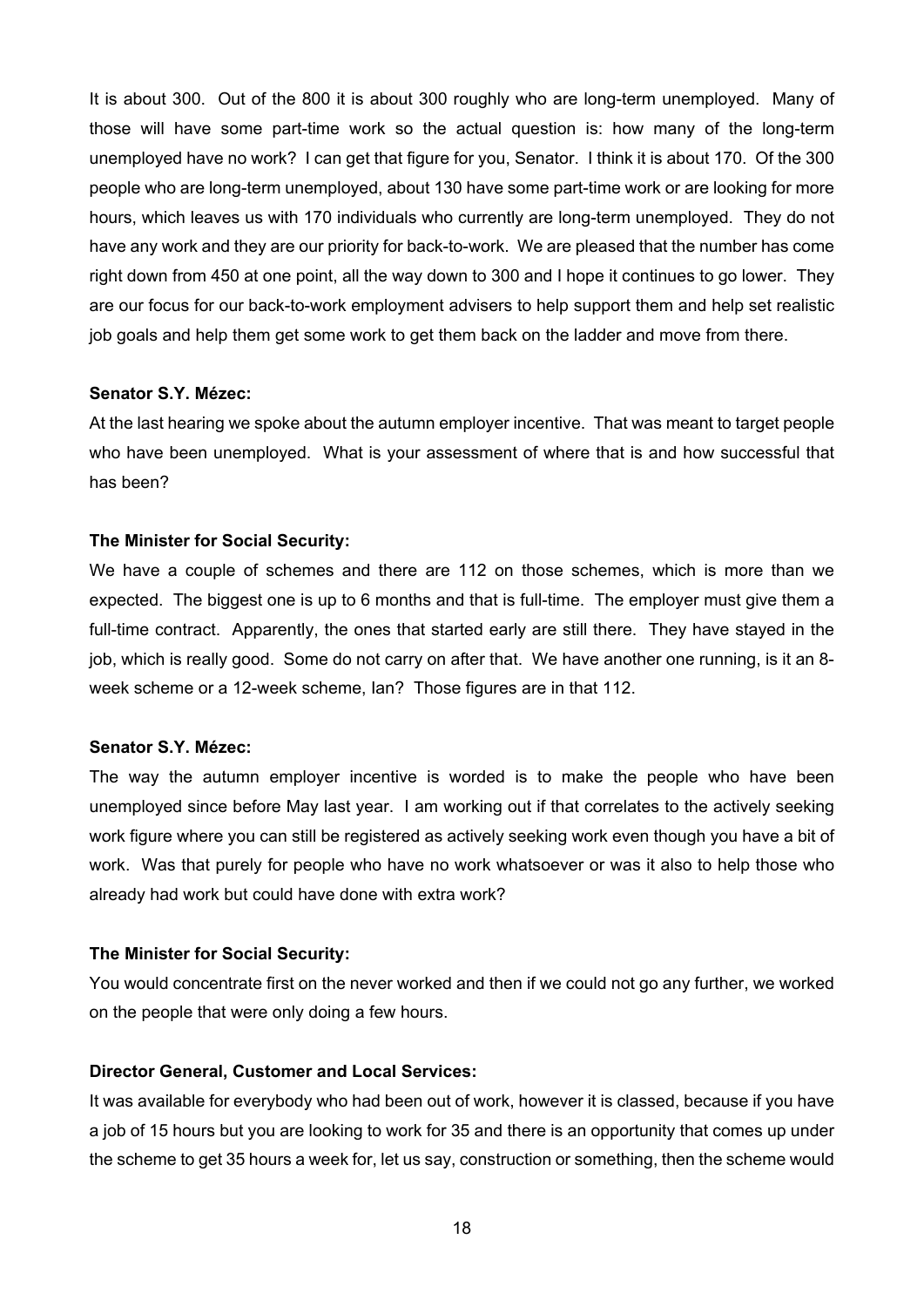support you in moving across or adding another 20 hours on a permanent contract to your existing hours.

## **Deputy M.R. Le Hegarat:**

Of those that do not have work, what numbers are you talking about that are skilled or unskilled, and if they are unskilled, what processes are put in place to get then skilled in certain fields?

## **The Minister for Social Security:**

That is what Back to Work do. I do not know if Ian has the number for skilled and unskilled but there are soft skills as well. People might not think they need a skill to work in wages or retail.

#### **Deputy M.R. Le Hegarat:**

You need a skill for everything but what I mean is—

## **The Minister for Social Security:**

Do we know the skills? They might come in and say: "I want to be a plumber. I am a plumber. I need to be a plumber." There are no plumbers but we would help and work with them to do something else. There probably is a plumber. I am probably picking the wrong job, industry. I have forgotten the question. So, the skill, Ian can answer.

## **Director General, Customer and Local Services:**

I do not have the figure for skilled and unskilled. We make an assessment on a R.A.G. (red, amber and green) status, and it is about people's propensity and ability to get back into the labour market. Generally speaking, if somebody had skills, if they were already a plumber, they would clearly be very green by our assessment and they would perhaps need very light touch support, if any, to get back in the labour market. However, if you are amber or red, you are further away from the labour market, maybe because of the time you have been out of work, maybe because you do not have transferable skills, maybe it is because of other issues, your health or addiction and so on. We make an assessment around that and we focus our effort on the reds and ambers far more than we would on somebody we classed as green. Approximately, it is about 40 per cent are red, 40 percent are amber and 20 per cent green, very roughly. That is where we dedicate our time and support. We provide some small training interventions and some courses, like advance into care, which we have been running for some time in collaboration with the care homes. We also listen to business and business said to us over the last few years that rather than we train people, they would rather train people. Therefore, one of the fiscal stimulus programmes we had was an 8-week training contract effectively, where for 8 weeks we would pay the wages and the particular business, hospitality, would train the individual, the idea being that once they have trained they would then take them on and keep them on. That was one of the principles of the fiscal stimulus programme to help that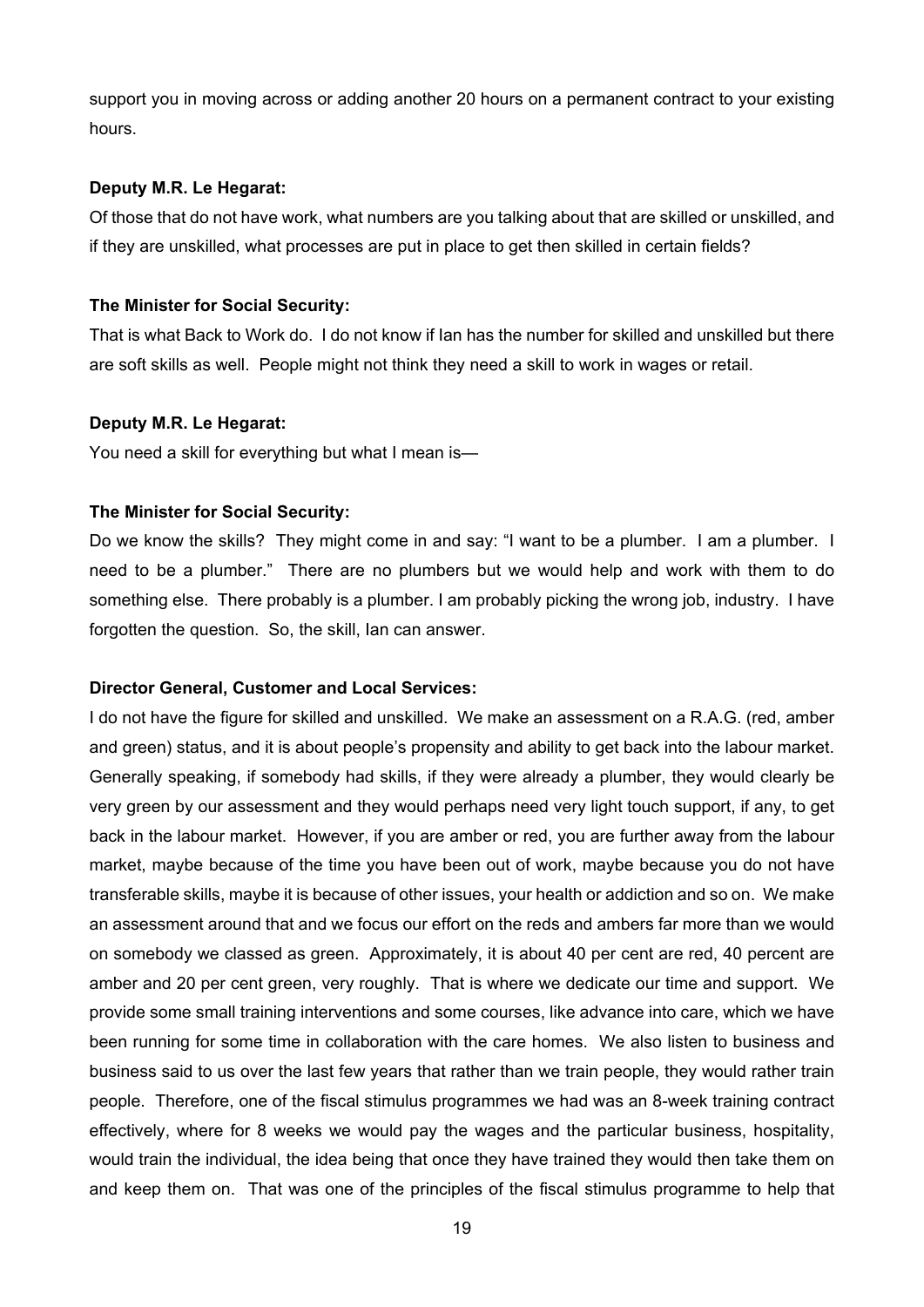happen. We found that there was more demand to take people on for 6 months rather than the shorter term but those 6 weeks will also still include training and development. Either way, we are trying to help people move into the labour market and then stay there, and we have a good percentage of people who get permanent jobs who are retained by those employers after 6 months and we are quite proud of that performance. We continue to provide in-work support for those individuals once they have started those sorts of jobs to make sure any bumps in the road we might have with the employer-employee relationship we can help iron things out as best we can, having established a relationship with the unemployed individual over the time of their employment support.

# **Deputy M.R. Le Hegarat:**

Thank you. I think that answered it for me.

# **Deputy K.G. Pamplin:**

What can you tell us about the training, the Skills Jersey programme? How has that gone in terms of sign-up and any potential going forward in terms of work placement? Is there a high increase? I am curious over the last 2 years what the uptake was. Do you know those figures? The training programme that replaced the old Trackers programme.

# **Director General, Customer and Local Services:**

Skills Jersey does not come under me or the Minister. I thought Trackers was still carrying on.

## **Deputy K.G. Pamplin:**

Okay. I thought it had come up before. It is not essential. I just thought I would try it out. For another hearing.

# **The Minister for Social Security:**

I know in a sense somebody said about Trackers the other day, that somebody from Trackers ... A couple have applied to go on Jersey Overseas Aid so Trackers is still going in some form. That is where I have heard it.

# **Senator S.Y. Mézec:**

Let us move on to the children's dental scheme, which we spoke about at the last hearing as well. Can you update us with some figures of take-up for this scheme so far and, in particular, how many children have been treated under this scheme?

# **The Minister for Social Security:**

The way the scheme works is we send the letters out. We just re-sent some letters. We have also included in those letters a letter to the child in the house, because 11 to 16 we want them to know

20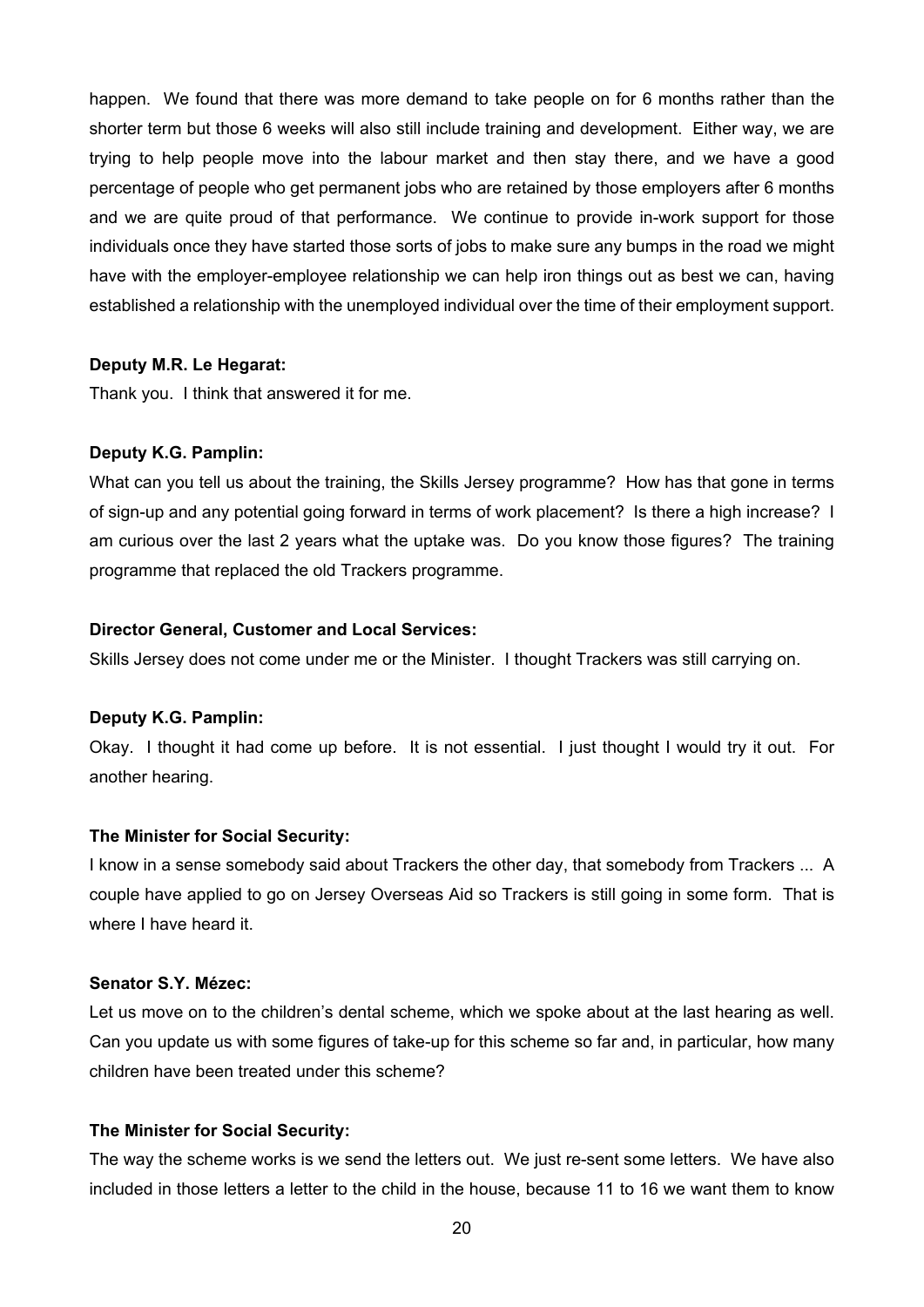that they could have this money to go to a dentist of their choice. We were a bit dubious to send it to the child and tell them they live in an income support house in case they did not know, but we want to get there somehow.

[11:00]

We are talking about some social media or something directed at that age group without mentioning exactly. Just you find out. Once the child goes, they pick the dentist, once the treatment is finished, they will send us an invoice. The invoices are quite low at the moment.

# **Senator S.Y. Mézec:**

In terms of the number you are receiving?

# **The Minister for Social Security:**

We have 45 invoices back but we are chasing the dentists because we know all the dentists on the Island. One of my officers chasing the dentists are saying: "Have you taken on this?" The letter is very self-explanatory. "Have you booked one of our children?" They will probably do a check-up, then a clean, then maybe an extraction or a filling, and when will we get the thing. We know that child is in so we are trying to find out. We have estimated and budgeted for an 80 per cent to 90 per cent take-up and I want 100 per cent some time and get those kids there but there are other reasons obviously. It is not just the money. This officer tells me if they have never been before, if mum has not encouraged them. I do not know how we get round that but it is there.

# **Senator S.Y. Mézec:**

They are like me and just find it scary.

# **The Minister for Social Security:**

Exactly, Senator. Myself, and that is another thing you want them to hopefully, the older age group, have a good experience. We are trace, trace, trace, but about 750 children I think it is.

# **Senator S.Y. Mézec:**

On that basis it was due to run until the end of June this year. If the take-up is not where you want it to be, would you think about extending it?

# **The Minister for Social Security:**

Yes, we will. Everything, the money is there, is it not, so, yes.

# **Head of Policy, Strategic Policy, Planning and Performance:**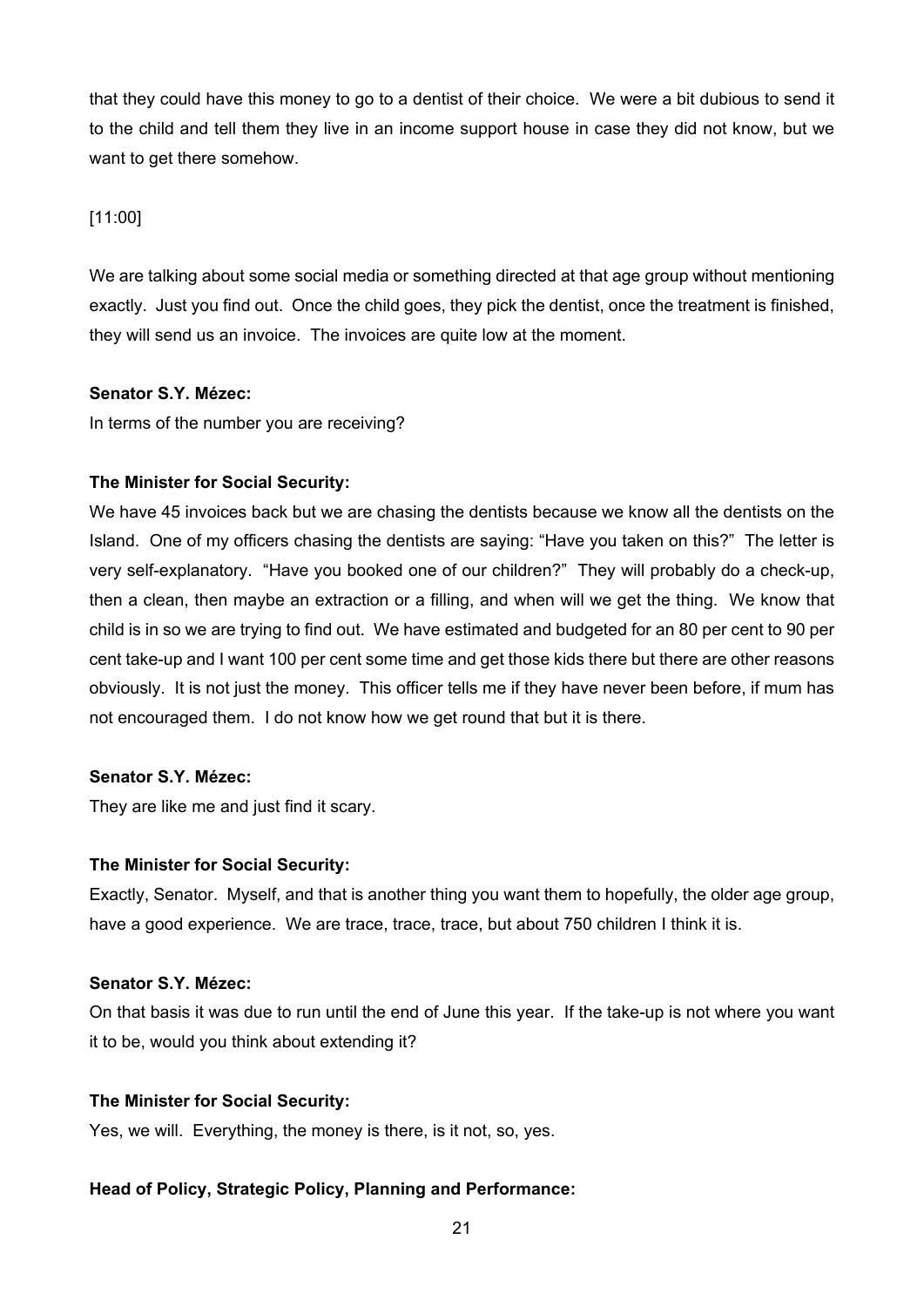Absolutely. Can I make a point about the way the department knows how many people are on the scheme? We do not know because the whole point is to make the scheme extremely easy to use. Therefore, a parent does not have to do anything. They just have to tell the department what is going on. Literally, the parent chooses the dentist, they have the choice. It goes to the dentist, all the dentists know all about it, and so we only know right at the very end. Although we have a certain number who come through to the very end, that is the end of the treatment, we have no idea how many people are in the pipeline. We are encouraging people we know and sending out some reminders, but we do not have lots in the pipeline already yet, so it will take us some time to know how many we have in the whole scheme because we did not want to create another form to fill in or you had to do this, that and the other to do it. We wanted it just literally here to just extend the scheme. You choose your own dentist and you go and the dentist does it all for you and the dentist then, at the end of the day, gets the money back from the department. It is a scheme that has been aimed at being easy for the parent to use. It is not aimed at allowing us to get lots of the data halfway through. That is why we are not quite ... we are just a bit more circumspect than we perhaps would be normally.

# **Senator S.Y. Mézec:**

My follow-up question was going to be, and I suspect I know the answer, based on what you just said, is were you picking anything up from feedback on this in terms of the effect on the health of young people's teeth through the pandemic? Were you getting any feedback that when they were going to the dentist they were discovering there were higher incidences of needing fillings and that sort of thing or is it not built to pick up that kind of data?

#### **The Minister for Social Security:**

We want to get the children's teeth dental fit so obviously we have a set of money and if there are other issues we do not want not to do anything. They can come to us and we can top that up. We went obviously to the parents, we have now set the number allowed. We are now going to the dentist to find out who is in that pipeline already. I would love to come back and say they have all got a few hundred; that would be brilliant. It takes a month. If it is not done by the end of June ... we have made it shorter so it does not hang on, so we can keep pumping away and going: "There is a scheme, please use it. Your children need it. Inquire about it." There was no end, we did not think the urgency would be there, but we literally just wrack our brains to find out how the best way to get to 11 to 16 year-olds ... on some sort of social media, I think. We will find a way.

#### **Director General, Customer and Local Services:**

We will know at the end, Senator, whether there are any emerging issues or trends. We have allowed for an amount of treatment and the dentists know if there is treatment required above that they can put together a treatment plan so we all know if there is a lot of activity taking place or being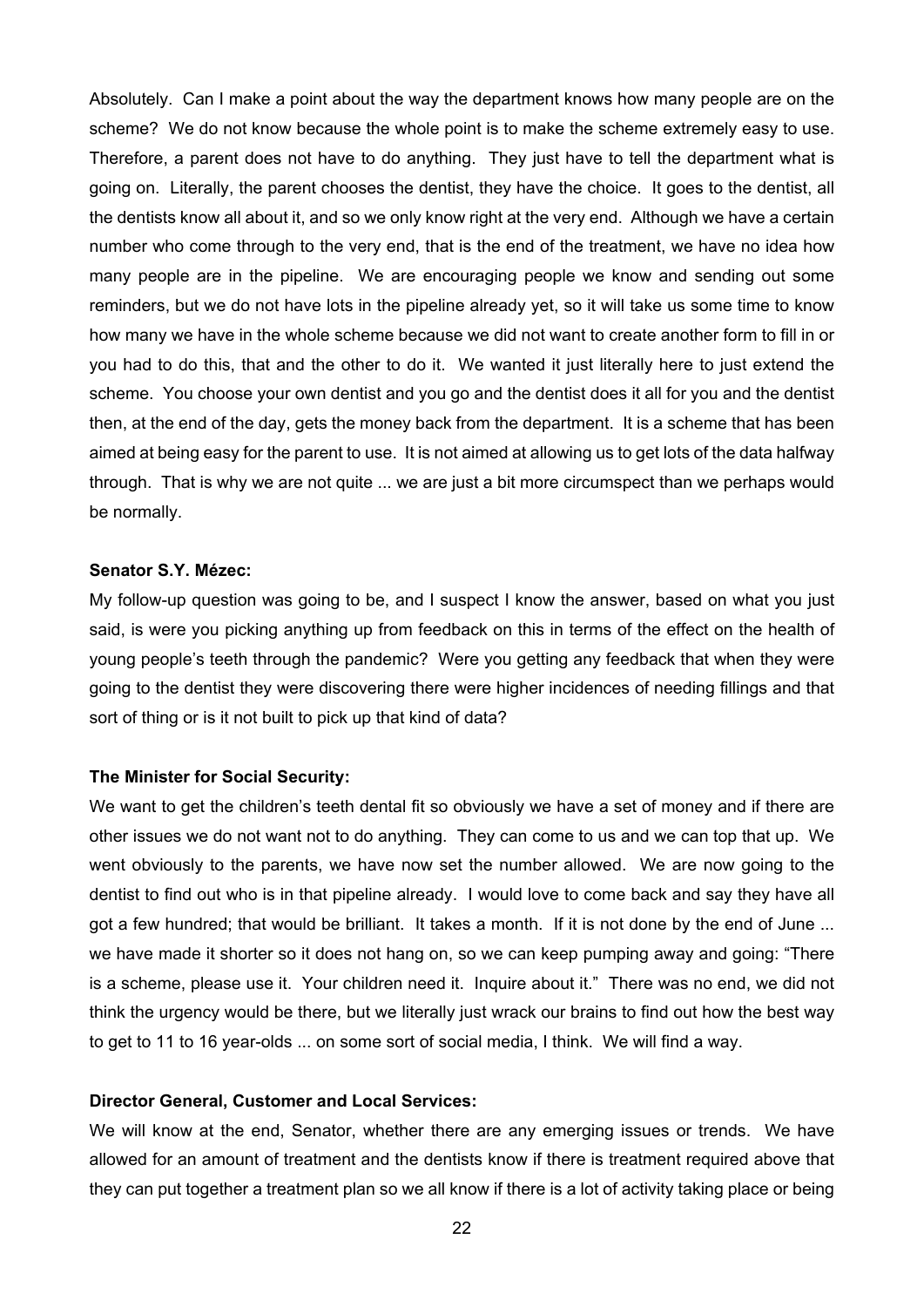requested above and beyond the fluoride paste and polish. We may not know that until towards the end of the programme when those treatments come together and are completed.

## **Senator S.Y. Mézec:**

Thank you. I have nothing else on that, unless anyone else does.

# **Deputy C.S. Alves:**

I will ask some questions about working with other departments. Since January this year there has been a requirement for employers to switch over to complete the combined employer returns. Can you explain how this is working operationally with Revenue Jersey?

# **The Minister for Social Security:**

Politically I had a couple of things to do and that was changing hours to the monetary and then last time I changed, that will go up by the cost of living each year. Then it has taken over ... everything that I do has been taken over by Revenue Jersey. The day-to-day operation has gone to them. It is working well, apparently. It will do. It is still early days. It only started on 1st January, was it not? Or they were collecting contributions.

# **Senior Policy Officer, Government of Jersey:**

Yes, the integration of contributions is happening over the course of the year, and you are right. Employers were providing their information monthly for income tax and contributions from the end of the year, and they had a new, simpler form to provide all their information once rather than across different forms. That also included information about manpower as well, so it is bringing it together and streamlining it. Revenue Jersey will continue to make changes, improvements over the course of the year and we will support them with any changes relating to contributions.

## **Deputy C.S. Alves:**

Have there been any early troubleshooting issues with the combined returns or has it gone quite smoothly?

# **Head of Policy, Strategic Policy, Planning and Performance:**

One of us is responsible for the operational arm, the system, but I had not confirmed that there were some ... on the first day it started the supplier loaded some incorrect data and created quite a lot of fuss and bother on the first day. But that was literally the wrong file had gone into the system, so the right one in the second day. So now the operational issues are about just people running with the new system. I, for example, got income tax with a very long number for the first time ever. Those long numbers, we all have to have one of those as well as a social security number going forwards. Getting all those numbers right in the system will probably take months. You always can expect that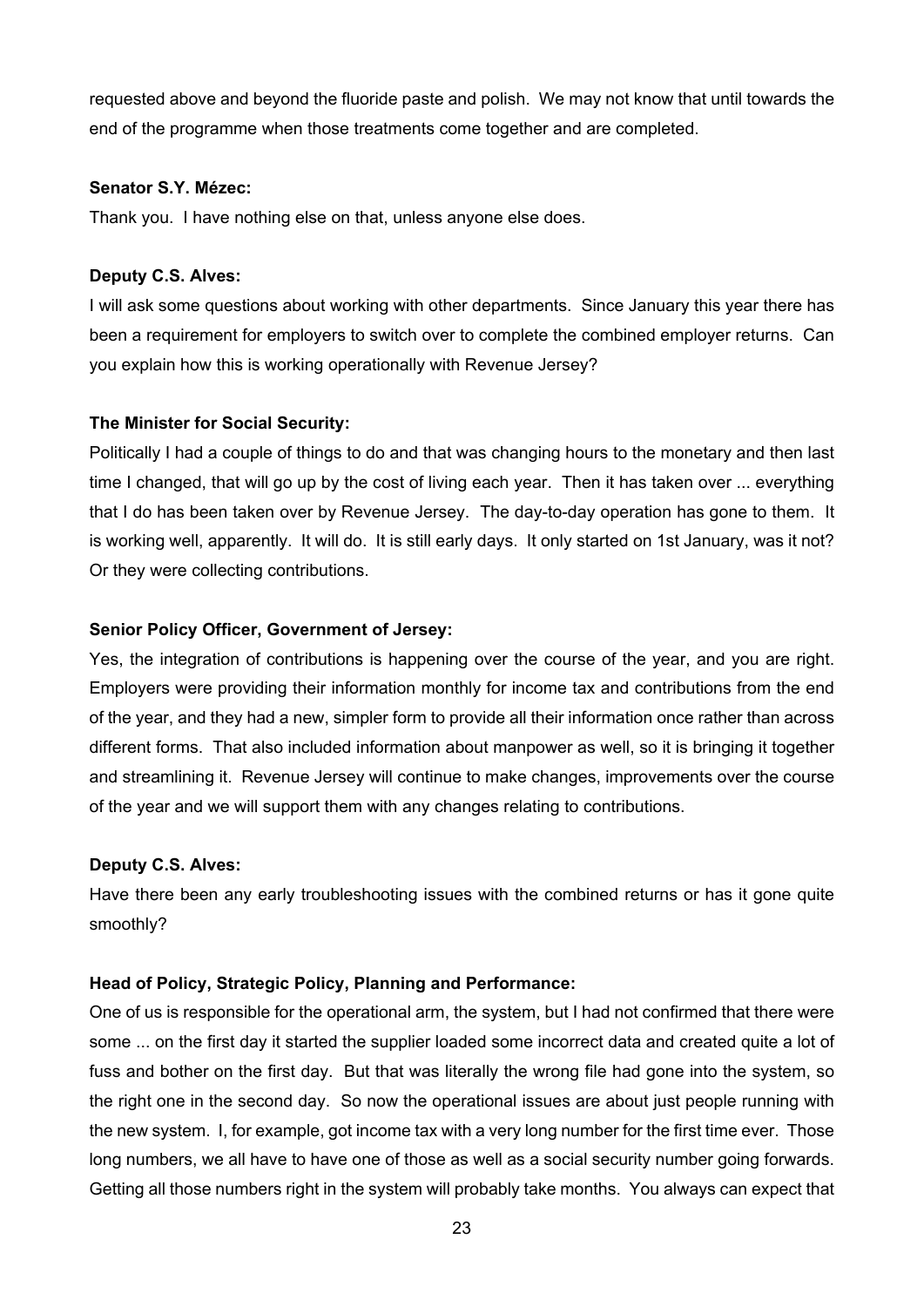with a new system. It will be much better going forwards because you will have the employer doing one process each month as opposed to one for I.T.I.S., one for social security and another one for manpower. It has been all the point about making it simpler for the employers to keep up to date. I think it will take a few months for the data to mature in terms of the use the other end of it and maybe really think about it. But by the end of the year perhaps we will start to be seeing the benefits of having that monthly feed of data and be able to use it better. It is one of those things where you have got to kind of take that leap into getting it started and inevitably there are a few teething problems the first month or so. It will take a full year for all the I.T. (information technology) to be fully functional. So most of it has started but not everything has started just yet so it will take a bit more time for things to be completely working. But it is now a Revenue Jersey operational system; so it is not run by C.L.S., it is run by Revenue Jersey. The Minister for Treasury and Resources is really the Minister who will have political responsibility for the system as a whole. We will collect social security data on it.

#### **Deputy C.S. Alves:**

I am not sure whether that makes my next question redundant because I was just going to ask: have you had any feedback from Islanders or staff on the operation of that? But if you guys are not really responsible for it, then …

#### **Head of Policy, Strategic Policy, Planning and Performance:**

I do not think that C.L.S. would get Revenue Jersey feedback, would they? I am not sure that we would know.

#### **Director General, Customer and Local Services:**

No, we have not, no. But also Revenue Jersey would escalate if there was a problem. We are involved, we have members on the board that oversee this programme. The issue would be escalated because obviously it would affect the collection of contributions, so the Minster would be made aware. I think it has gone well. I think the tax identification numbers are the thing that is causing the most issues so far, as Sue described, but of course once it is sorted once it can be sorted out again.

# **Deputy C.S. Alves:**

Okay, brilliant, thank you. You mentioned there about all departments sharing data and that is kind of what is helping with this move. We understand that the Government is creating a data linkage infrastructure to link administrative data sets held by different departments. Please could you provide an outline of the work C.L.S. is doing in relation to that?

#### **Head of Policy, Strategic Policy, Planning and Performance:**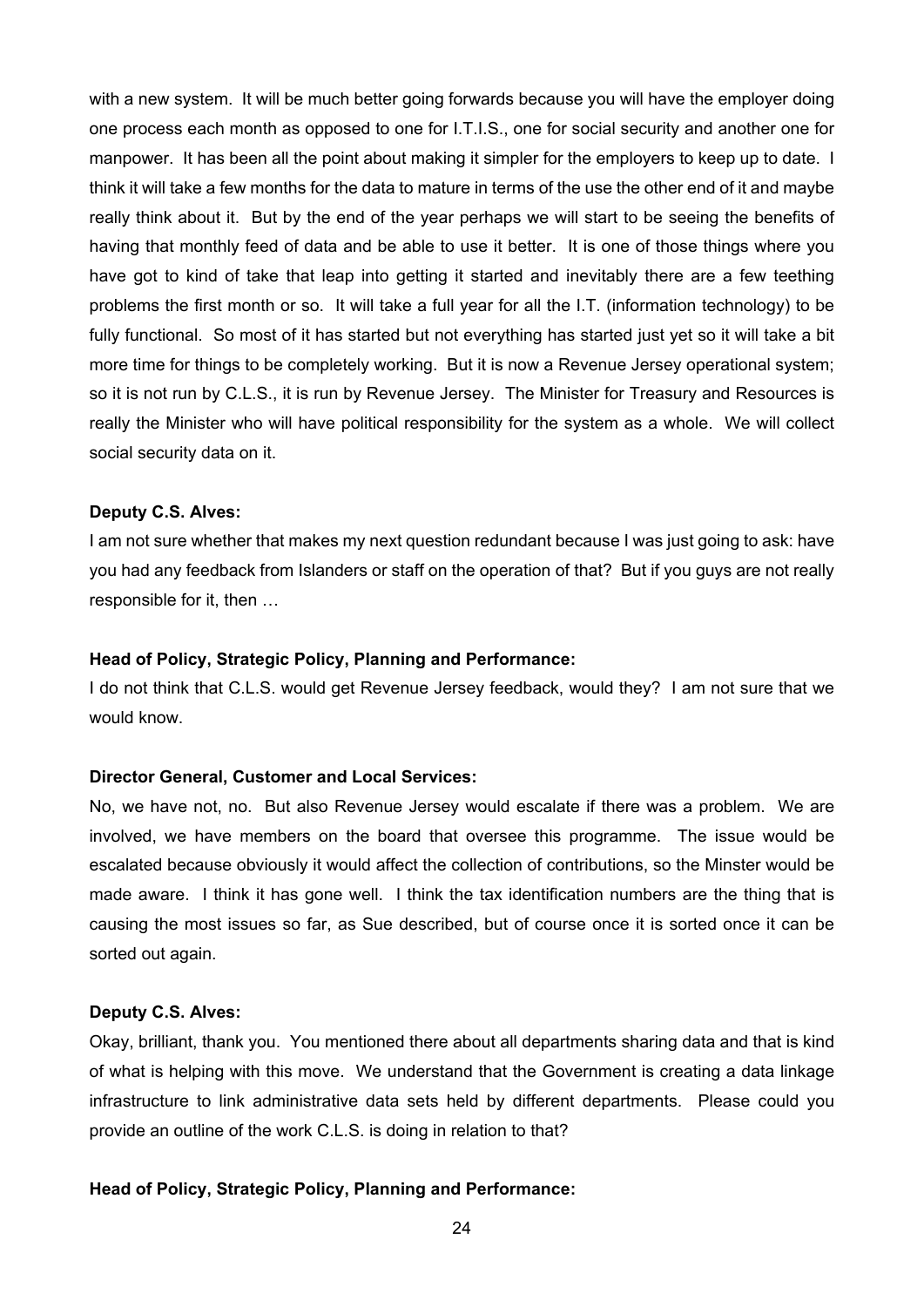Ian, I do not know if you can talk about that, that is M. and D. (Modernisation and Digital) … it is a really good project, an M. and D. project.

#### **Director General, Customer and Local Services:**

I would say that it is very important that Government looks after their public data very carefully but it also allows … it should not use data as a barrier for making things easier for our customers. It is the customers' data at the end of the day but if Government holds it in different pots it can make it very difficult for the customer to access it but also for us to do things appropriately with the customer. But as we are set up at the moment it is by no means perfect. One of the things that has come across, I think, during the pandemic is there has been data sharing taking place, appropriate data sharing in line with the G.D.P.R. (General Data Protection Regulation), all the necessary steps. But it has been helpful in terms of accelerating improvements to service. We would be fully supportive of a programme that takes steps to improve that data sharing but also the visibility of their own data to the public, and that is very much what we have been trying to do and trying to support. I have not got the detail of the particular programme you are referring to, Deputy, but we would be supportive of it in principle. We want to make things easier for customers and better, more organised data sharing, more accessibility to the customers' own data, makes those things more easy. We would be fully in support of it.

#### **Deputy C.S. Alves:**

Okay, thank you very much. Moving on to communication and accessibility, please could you confirm whether it is the policy of Customer and Local Services to have publicly available information, leaflets, et cetera, translated to other languages?

## **The Minister for Social Security:**

No, I do not think we do, Ian.

#### **Director General, Customer and Local Services:**

Yes, in terms of benefits we operate in English, as the benefit system operates in English. Obviously if we keep the language simple it makes it easy to translate. We do operate a Big Word translation system, so that we can have a translator available. We also have colleagues in the department who can speak more than one language and are able to help support members of the public as well. Obviously members of the public also come in with friends, relatives and support who can also help translate. We have discussed and thought about whether that is right and whether we should be operating a benefit system that operates in multiple languages. Of course the issue is, is that it is not just about when you apply for a particular benefit, it is about the changes you make to that benefit, it is the redetermination process and the appeals process. It would be quite difficult for us to sustain, given the size of Jersey, a benefit system, particularly we are thinking here of income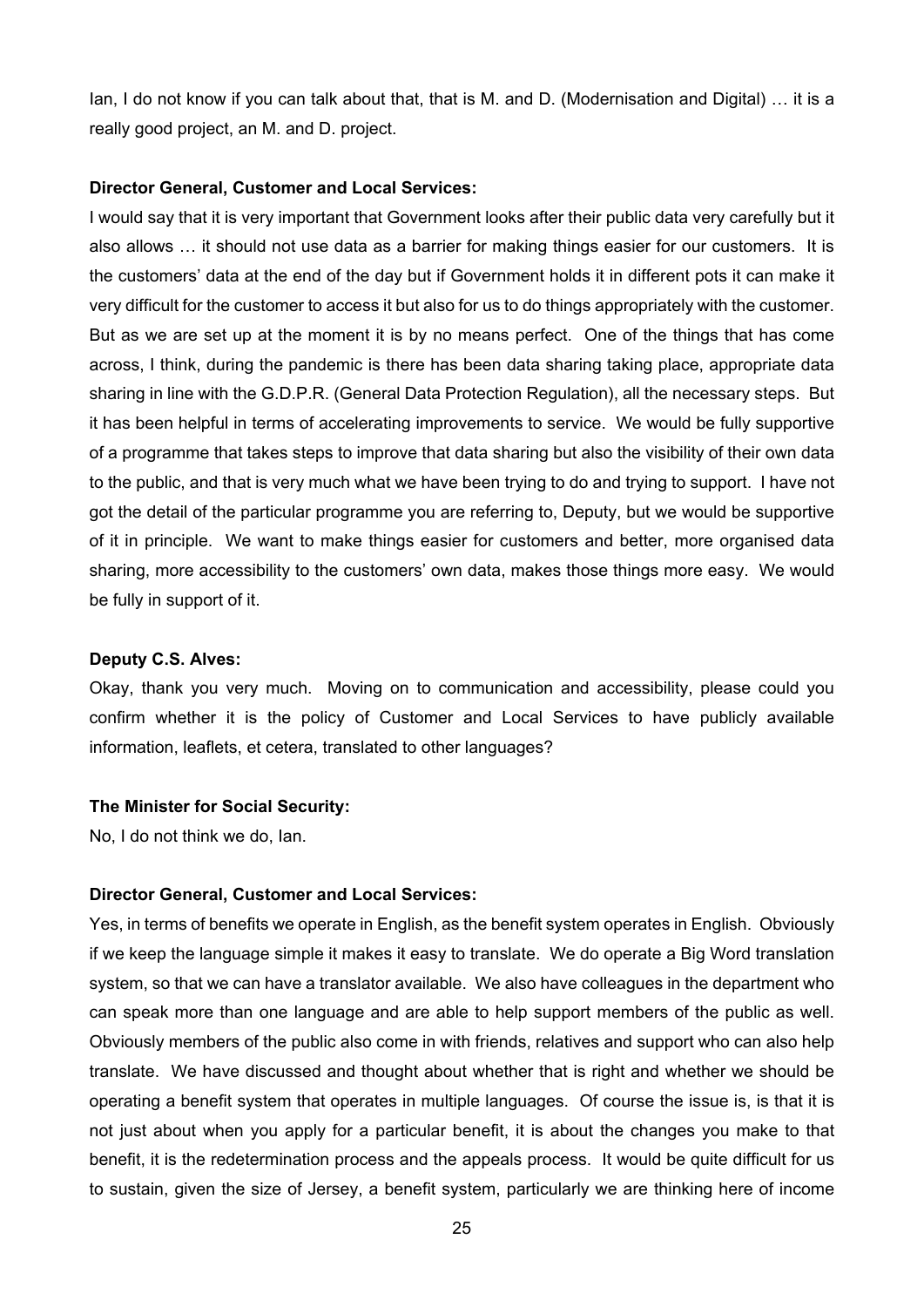support, in multiple languages from start to finish. Potentially, you could end up in a tribunal and having to operate that in a different language could be quite difficult resources wise. It is a measured approach, I suppose, in terms of making sure that we provide services that allow people to translate and support to enable people to translate where we can. I think the services that we have got around Big Word and also our sign language and other such things we have introduced recently, they are all things that do allow people to gain access to our services and also access to benefits with the appropriate level of support. Clearly, it is by no means perfect. If you cannot speak English you would need to translate or use the Big Word translation service or speak to a colleague at C.L.S. who can help translate for you. Of course which languages?

## [11:15]

We do not cover all languages in that sense. The Big Word translation system will but we do not have colleagues who can speak every single language that we might be presented with. But I think that is the position which we … a room we have tested it out ourselves and considered whether it is possible and at the moment that is our position.

## **Deputy C.S. Alves:**

Okay, thank you. You touched on there about the sign language. My next question is about are you able to provide us with further information about how information is made accessible to individuals with additional or special needs? Obviously you have mentioned there sign language but are there other kind of formats and ways that information is made available for those with additional needs?

# **Director General, Customer and Local Services:**

We try and keep our language as best we can online as simple as possible to make it easy to translate or easy to listen to if you are having it read via audio. We operate the British sign language tool. I cannot quite remember the name of it at the moment but we operate that tool. We obviously are communicating that out through our network of community clusters to make sure that the right groups are aware of those services. Where we find that there is not, perhaps there is a gap in our support, where we can address it, there was something the other day where we realised we did not have hearing loops in one of our buildings, so we very quickly took steps to address that. We also of course operate appointments which does allow people to come in and be able to have an appointment and they can specify before they come in if they have any needs that particularly need to be addressed in terms of communication so we can try and organise that in advance. That is one of the advantages that we have, I think, under that system.

# **Deputy C.S. Alves:**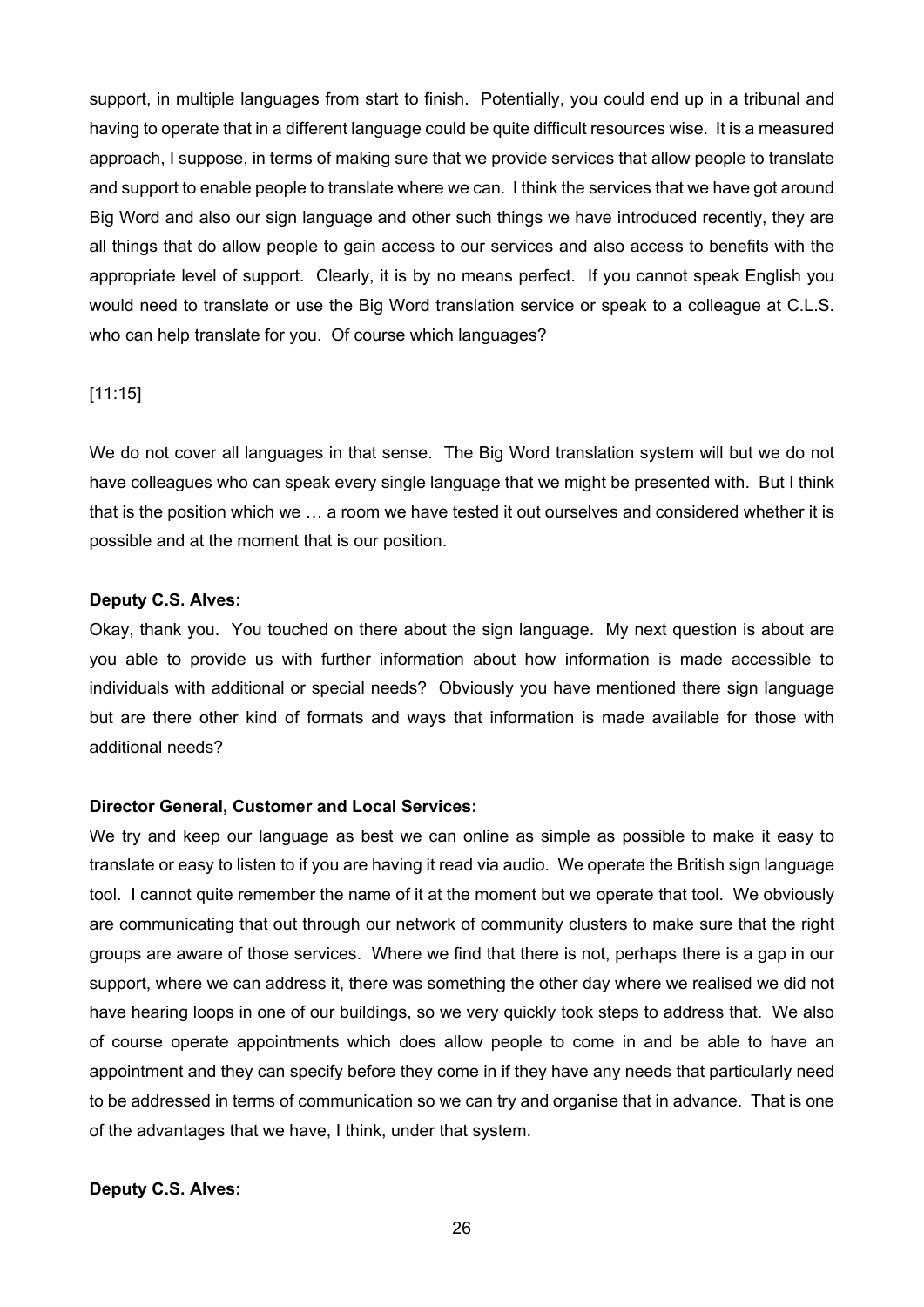Okay, that is great, thank you. I do not know if my colleagues have got any other follow-ups. No, okay. I am going to hand over to Deputy Pamplin.

#### **Deputy K.G. Pamplin:**

Thank you very much. As teased earlier, we are going to just spend a little bit of time on the business plan that was published earlier on 10th February. There is a reference in the business plan to the Government of Jersey customer strategy. Can you just provide some further information on the back of that and what it means by the disengagement with C.L.S. and is this the transformation programme that you referred to in your opening introduction, Ian, I guess?

#### **Director General, Customer and Local Services:**

When Customer and Local Services were set up in 2018 one of our responsibilities was to help establish and drive forward an improved customer service across Government, both in terms of listening to customers and developing customer insight but also making sure that we can share best practice across the piece, listen to customers properly, deal with complaints properly. We set about, as part of that, to develop a customer strategy internally, that we gained agreement from all departments to be part of and also it was supported by the Council of Ministers. We have a customer strategy that, I think, went live in December 2019, set out some actions over the next few years and we are proceeding to develop those actions and deliver them. The pandemic has of course, like everything else, got in the way but we are making good progress. I think some obvious examples of how we have made some good progress have been in our complaints process. It is much more easy now to record complaints and investigate complaints and we have been training up colleagues across the Government in how they handle complaints to ensure we try and resolve things very quickly. We have a common policy that is also available to the public and they can see how that complaint should be handled, so there is a good example there. The other example is, is that we really now capture a significant amount of customer feedback about our services. So almost real time we can see how well we are doing as Government, how satisfied customers are, how easy they think their services have been and how they feel about transacting with Government. We capture that by various sources, from, yes, the web forms, you can rate the web form, you can leave us feedback after the end of your phone call and you could also click on an email link, if you have an email and register and tell us what you think from that. We now get a tremendous amount of feedback to know how well we are doing, and that is a really important part of one of the key planks of our customer strategy. There is lots more in customer strategy that we hope to advance and complete before we … perhaps towards the end of this year, which will be 3 years after we started, start to refresh the strategy for the next 3 years and that is our plan at the moment, as well as looking at the complaints policy this year.

## **Deputy K.G. Pamplin:**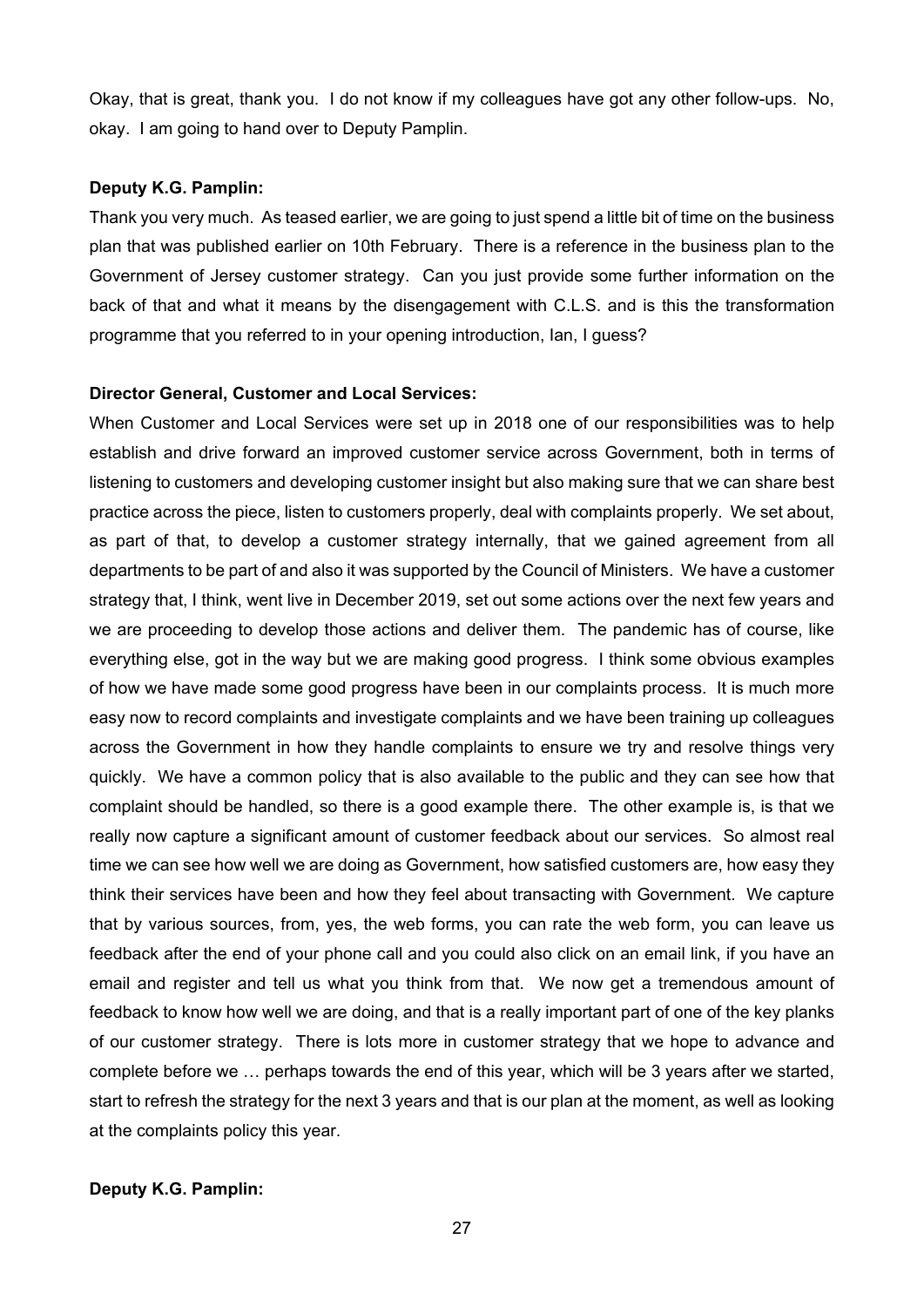Yes, sure. Could you give us an example of a customer complaint, an Islander has brought something, that you can specifically give details now that was taken on board and changed something that is different since receiving that feedback? Is there an example you could give us there?

## **Director General, Customer and Local Services:**

Yes, I probably can think of some. I am just trying to make sure I do not reveal anything on behalf of the customer. I will come back to that specific question in a second, Deputy. More generally our complaints for Government, the main complaints are across 3 key areas; one is around process, i.e. the process is very complicated; it did not work very well, one around error and then perhaps another around in terms of the quality of service or interaction with colleagues. They have been pretty consistent and we try and find ways of improving that service based upon that feedback. Obviously many of the feedback goes back to individual people and individual members of staff or individual processes and the like. Your question is around a specific example; the only one I can think of that comes to mind was ... there are lots of course but the only one I can think of on the spot is one that happened in COVID where we were of course asking members of the public to sanitise and wear masks, and that was a fairly common occurrence and you think nothing of it so far. But of course there are some individuals who could not use sanitiser, the alcohol rub and, therefore, it was unfortunate that we are asking people to do that, where the member of the public would not want to do that and they felt bad about not being able to do it or doing it and causing themselves discomfort. That is a good one, it is a simple one, it is simple to understand and articulate but what happened from that that customer complained. We were able to give out direction across Government, not just in that particular area, to say need to take it on board, please bear in mind that not everybody wears a mask, has to wear a mask. Please bear in mind not everybody can use that rub, alcohol gel, without causing themselves harm, so they may not use it. That might seem like a simple one but at that particular time that was something that was shared across Government and, hopefully, made a difference and made things slightly easier for those members of the public who were having discomfort. That was quite early on in the pandemic, as I recall.

## **Deputy K.G. Pamplin:**

Yes. Sorry for putting you on the spot but I guess it is the purpose of the Scrutiny but it would be interesting, as you say, was it 3 years since this, 2019 did you say?

## **Director General, Customer and Local Services:**

Yes, at the end of 2019 we had the customer strategy agreement in December.

**Deputy K.G. Pamplin:**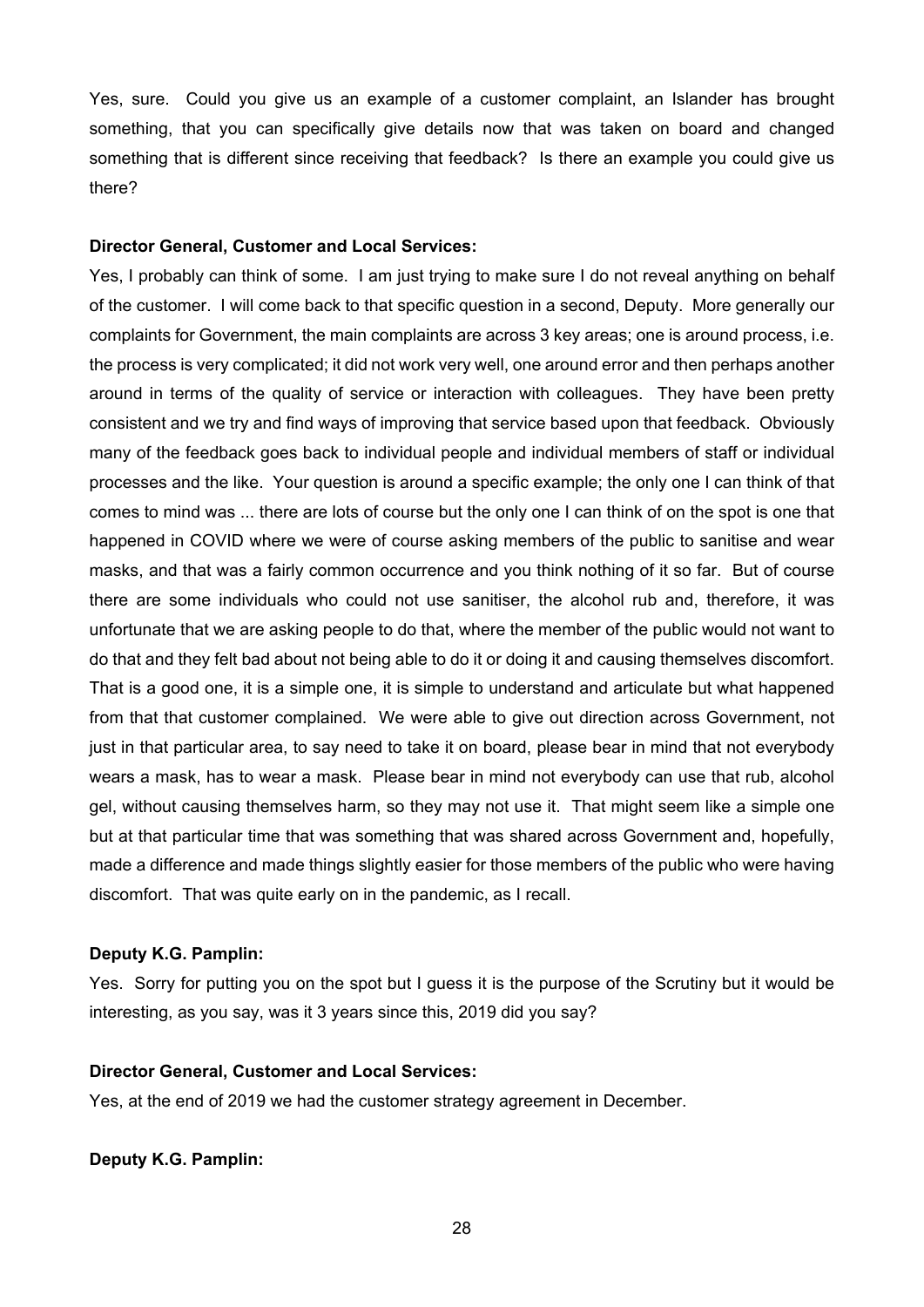I guess this is a formal request, if we could see some sort of data, some outcomes and provide us stuff.

# **Director General, Customer and Local Services:**

Yes.

# **Deputy K.G. Pamplin:**

That would be great because I guess we want to see the progress ourselves. I guess the other thing is, I used to be a customer services manager for the largest theatre company in the world and sometimes it is the culture and the environment in the moment and it is case by case. It is difficult, is it not, because case by case it has got to be dealt with in that way? There is a cultural tone. How do you turn the culture of tone from a negative one to a positive one? Because, generally, the people complaining is not done in a jolly nice way but there is a cultural perception of how people view Government and how their complaints are handled. I note in your opening to this plan you talk about hurdles to overcome. Is that what you are specifically referring to or is there anything else you can pinpoint of what those hurdles are?

# **Director General, Customer and Local Services:**

I think you are referring to my foreword to the business plan.

# **Deputy K.G. Pamplin:**

Yes.

# **Director General, Customer and Local Services:**

I am referring there to the hurdles in 2021 of COVID really that kept going away and coming back. In the middle of last year we had quite a high level of cases that damaged our ability to provide service to the public quite significantly. You saw that from the views of the public who were much less happy in June and July than they were before and after. Because obviously not only were there a high number of cases on the Island but also that was affecting the service that could be provided by Government. So that is an example of what I was referring to, your question there about complaints. Going back maybe 5 to 10 years, so the first few years I was in Government, complaints were seen as a very bad thing; that getting a complaint or even acknowledging something was a complaint, potentially, could be bad. There were States questions around the number of complaints for each department and whoever was top was criticised for having complaints. But complaints are really a good thing; recording complaints is very positive because it allows you to learn from that experience. It gives you the confidence that you can record it, listen to the customer, take action and make things better and see what trends are occurring. I am really pleased, particularly in the last few years, that we have been able to break any conception around that and that we now have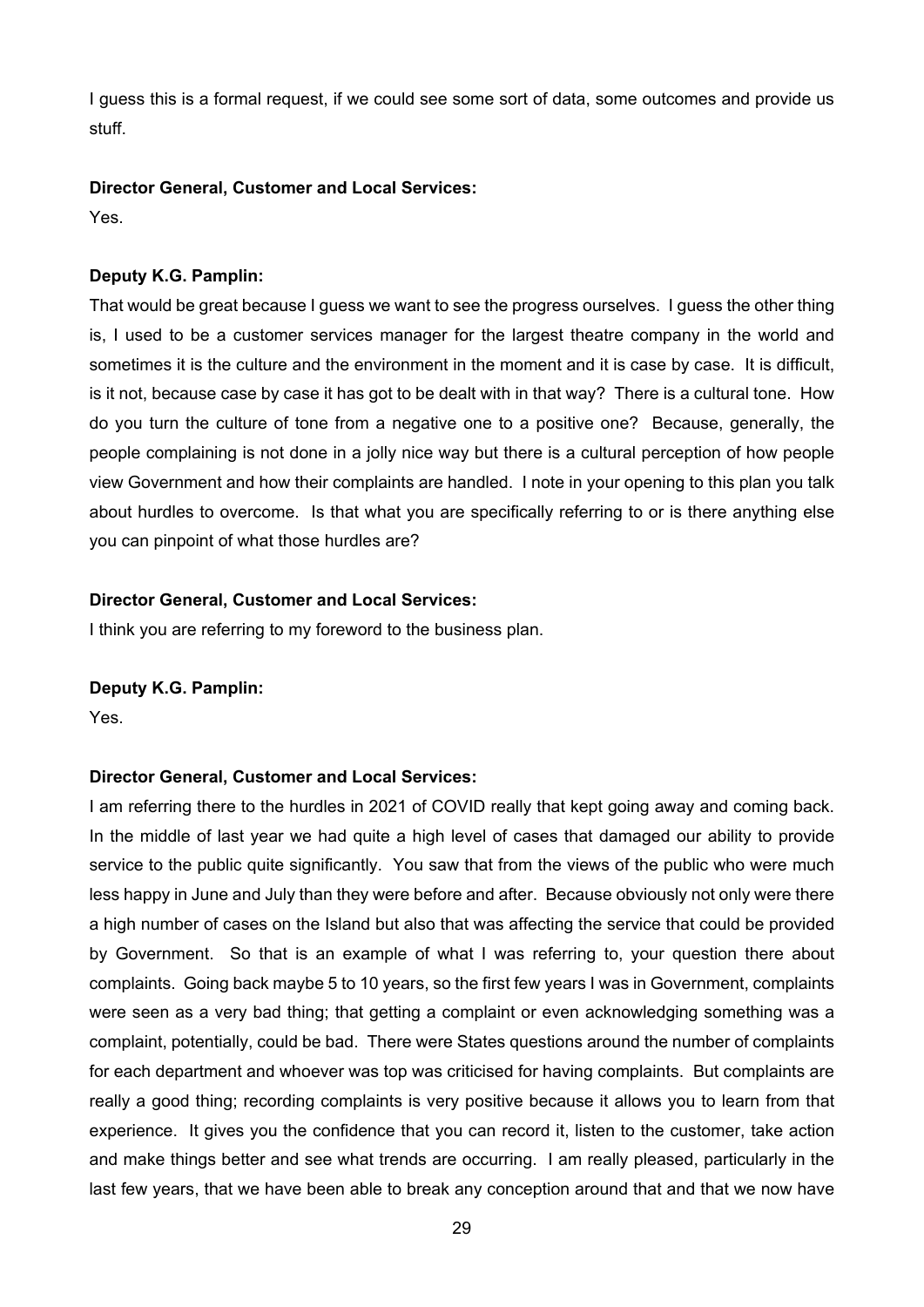a fairly consistent level of complaints being recorded. That is being helped by the fact that customers have got a much easier policy, they know exactly where to go and that there is also an online channel available to record complaints; that has helped. Culturally we have helped train people, we have helped provide training on how to handle complaints, how to handle complex complaints. Team Jersey has also been running alongside at the same time. Team Jersey of course helps colleagues across Government, its cultural change programme that helps focus on our values, our values of course one of which is about being customer focused, being respectful and so on. There is a lot of complimentary activity taking place already within Government to help change and support the culture. But one of things that you will hear me regularly say is that we are of course all customers of Government and we experience services like members of the public do and we also can, therefore, try and take our experiences to try and make things better and we hear things from our friends and family and so on. I think it is really important that Government continues to learn from that feedback and makes things better. It is fairly straightforward. Most customer-facing in all of this, I am sure yours, Deputy, was as well, would learn from complaints and make improvements.

#### **Deputy K.G. Pamplin:**

You are right. To pick up on your point about the handling and the culture complaints and seeing it as a negative because you are right that is how we learn. But most of the ways of doing that is to do it publicly, that breeds transparency and trust, so you are being open. I think we see the same sort of chatter and feedback that people talk to us as a Scrutiny Panel, that you and the Minister and everybody else sees, there is still a journey to go. Yes, we are much better at it but there is still this issue of transparency. The way you can be more transparent with complaints and say: "We have received this, we have received a few in the same area, here was the complaint, here is what we did about it." People can see that more transparency, that would give your colleagues across Government to say step up and be brave and face up to the public. There is one good thing us talking about this here, people want to see the complaints, the journey of the complaint and the outcome publicly.

#### **Director General, Customer and Local Services:**

Yes. We have been publishing, of course, this data and indeed our customer experience, complaints and I should not forget the high level of compliments we get in Government. All that information is being published each quarter during 2021; so that is available to members of the public. It is on gov.je, if you just type in "performance measures" it should come up. Alongside those measures you have also got all the other departmental measures and key goals that are in the departmental operational business plans. The customer complaint data is by department. Last year Government had 1,300 complaints overall and I think …

#### **Deputy K.G. Pamplin:**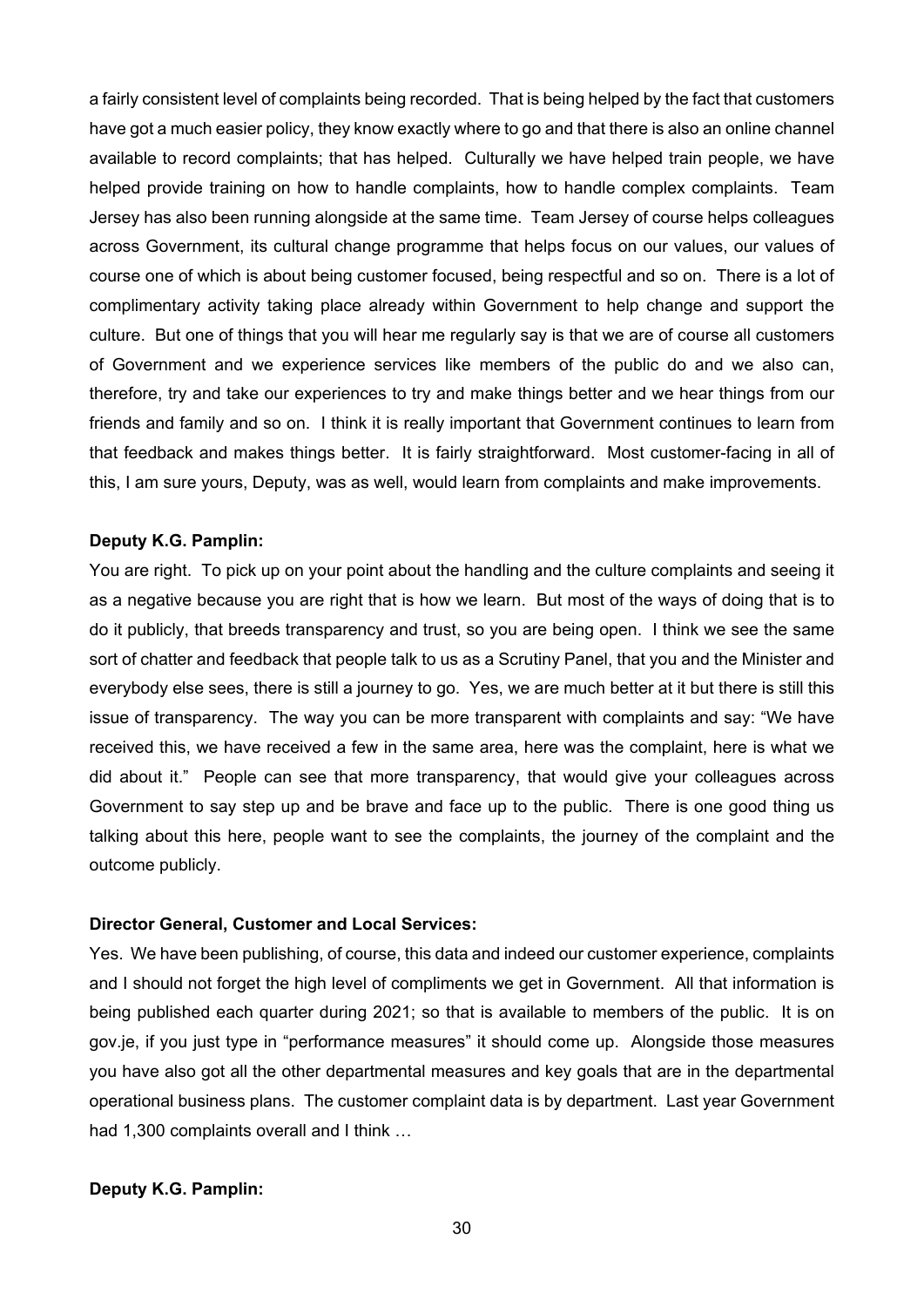Sorry, you are quite right. Where I am getting to is how do you then translate all that data and the reporting into a communication piece where it is easily accessible and understood in a 30-second soundbite, in a social media campaign, on a Facebook page: here are the level of complaints? Is there a specific example of something that was going wrong and, by the way, is easily digestible for members of the public, our customers, who do not have time to read all the data and information? Make it more accessible in that sort of way, I guess, is what I mean.

# [11:30]

#### **Director General, Customer and Local Services:**

Yes. We are developing some material I think possibly for next week that might start to go out. But we are obviously trying to make sure that the public have that confidence, that they should feel comfortable, it is worth complaining, it is worth raising an issue with us. I think some of the most important complaints, where somebody says: "I want to complain", that is a rather obvious flag and that would probably be recorded as a complaint. The same thing can be said but without using the word complaint; would that be registered as a complaint? The same thing can happen to a customer without saying the words: "I want to complain, I want you to fix this, I have a problem." But it is still something has gone wrong, potentially, that needs to be fixed and we need to capture those as well as complaints because, ultimately, they are. There is lots more to do. Communicating and examples of what our analysis is around complaints is, I think, something we have planned, although perhaps we are behind schedule compared to where we would like to be in terms of doing that. The key thing has been getting public information out, alongside the other quarterly information to begin with. But we went to the Council of Ministers in January to present the overall customer experience data and the complaints for 2021, as well as E.L.T. (executive leadership team). The data internally has a very high level of awareness now that perhaps it did not have in the past; these are all good steps.

#### **Deputy K.G. Pamplin:**

Specifically in your foreword - thank you for that word, I was trying to think of it - where you say: "In 2022 we will launch our new Transform programme which aims to fundamentally change and improve the way our customers transact and interact with Government. This exciting but challenging programme will have many hurdles to overcome." In that context of the Transform programme, what are the hurdles that you are referring to with that programme?

#### **Director General, Customer and Local Services:**

Yes. Just to take a step back and explain, we have an I.T. system which is called Nessi, and this operates most of the benefits that come under the Minister for Social Security. This system is robust, it is absolutely sound at the moment but clearly it is already getting on to be heading towards to be 20 years old. We do need to replace it and we have taken that opportunity to consider how we want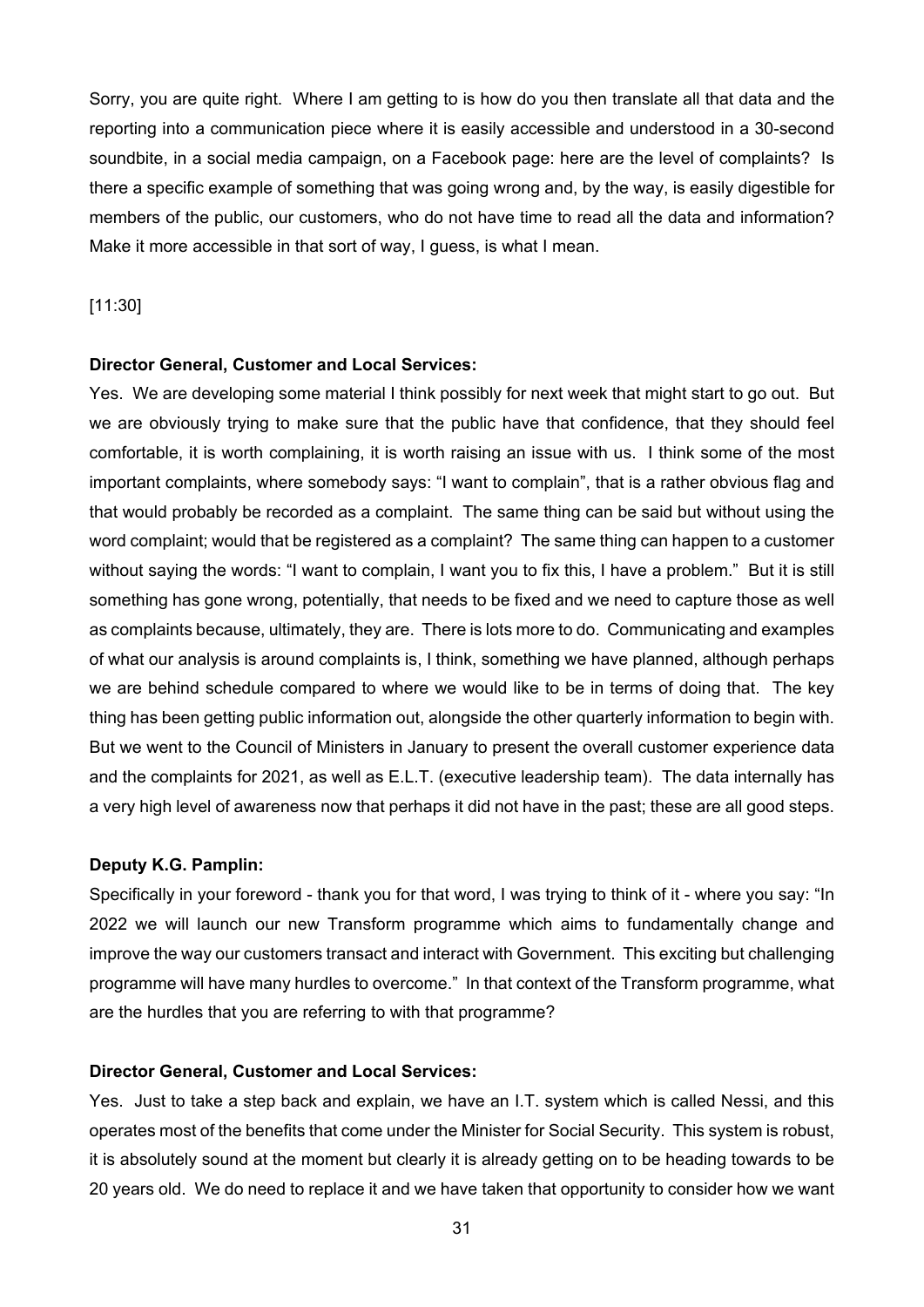to go about replacing it and that is why we have called it the Transform programme. Because it is much more than just replacing an I.T. system, it is also changing quite a few other things. We have started that programme, it is in the Government Plan. Money is allocated to it from the Social Security Fund, capital expenditure. We are going through it at the moment working out our requirements. By doing that we are having a look at things, such as customer journeys, life events and blending in views of customers and also of course of colleagues about how we might want to operate things going forward. Then we will go out and seek to procure something that will deliver the experience we want to deliver. If we can find the right set up or combination of systems that will do that, then we can move forward to implement those changes, along with, of course, the other cultural and structural changes that that may require. We do spend a lot of time at the moment ... there is nothing wrong with Nessi, it is fast, it is reliable, it is safe and secure but there is a lot of manual activity that takes place, with typing in information in more than one place, the same information, manual checking of things. Obviously customers have to claim for things, they have to request. If we think through simple life events, the obvious example is perhaps around a maternity payment. Government knows the baby has been born, we know where that baby is going to be born, we know a baby has been born and yet we perhaps still ask the family to apply for something and then make a payment to them. If we can design things in the right way that should just happen automatically. It is a very simple example to share and that still provides the financial support but it is one less thing for that family to worry about, having to request at that particularly very busy stage of their lives. You can think of those examples also if you think of other life events, like starting your first job, where some member of the family passes away, losing a job, marriage, divorce and all those sorts of things. You think about those life events, we can bring together services that can happen as much as possible, as automatically as possible. But also it means that the teams who we have supporting the public can spend more time with those customers who need that time being spent with them, rather than doing the more mundane transaction stuff. The colleagues we have recruited in C.L.S. are excellent and we have recruited them for their people skills and that gives us the best chance to be able to use those skills most effectively without having to worry about using multiple systems or complicated processes and the like. The hurdles thing, I guess, they are referring to, Deputy, is the fact none of that is particularly easy. Any I.T. project in Government has a level of risk attached to it and there are many stories of successful projects and there are many stories of ones that are less successful, and we want to be one of those ones that is successful and delivers against our vision for services.

#### **Deputy K.G. Pamplin:**

Yes, I think that answer we already knew. But the question, I guess, you have highlighted there is the Tax Department, when they changed the system over, encountered quite a few issues and obviously that was pre-COVID and in COVID. It put a huge strain on that department of going from one system to the other and there were more problems as they went through, as with any new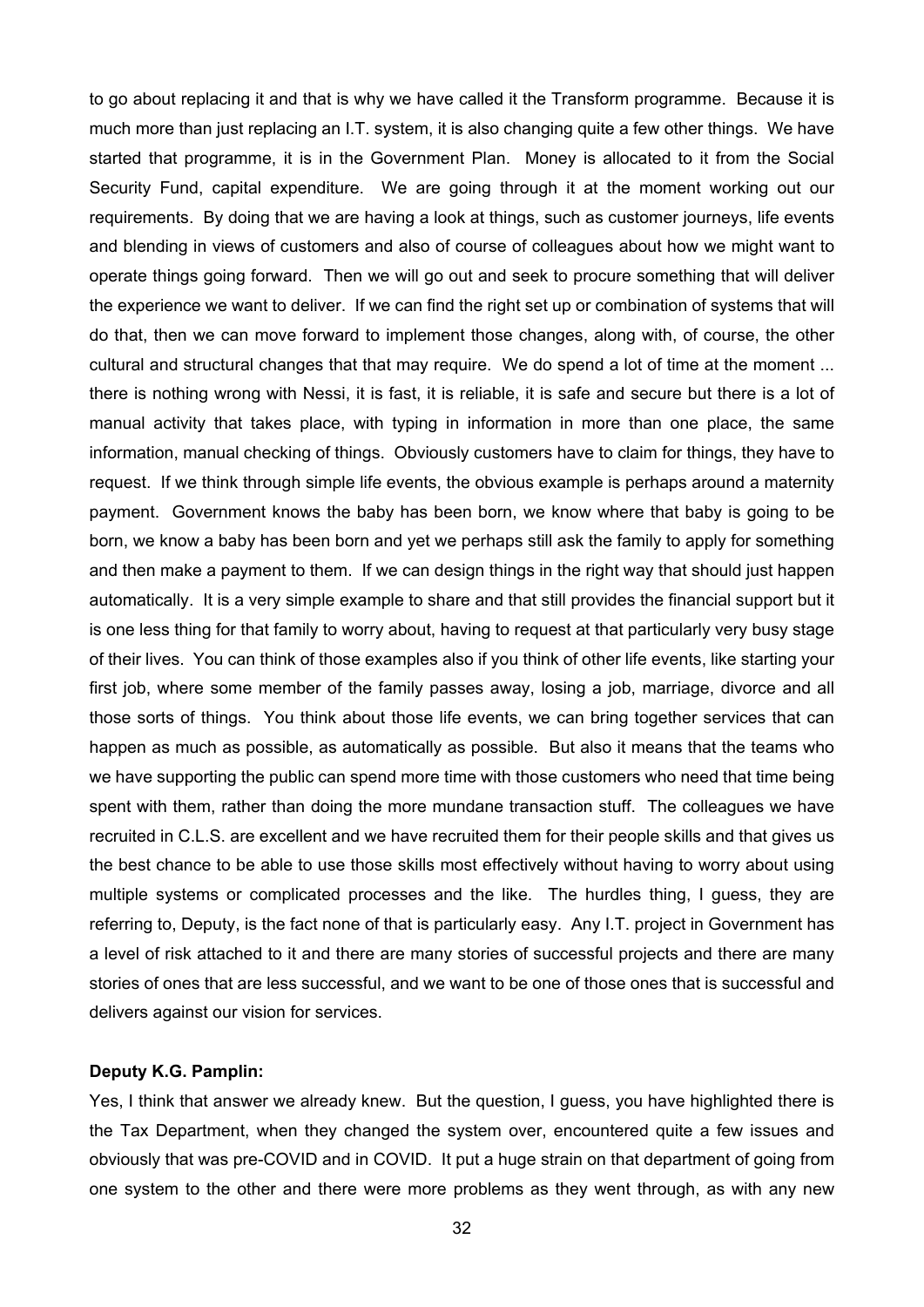system, until it is finally operational and you find teething problems. I get part of your hurdle is how do we learn from your colleagues' experience to find something that is suitable, it works and gives all the things you are asking for but is not counterproductive and puts pressure and strain on your staff and resources?

## **Director General, Customer and Local Services:**

Yes. We have been involved in the Revenue Jersey project and so we have been learning as we have been going along, and obviously they will issue, I am sure, various lessons learned documentation at some point. But we are also obviously working with M. and D., who are experienced in delivering projects. We are taking advice as we go. It is a bit more than just the I.T. system; I think that is the point. This will also mean changes to the way we work and the structures and how we maximise the time we spend with those who need the most support. There may be some other really good things to come out of this and as we go through the programme we will work out a phased implementation. We will obviously need to get, potentially, people testing the system while us operating business as usual and, therefore, make sure … some of the costs involved in this project will be having the capacity and resources to make sure we can deliver both. Because the Minister would not be happy if we are unable to support, for example, new income support claimants, be able to open up new claims because we were testing a new system. That is what we need to juggle and that is some of the cost that will be involved in double-running and having that capacity to do that.

#### **Deputy K.G. Pamplin:**

Yes, and approximately in the last Government Plan was around £25 million estimated up until 2040. That number has not changed and where are you at the moment with things or a projection of when those stages may be …

#### **Director General, Customer and Local Services:**

Yes, at the moment we are operating to plan. As I say, the key thing will be when we have completed our requirements and we then need to test that, whether the market can deliver our requirements. Because it may be that what we would like to happen is something that there are lots of people who can do it and it is very straightforward and they are products that already exist. It may be that what we want to be able to do cannot be done, and we might have to make compromises there. We have got to try and do all of that and also fit it into a financial window. Yes, we have said we have estimated £25 million. Obviously we would all like to hope it would be less than that but based upon our advice that is the estimate we probably need to work towards. But, again, a lot of that will be buying a system, buying licences, the implementation of it but also the resources that will be required to double-run while we train, test and get ready for a live. We might do a service at a time, we might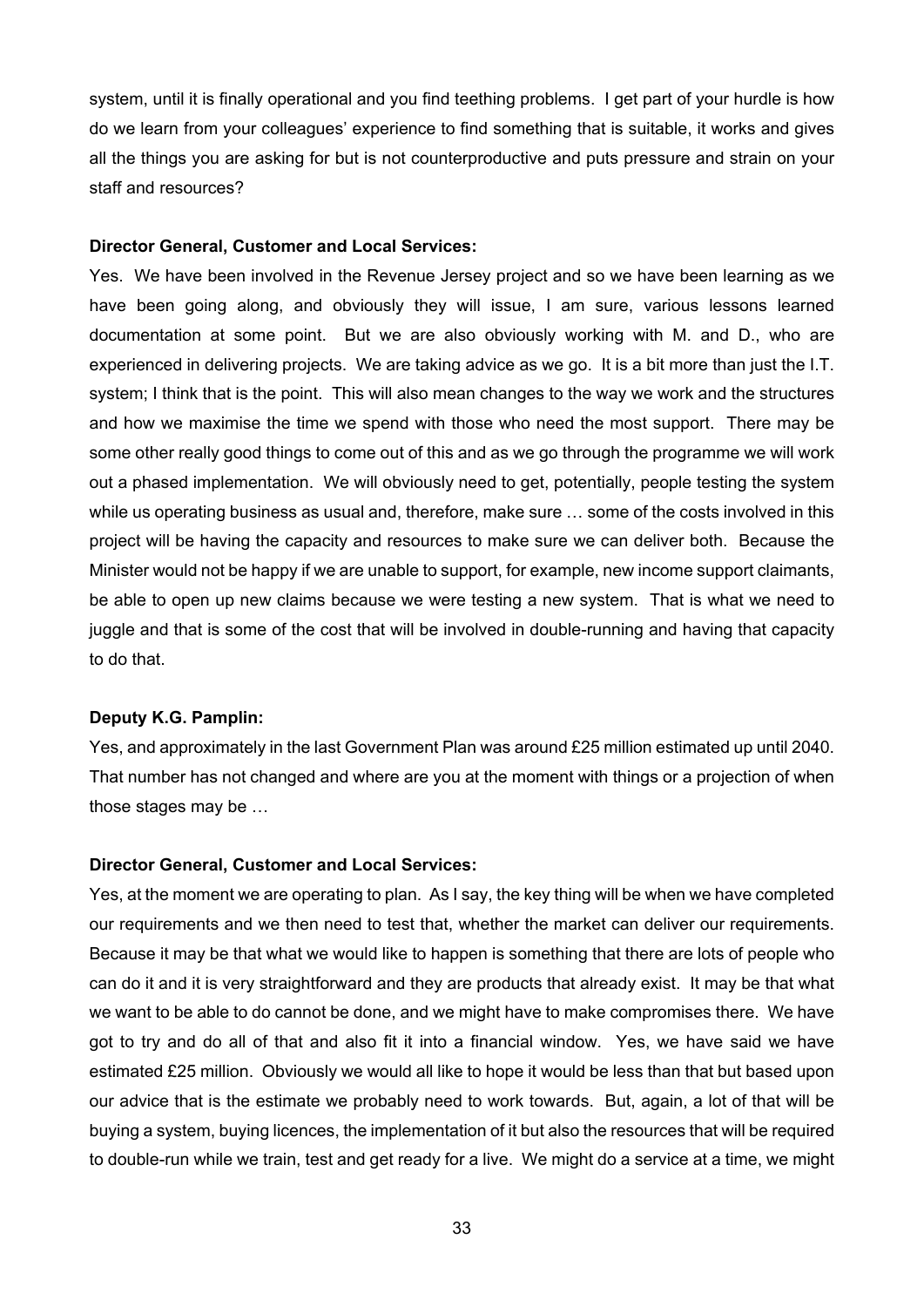do it all at once but we do not know until we understand what we buy and the implementation timescales.

## **Deputy K.G. Pamplin:**

I guess thinking of the customer ahead obviously it is value for money to the taxpayer of course and justifying any sudden increases would put more pressure on the current Ministers.

## **Director General, Customer and Local Services:**

Yes. The Transform programme will have political oversight through the Minister for Social Security and the Assistant Minister for Social Security and also the Assistant Chief Minister, who has got responsibility for technology projects. We have got oversight. I think the first of those meetings happens this Friday or the Friday after but it is happening soon. We have got that set up and we will proceed. I have got some good people on it and we hope that it will be a successful project.

## **Deputy K.G. Pamplin:**

Good stuff. Very quickly, in the business plan also there was a reference to the digital first approach. We have obviously been talking just now about the behind-the-scenes system stuff but I guess it is also referring to the digital approach for doing things online, doing things on mobiles and that sort of stuff, I would imagine. But how are you going to ensure that, as that is the future, is where we are going, we do not leave behind all those people where obviously digital is still alien to them, do not have that accessibility, so it is still an equal service for everybody, despite the advancements of digital forwardness in evidence?

#### **Director General, Customer and Local Services:**

Yes. In our customer strategy we talk about A.C.E. Plus, which stands for accessibility, consistency, easiness and thinking ahead; that is the plus. We want to be able to ensure that we deliver those promises by making sure that we remain accessible; so that is where digital first comes from. We are not saying we wish to develop services that are exclusively digital, that cannot be used by people who do not have access to digital services or who will therefore be excluded. We want to make sure that the majority of the population want to do things online, they can do things online. We should design a service that allows that to happen but still allow all Islanders to be able to access that service in some way. That may be a digital-assisted service where we can help do that for them. We have that already, for example, particularly for food cost bonus or community cost bonus, as it is now called. Pensioners can call us up, we fill the form out for them online but that is a service we have designed. So it is there for digital first but pensioners in that example can still use that service and we just fill the form in for them. It all goes into one system then and all the payments come out the other end. That makes it very straightforward for everybody, otherwise they would be filling out a paper form, posting it in or bringing it in and so on. It is easier to do things in that context, so either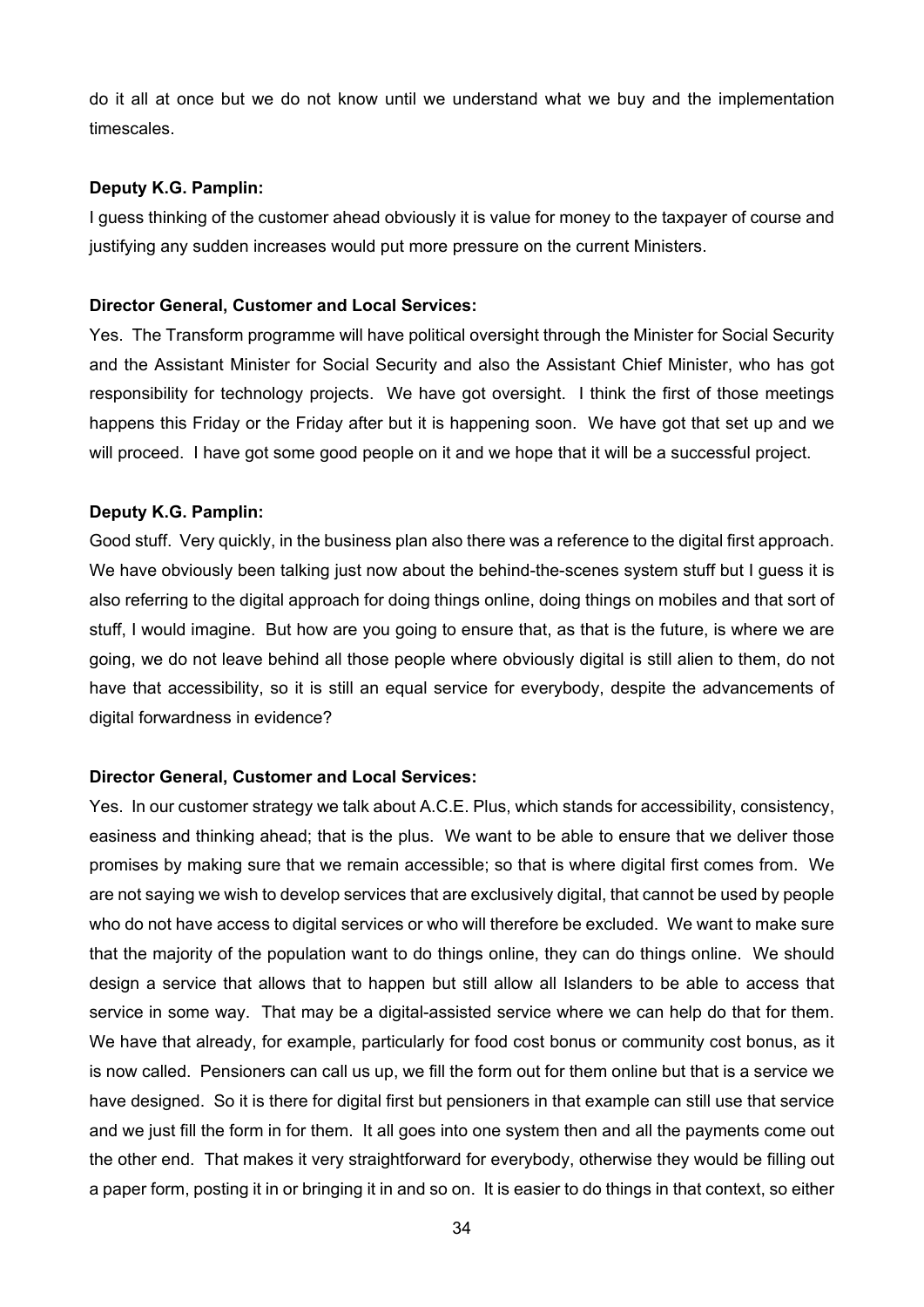online or on the phone. But that is the principles we have got and that is the principles we are working with and that is the principle that, as I say, exists within the customer strategy, that we want to be able to move to services across Government, are always accessible but digital first in the sense that most people want to do things online for transactions, not for all services but for transactional services; that is why we should be doing things online and making sure they are designed in that way but keeping options open.

## **Deputy K.G. Pamplin:**

Yes, and also telephone, going right back to the beginning of today when you talked about the numbers still phoning the COVID helpline. Obviously people in those scenarios, they want to speak to somebody because the issue is happening now and filling out a form when they want to speak to somebody. It is finding a balance that anybody has a way in, phone, walk off the street, whatever, I guess is what you are saying there. Ian, I will just give you a break. Minister, incapacity benefits review. I know we were talking about that earlier but with a reference to the report that you published relating to the review of Jersey's incapacity benefits, one of your recommendations is: "For officers to investigate potential models with the provision of a new work and health support service." Could you just flesh that out a bit more and what that could potentially mean with some information around that?

#### **The Minister for Social Security:**

Yes, if we had not had COVID this would have been coming to the Assembly probably last year. It is so old-fashioned and L.T.I.A. (long term incapacity allowance) especially, how it is assessed, et cetera, et cetera and as well S.T.I.A. (short term incapacity allowance). If I am sick, let us say I break a leg, I mean my mind is quite fine, I can do everything but I am on S.T.I.A.; I cannot go to work. I cannot have any contact with my work really. I could contact but I cannot do any work. Sort of the premise is: how many days work is lost? I think it is 500,000 days on short-term incapacity. We want a system where employers work with the employee, make sure it is about their well-being, make sure they are okay. If they need a bit of extra occupational therapy, et cetera, et cetera, et cetera, that they can get back in.

#### [11:45]

Then it is looking at we are too rigid - I think they are too rigid - when they are ready. It is not forcing them back when they are ill or anything like that. It will be interesting in that we make it a lot more flexible. Again, the L.T.I.A. is just one of those; it is based on what you cannot use or something and a percentage. We have people who have got 100 per cent L.T.I.A. who work, we have got some people who feel they cannot. It is not right or wrong; the whole scheme is wrong. It has been a big piece of work. Deputy Southern has been interested in it for quite a while.. There was before me -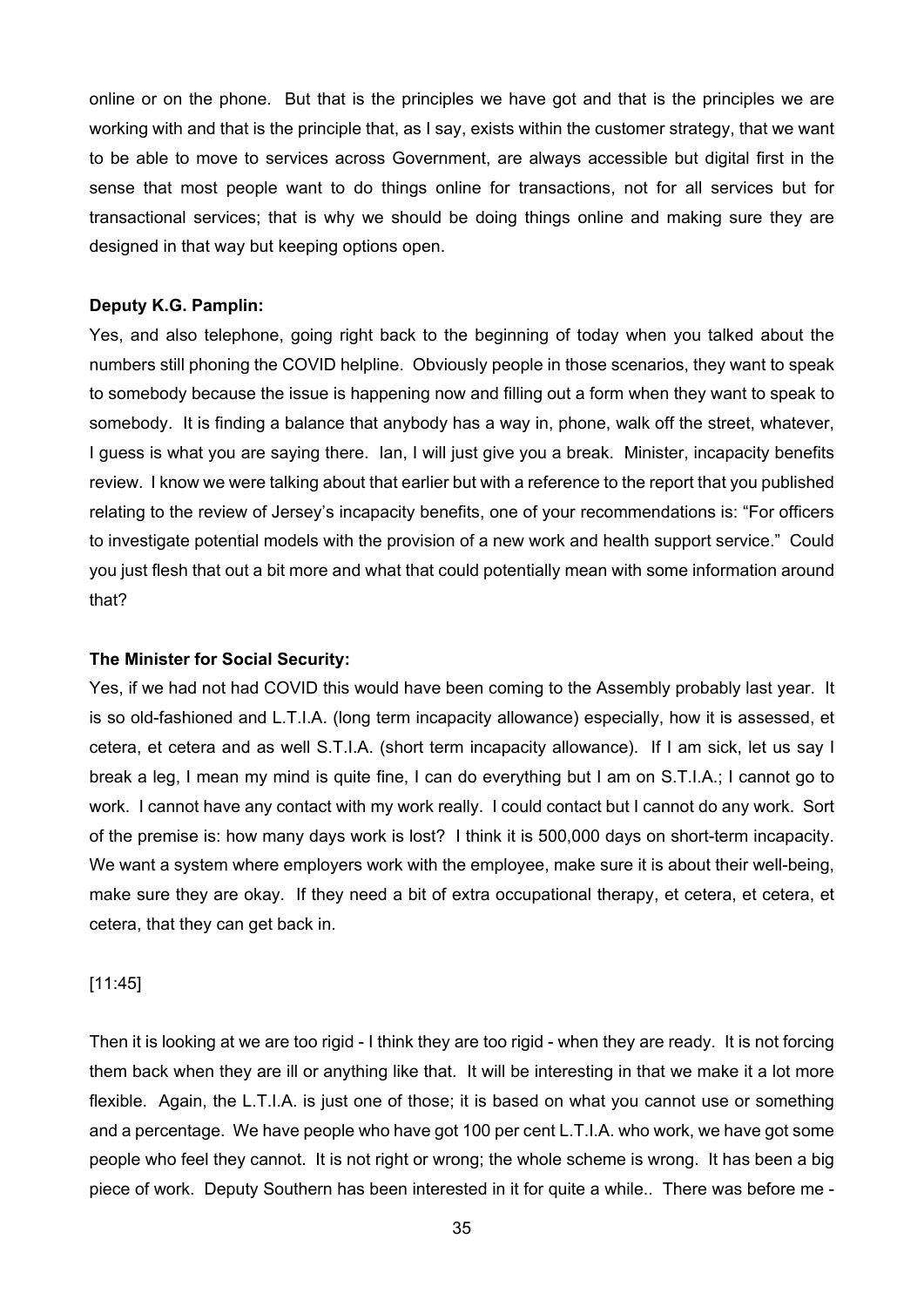under Deputy Pinel's Ministry - there were 2 big reports; one was an academic and one was a … but they came up really with the same. You have got 2 different people with different expertise and they came up with very, very similar: "You would not start here and this is what you need to do." It is going to be a really good, interesting piece of work for the next Minister. Is that the report is out there and the people that work with us, hopefully, met local companies, met local doctors, met all different people and, hopefully, them or someone similar will take it forward.

## **Deputy K.G. Pamplin:**

Yes, because we had a briefing on 13th January, it was published in December and, you are right, we picked up on that, that this is a continuing piece of work. So it really was impacted by the pandemic is huge.

#### **The Minister for Social Security:**

Absolutely, yes.

## **Deputy K.G. Pamplin:**

But, interestingly, I guess the bigger question is because of the work from home world that we now have found ourselves, is that going to be included into this? Where people, for example, have COVID they can still work from home, as we have seen, will that be included in this continuing piece of work? I guess that is one for the officers.

#### **The Minister for Social Security:**

I made a comment the other day in a different meeting, I am not sure if it was in that work because you are either sick or you are not - I would not want anybody to feel under pressure - but that is the other question: are you sick and working from home and your boss thinks you are sick but you can work from home? But your doctor says: "I want you to turn the computer off, I want you to have 48 hours rest, get on these antibiotics and then if you are no better in 48 hours come and see me." The tension there: is our Employment Law up for it? Because we can ask for flexible, we have got to work in when I am sick, you know what I mean. Not just so you think it was not in that, it may need to go in but there needs to be something looked at, at that crossover. Because I feel people may feel more pressure being sick and they can quite easily work from home.

#### **Deputy K.G. Pamplin:**

That is why I asked you because …

# **The Minister for Social Security:**

Yes. No, I absolutely understand.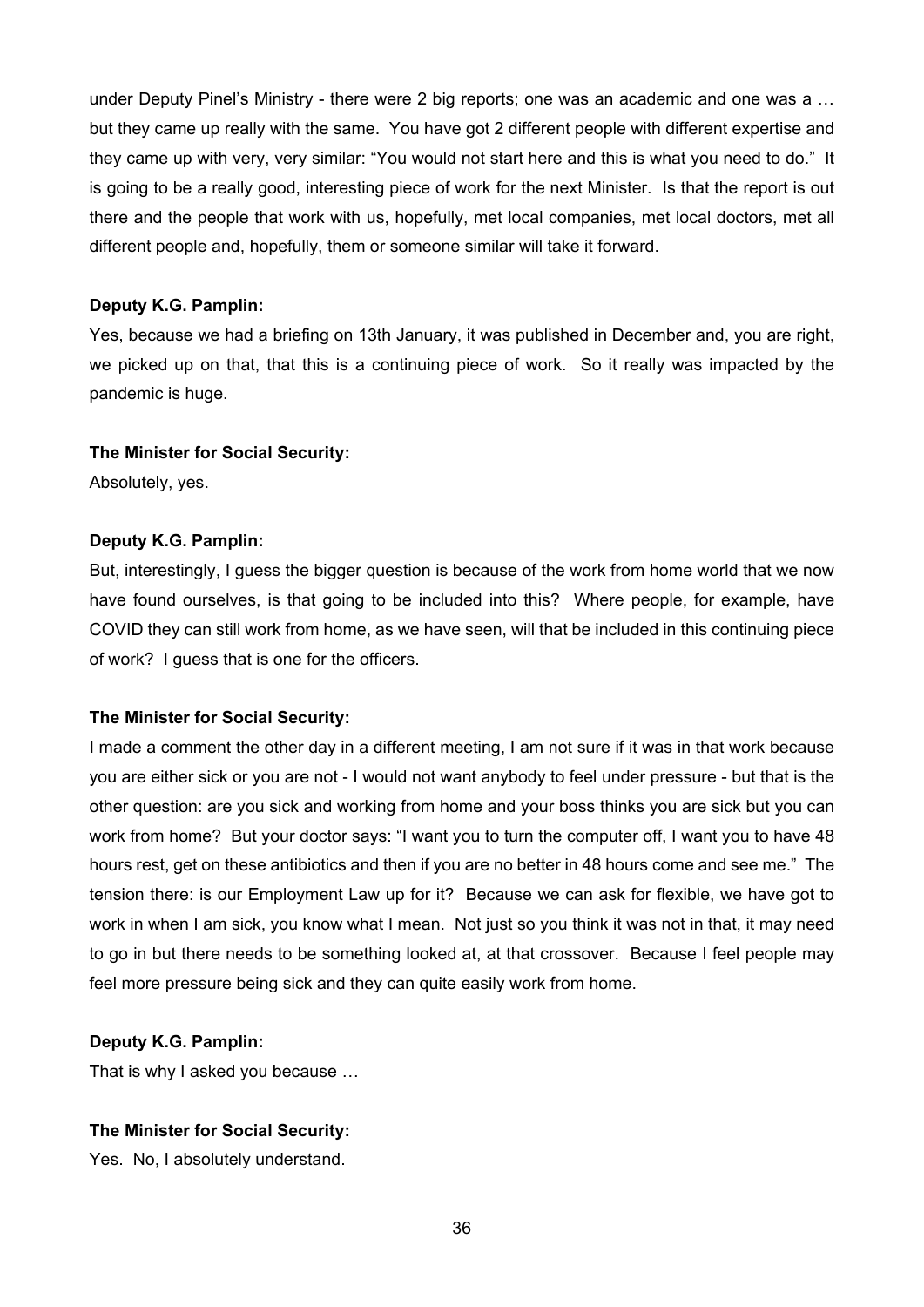## **Deputy K.G. Pamplin:**

Because the pandemic has changed though in that stuff and I thought it was a little bit … and obviously because it is a big piece of work that is going on. I guess the question will be, I guess for our counterparts as well, that needs to come through as soon as possible because we are still in that transition of proving people who are in that place: "Am I going to be pressured into working?"

# **The Minister for Social Security:**

Yes. They should not, they really should not. They think they have protection because their workplace is in their home but I just think with culture as it is and people out there are: "Well I am not too ill; yes, I could do 2 hours." It is their judgment. But I do not want anyone to feel pressured to work when they are not well.

# **Deputy K.G. Pamplin:**

This needs clarity, standing up against the Employment Law, because I remember having constituents or parishioners phoning us saying: "I have been made to come into work but I am vulnerable if I got COVID." There was all this sort of dialogue going on and people were falling through the cracks and their employers were: "I do not care, you have got to come in." It is a big piece of work for this; sorry, I am going off a bit on that. Okay, that is helpful. Final one from me: financial independence in old age. The panel recently received a briefing from your officer on the report, it has been prepared by the independent pensions experts; talking about another big piece of work. Can you provide an update on when that report will be published, the recommendations that you are providing for the next Minister, I suppose, and the directions you will be providing to officers to address?

# **The Minister for Social Security:**

I definitely wanted Scrutiny to see it and that is fine. We thought about just publishing it with nothing else. But then talking to my officers and my Assistant Minister, I think we need to give it a bit of direction really, we do not know how far yet. We say independence in old age and people just say: What about his pension?" It still is not necessary that way when you see the whole report. We are meeting again, trying to have 2 or 3 quick meetings with D.P.3, is it not? Myself, Mark and Jeremy, my Assistant Minister, and then we can publish it with some direction. But then I do not want to be rigidly saying to the next Minister: "You must do this" but it would be nice to get a bit of direction. Because they have done a lot of work when everybody is in different places and different populations, et cetera, et cetera. Just put a bit more meat on the bone. If I say by the end of March, mid-April, that is when it should be out then and we have done that work, yes. If it is earlier it would be great.

# **Deputy K.G. Pamplin:**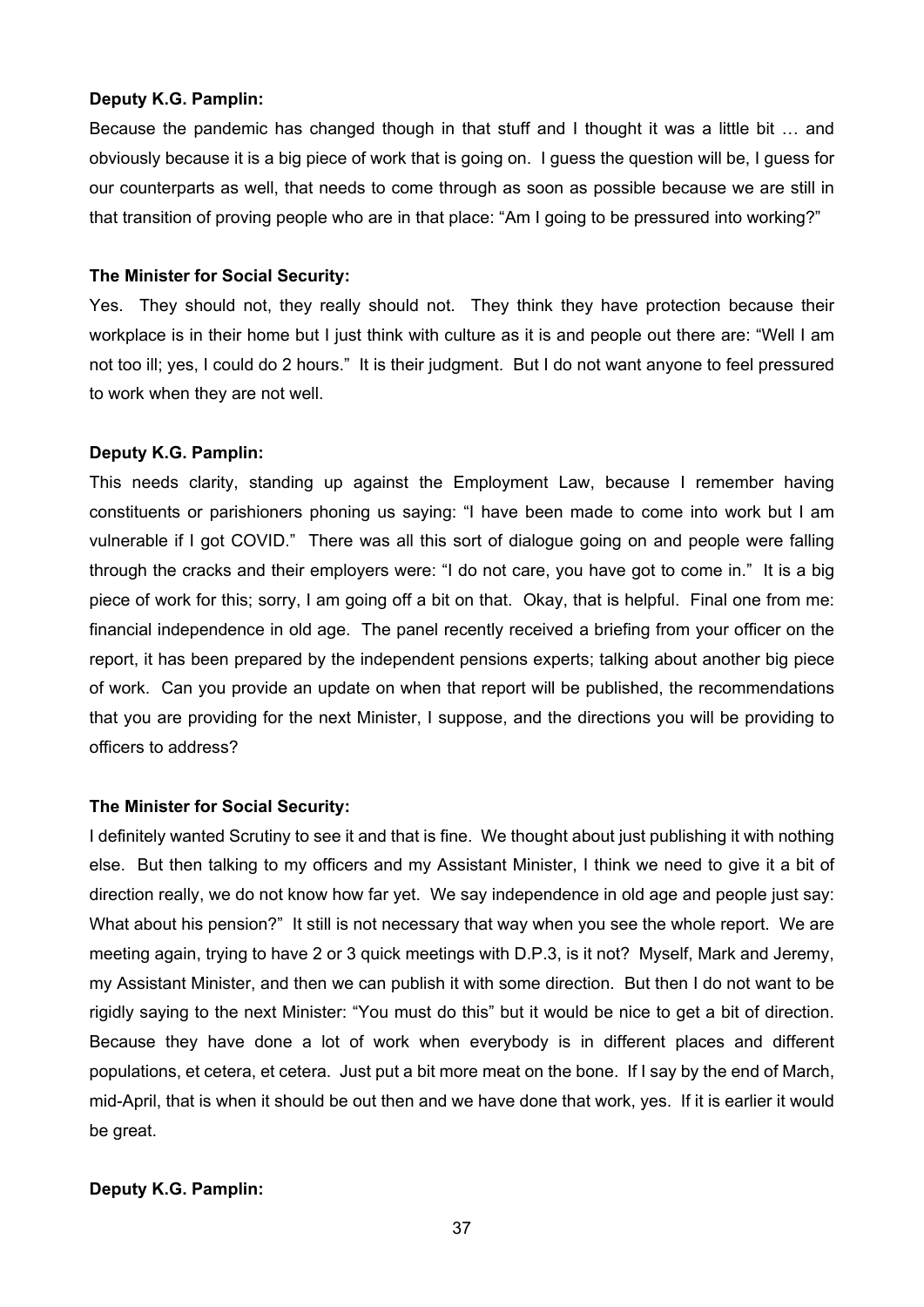Yes, of course. One issue that came for me at that briefing is how it sits alongside everything because when you think about pensions, we have also now got the long-term care and incapacity, which we were just talking about. How can we get these all aligned along each other that is simple for the customers we have been talking about and the pathway, and it is understandable where they would fit and what they claim but, equally, how they sit alongside each other? I know it is different when you have to be here. It is a very important point that you will be saying that these are the areas we need; these are pretty important.

# **The Minister for Social Security:**

No, that was literally the discussion we had to have last week or the week before when we met last week, I think, with D.P.3 on Friday. How does it sit? How does it work? Does it compliment? Who does what? How do you ask people to enrol and things like that? Then the bigger piece is our pensions started collections and then started to paying out. How does that all interact? That is probably a bigger piece but these people are very … what they do not know about what goes on around the world that could probably go on the back of a stamp or …

# **Deputy K.G. Pamplin:**

It is a big piece of work.

## **The Minister for Social Security:**

It is a big piece of work.

# **Deputy K.G. Pamplin:**

Huge and …

## **The Minister for Social Security:**

We have had a pandemic, it was one of the first things I took on. I wanted to do, I knew Guernsey was a couple years ahead of us at least and I do not think even now they have introduced it; I do not think, no. They were literally at consultation, et cetera, said they had a plan and COVID put that … we knew and after trying to meet in 2020, in March and then April and online and it was not good. There was just so much going on that other officers ... one office had to be somewhere and doing like COVID. But it will get there, it needs to get there.

## **Deputy K.G. Pamplin:**

I have one final general question from me, a bit of a feedback-theme, Minister, and I guess Ian will chip in because we were talking about complaints and tone and culture, is of late because, as people come out of the pandemic, there have been a lot of people - I am using examples here and not to mention specific cases - where a single parent was on income support but working to maintain their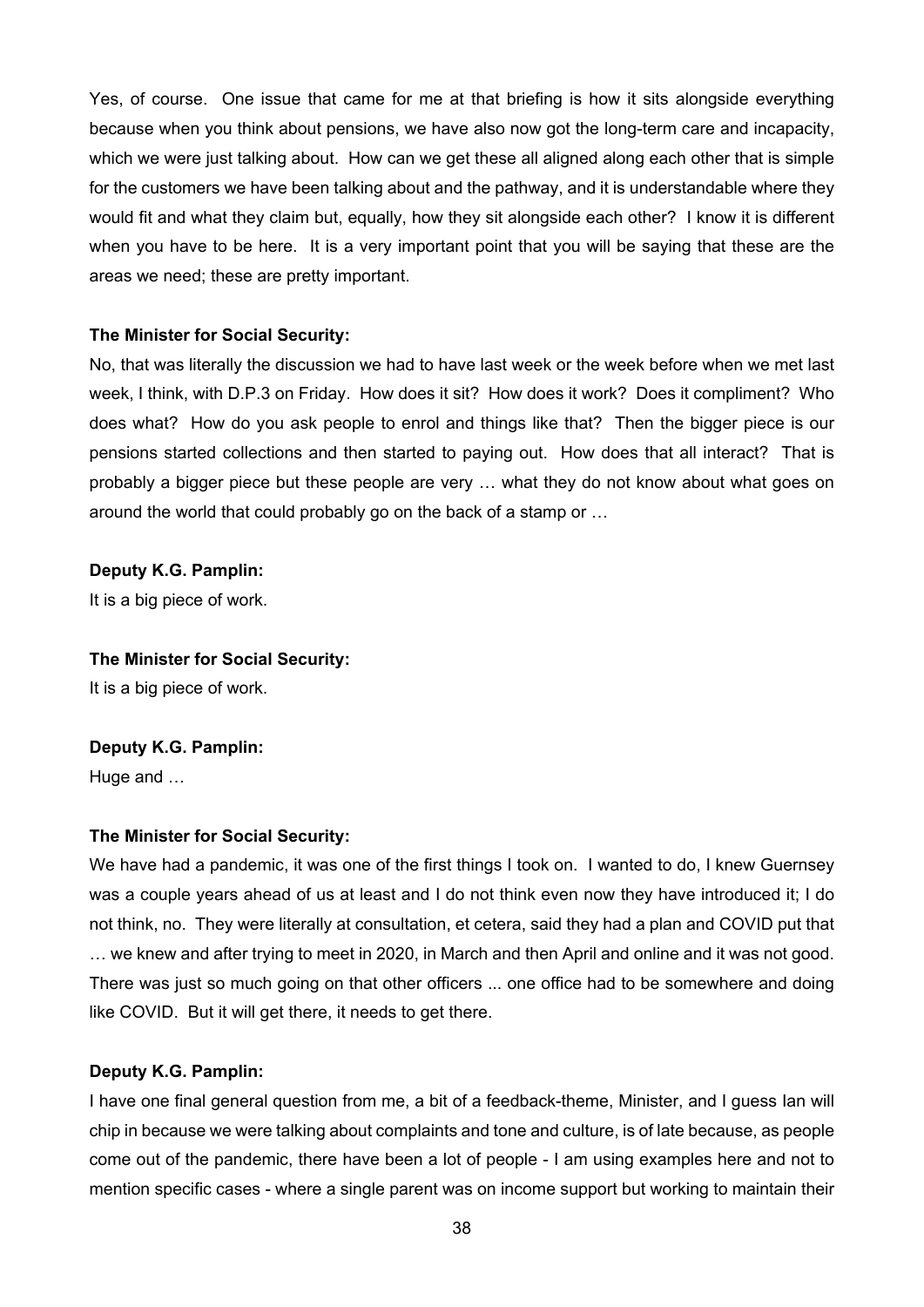hours that they need to keep up to get their income support but equally then got COVID, so planning the income support component. Then there was a miscalculation somewhere or a bit of information missed and they were chased for it, they felt second rate; to use the people I have been supporting. I guess there has been a lot going on and it has been busy for everybody and we are trying to get back to normal. Do you still think there is a piece of work there for people who, using those examples, real people I have been supporting, who still feel like when they pick up the phone to talk about their situation they feel unworthy, I guess? Do you still think there is a bit of work to do to make sure when we are dealing in case-by-case scenarios, if somebody, like those examples - real people I am referring to - feel like: "Okay, I may have made a genuine mistake or it may have been the other side" but the cultural tone is: "I am being chased and harassed and it is my fault, I have done everything wrong." If we are going by the customer is always right, it is a balance, is it not, to make sure that people do not feel that at the end of the day? I know there have been loads of success stories and I am using a few real-life cases but …

#### **The Minister for Social Security:**

Income support and housing was my bread and butter for 15 years; I know exactly where you are coming from. It is sometimes a shock, they get a letter, they think they owe this money. If I was going with them we would made an appointment and so that is great, I did not have to sit down and go through all those complicated things with 50 people sitting behind me, so they could hear everything. John ran off with Janet and Janet is now living with … really. It was a small, small area down there but it should always improve. We have training, I do not want anybody to think that. I always look at income support, it is a time in your life when you need it. These stories that people sometimes think there is ... we opened up in 2008 and we have still got the same people on it; it is mental. It is churning all the time because most people may need it for a while ... yes, we have got those long-term unemployed people and they will have other issues and even then we are working with them. Obviously we are all trying to do our thing since we have now got the officers they deal with, like pensioners. Then there is the working in that spot, so they are getting a lot better, the training is better, they are getting a lot better in their bit that they know about. Obviously we do hear ... I cannot help how people feel and I think they must be horrible to you but someone just made one flippant remark on the phone and that will live with you for the day, it might even live with you for a long time. I am sorry to hear that but …

#### **Deputy K.G. Pamplin:**

It is just again we could all drag out examples but I just feel that for the last 4 years, I know we have got one more quarterly hearing, I am just using real-life examples of people. There have been good success stories too where we have supported … all of us have had those constituents who have gone through.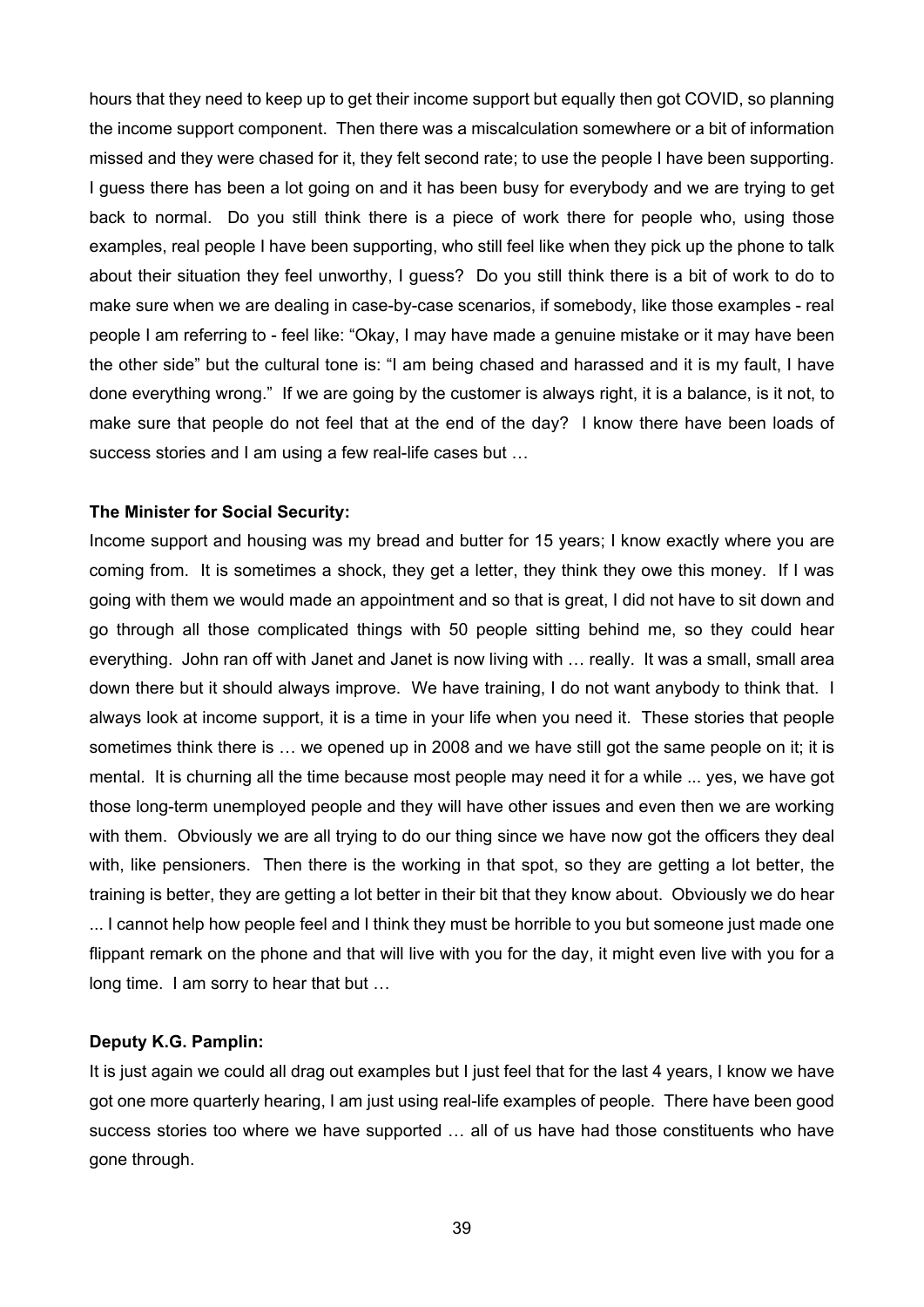# **The Minister for Social Security:**

Yes.

# **Deputy K.G. Pamplin:**

Would it not be great if those people did not need to lean on their local Deputies and they did not feel that they needed to have that extra support? If you are a single mum who is making hours that she needs to do to ensure she gets the income support, the child is still under school age and she can only do the hours? Then suddenly gets a tone or being chased: "You have done something wrong, you are the person that is wrong." I know it is a balancing act and I know you have got to keep a fine line because there are people who may want to do something that they should not be doing. But I think it is still a journey but I just raise all that as just …

# **The Minister for Social Security:**

It is a journey. As I say, I always say if you are not well: "Well I might need to tell that, I am not sure." I do not know, Deputy. As I say, I find it has been an improvement. I will say this, the way it is working now with a separate room where you can discuss your intimate … I kid you not. I was not a Deputy and you sat in there like with 50, 60 people who would hear everything. Husband has left me, someone is very ill, someone is this, they want a name, everyone could hear everything. It was not the best. Me and Deputy ... it was Deputy Southern, we begged him to do something about this for a long time and this is, to me, one of the great things or good things that have come out of COVID. The welcome desks are back, people know what they want, they can phone for it, they will be dealt with, they just want to bring something in, it is there. Yes, well that is sort of part of our … not part of our job but it is something we say if somebody has not got confidence, do not know where to go, we will be … the local Deputy …

# **Deputy K.G. Pamplin:**

Yes, of course, it has always been like that, it has always been …

# **The Minister for Social Security:**

People seem to think an ombudsman would stop that, I am not 100 per cent that they would, I do not know.

# **Deputy K.G. Pamplin:**

Yes, and we might get into all these things in our last quarterly hearing but I just want to pick it up now. That is it for me because I have just caught the time.

# **The Minister for Social Security:**

Yes, thank you.